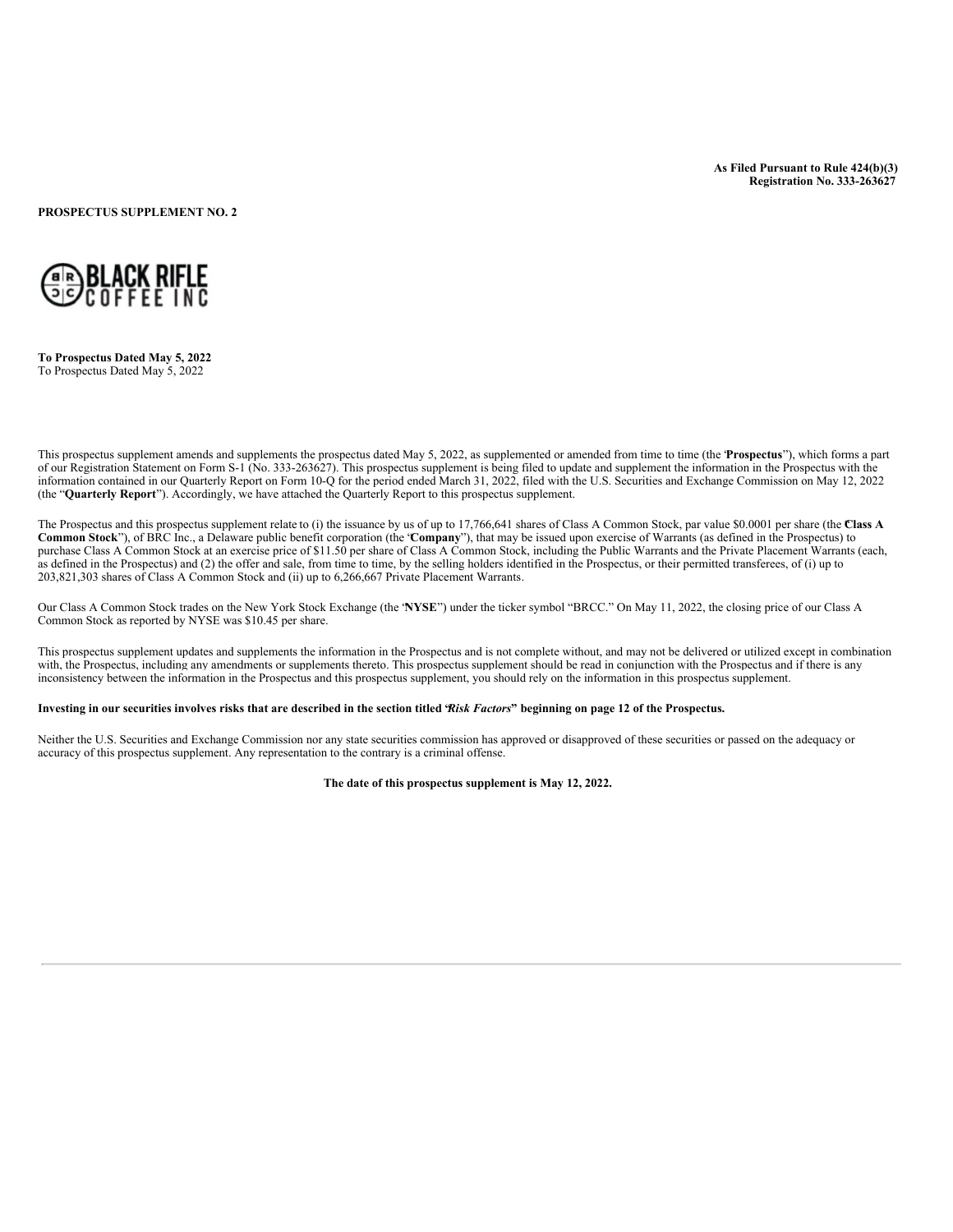### **UNITED STATES SECURITIES AND EXCHANGE COMMISSION Washington, D.C. 20549**

### **FORM 10-Q**

**(Mark One)**

☒ **QUARTERLY REPORT PURSUANT TO SECTION 13 OR 15(d) OF THE SECURITIES EXCHANGE ACT OF 1934**

**For the quarterly period ended March 31, 2022 OR**

☐ **TRANSITION REPORT PURSUANT TO SECTION 13 OR 15(d) OF THE SECURITIES EXCHANGE ACT OF 1934**

**For the transition period from \_\_\_\_\_\_\_\_ to \_\_\_\_\_\_\_\_ Commission file number 001-41275**

**BRC Inc.**

**(Exact name of registrant as specified in its charter)**

(State or other jurisdiction of incorporation or organization)

**Delaware 87-3277812** (I.R.S. Employer Identification No.)

> **1144 S. 500 W Salt Lake City, UT 84101**

(Address of principal executive office, zip code)

**(801) 874-1189**

Registrant's telephone number, including area code

Securities registered pursuant to Section 12(b) of the Act:

| Title of each class                                                                                                                  | <b>Trading Symbol(s)</b> | Name of each exchange on which registered |
|--------------------------------------------------------------------------------------------------------------------------------------|--------------------------|-------------------------------------------|
| Class A common stock, \$0,0001 par value                                                                                             | <b>BRCC</b>              | <b>New York Stock Exchange</b>            |
| Redeemable warrants, each whole warrant exercisable for one share of Class A common stock at an<br>exercise price of $$11.50^{(1)}$$ | <b>BRCC WS</b>           | <b>New York Stock Exchange</b>            |

(1) A Form 25 was filed with the Securities and Exchange Commission ("SEC") on Mt 4, 2022 to delist and deregister the warrants. The delisting of the warrants was effective 10 days after the filing of the Form 25. The dere York Stock Exchange .

Indicate by check mark whether the registrant: (1) has filed all reports required to be filed by Section 13 or 15(d) of the Securities Exchange Act of 1934 during the preceding 12 months (or for such shorter period that t

Indicate by check mark whether the registrant has submitted electronically and posted on its corporate web site, if any, every Interactive Data File required to be submitted and posted pursuant to Rule 405 of Regulation S

| Rule 12b-2 of the Exchange Act. (Check one): | Indicate by check mark whether the registrant is a large accelerated filer, an accelerated filer, an accelerated filer, a non-accelerated filer, or a smaller reporting company. See the definitions of "large accelerated fil |   |
|----------------------------------------------|--------------------------------------------------------------------------------------------------------------------------------------------------------------------------------------------------------------------------------|---|
| Large accelerated filer                      | Accelerated filer                                                                                                                                                                                                              |   |
| Non-accelerated filer                        | Smaller reporting company                                                                                                                                                                                                      |   |
|                                              | Emerging growth company                                                                                                                                                                                                        | ⊠ |

If an emerging growth company, indicate by check mark if the registrant has elected not to use the extended transition period for complying with any new or revised financial accounting standards provided pursuant to Sectio Indicate by check mark whether the registrant is a shell company (as defined in Rule 12b-2 of the Act). Ye $\Box$  No  $\Box$ 

As of May 12, 2022, the registrant had (i) 51,780,541 shares of Class A common stock, par value \$0.0001 per share (the "Class A Common Stock"), of BRC Inc. and,, (ii) 159,779,758 shares of Class B common stock, par value \$

DOCUMENTS INCORPORATED BY REFERENCE

None.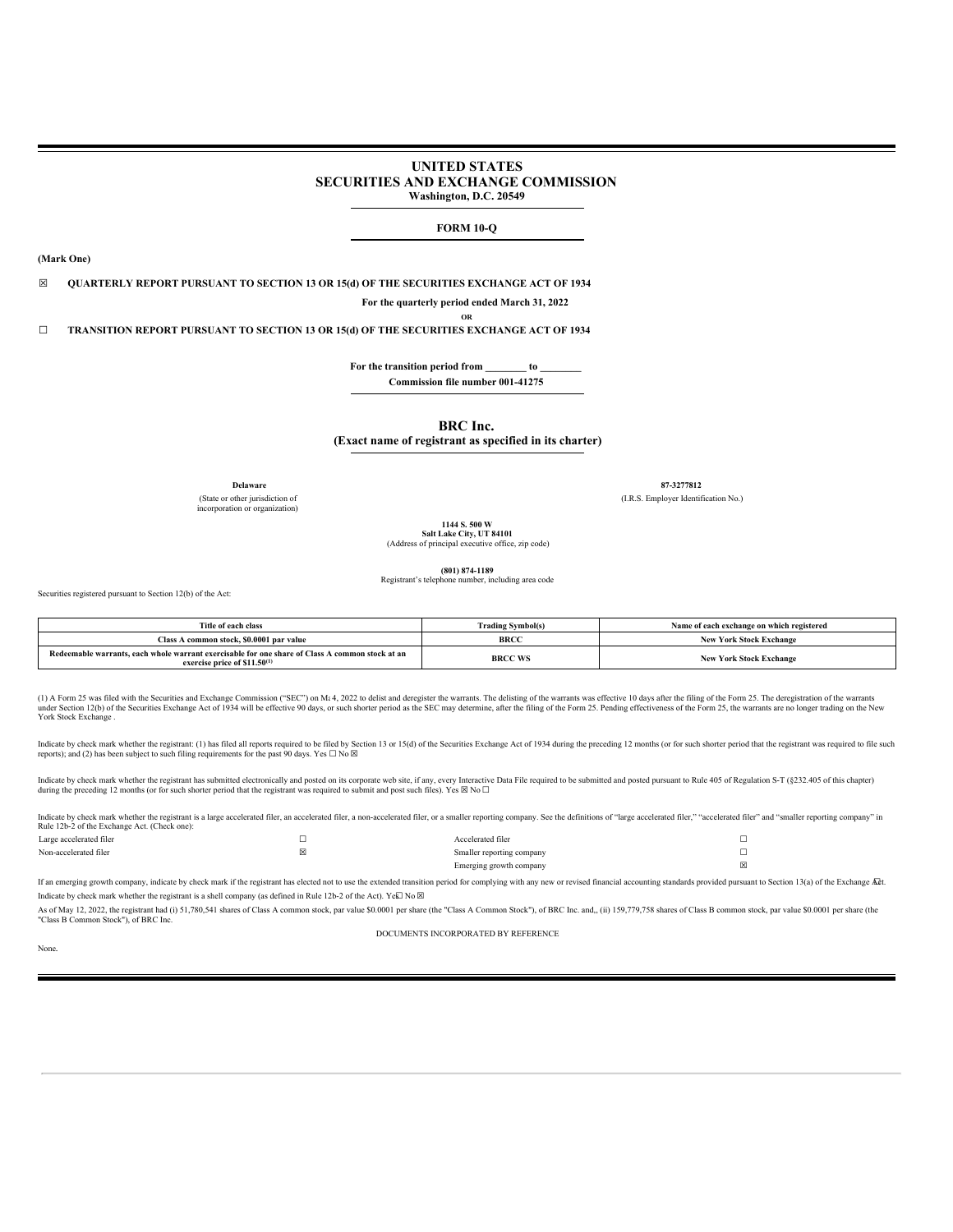<span id="page-2-0"></span>

|                                       |                                                                                               | Page |
|---------------------------------------|-----------------------------------------------------------------------------------------------|------|
| <b>Part I - Financial Information</b> |                                                                                               |      |
|                                       | Item 1. Financial Statements (unaudited)                                                      |      |
|                                       | Item 2. Management's Discussion and Analysis of Financial Condition and Results of Operations | 24   |
|                                       | Item 3. Quantitative and Qualitative Disclosures About Market Risk                            | 29   |
|                                       | Item 4. Controls and Procedures                                                               | 29   |
| <b>Part II - Other Information</b>    |                                                                                               |      |
|                                       | Item 1. Legal Proceedings                                                                     | 30   |
|                                       | Item 1A. Risk Factors                                                                         | 30   |
|                                       | Item 2. Unregistered Sales of Equity Securities and Use of Proceeds                           | 30   |
|                                       | Item 3. Defaults Upon Senior Securities                                                       | 31   |
|                                       | Item 4. Mine Safety Disclosures                                                               | 31   |
|                                       | Item 5. Other Information                                                                     | 31   |
|                                       | Item 6. Exhibits                                                                              | 31   |
|                                       | <b>Signatures</b>                                                                             | 32   |
|                                       |                                                                                               |      |

**Table of Contents**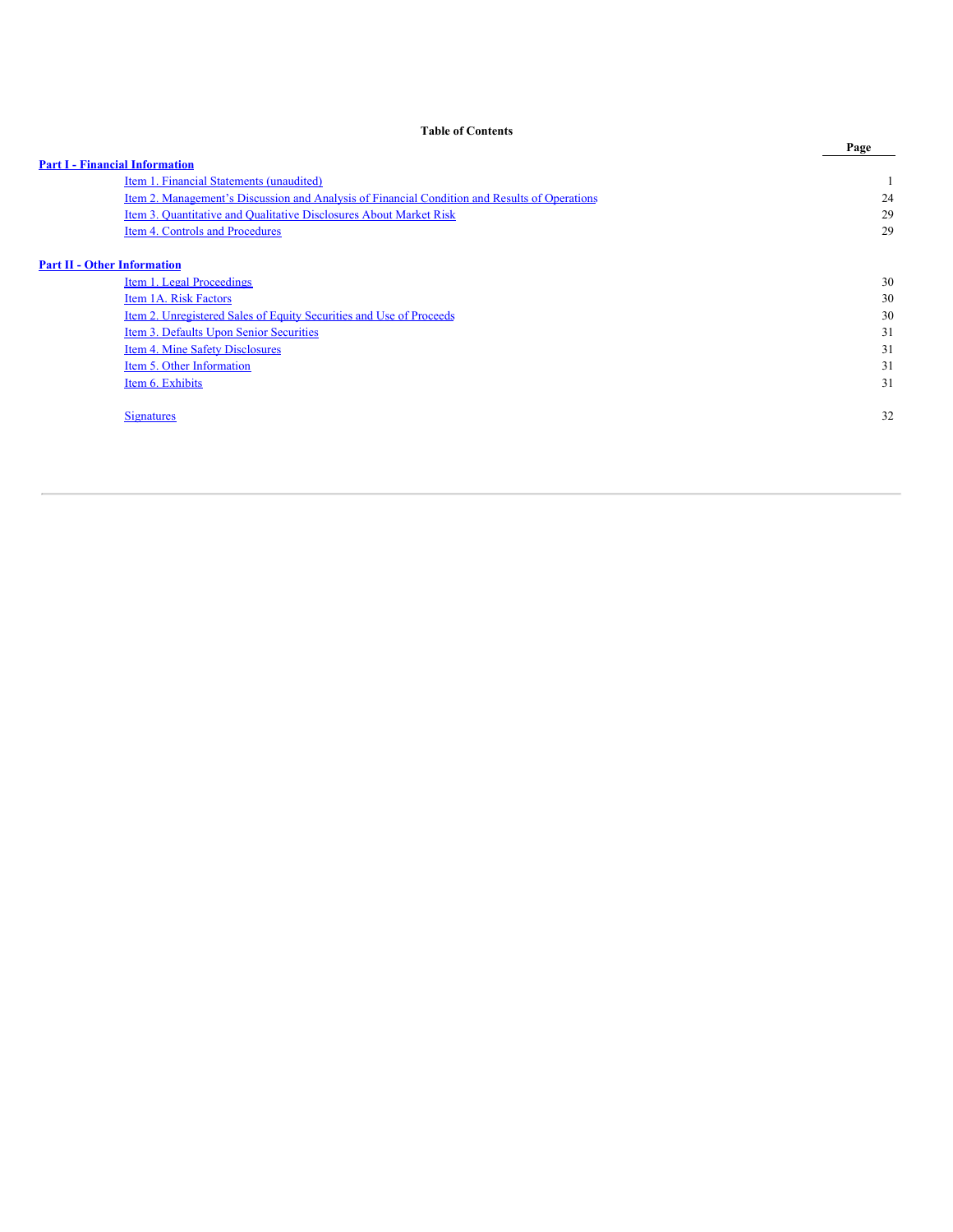#### **CONSOLIDATED BALANCE SHEETS** *(Amounts in Thousands, except share and per share amounts)*

<span id="page-3-0"></span>

|                                                                                                                           |              | March 31, 2022<br>(unaudited) |               | December 31, 2021        |
|---------------------------------------------------------------------------------------------------------------------------|--------------|-------------------------------|---------------|--------------------------|
|                                                                                                                           |              |                               |               | (audited)                |
| <b>Assets</b>                                                                                                             |              |                               |               |                          |
| Current assets:                                                                                                           |              |                               |               |                          |
| Cash and cash equivalents                                                                                                 | $\mathbb{S}$ | $110,102$ \$                  |               | 18,334                   |
| Accounts receivable, net                                                                                                  |              | 13,418                        |               | 7,442                    |
| Inventories                                                                                                               |              | 25,857                        |               | 20,872                   |
| Prepaid expenses and other current assets                                                                                 |              | 11,473                        |               | 6,377                    |
| Total current assets                                                                                                      |              | 160,850                       |               | 53,025                   |
| Property, plant and equipment, net                                                                                        |              | 34,341                        |               | 31,114                   |
| Operating lease, right-of-use asset                                                                                       |              | 7,340                         |               |                          |
| Identifiable intangibles, net                                                                                             |              | 251                           |               | 167                      |
| Restricted cash                                                                                                           |              | 8,265                         |               |                          |
| Other                                                                                                                     |              | 795                           |               | 2,776                    |
| <b>Total</b> assets                                                                                                       | $\mathbb{S}$ | 211,842                       | $\mathbb{S}$  | 87,082                   |
| Liabilities and stockholders' deficit/members' deficit                                                                    |              |                               |               |                          |
| Current liabilities:                                                                                                      |              |                               |               |                          |
| Accounts payable                                                                                                          | $\mathbf S$  | 6,427                         | $\mathbb{S}$  | 17,387                   |
| Accrued liabilities                                                                                                       |              | 25,387                        |               | 22,233                   |
| Deferred revenue and gift card liability                                                                                  |              | 7,768                         |               | 7,334                    |
| Current maturities of long-term debt, net                                                                                 |              | 2,867                         |               | 11,979                   |
| Current operating lease liability                                                                                         |              | 432                           |               | $\equiv$                 |
| Current maturities of finance lease obligations                                                                           |              | 100                           |               | 85                       |
| Total current liabilities                                                                                                 | $\mathbb{S}$ | 42,981                        | $\mathcal{S}$ | 59,018                   |
| Non-current liabilities:                                                                                                  |              |                               |               |                          |
| Long-term debt, net                                                                                                       | $\mathbf S$  | 15,777                        | - \$          | 22,712                   |
| Finance lease obligations, net of current maturities                                                                      |              | 273                           |               | 228                      |
| Operating lease liability                                                                                                 |              | 7,037                         |               | $\overline{\phantom{0}}$ |
| Earn-out liability                                                                                                        |              | 217,404                       |               |                          |
| Warrant liability                                                                                                         |              | 98,593                        |               | ÷,                       |
| Derivative liability                                                                                                      |              | 17,248                        |               |                          |
| Other non-current liabilities                                                                                             |              | 482                           |               | 334                      |
| Total non-current liabilities                                                                                             | \$           | 356,814                       | \$            | 23,274                   |
| <b>Total liabilities</b>                                                                                                  | $\mathbf S$  | 399,795                       | $\mathbf{s}$  | 82,292                   |
| Commitments and Contingencies (Note 16)                                                                                   |              |                               |               |                          |
| Series A preferred equity, less issuance costs (151,406 units authorized, issued and outstanding as of December 31, 2021) | $\mathbf S$  | $\equiv$                      | $\mathbf{s}$  | 154,281                  |
| Stockholders' equity:                                                                                                     |              |                               |               |                          |
| Preferred stock, \$0,0001 par value, 1,000,000 shares authorized; no shares issued or outstanding                         |              |                               |               |                          |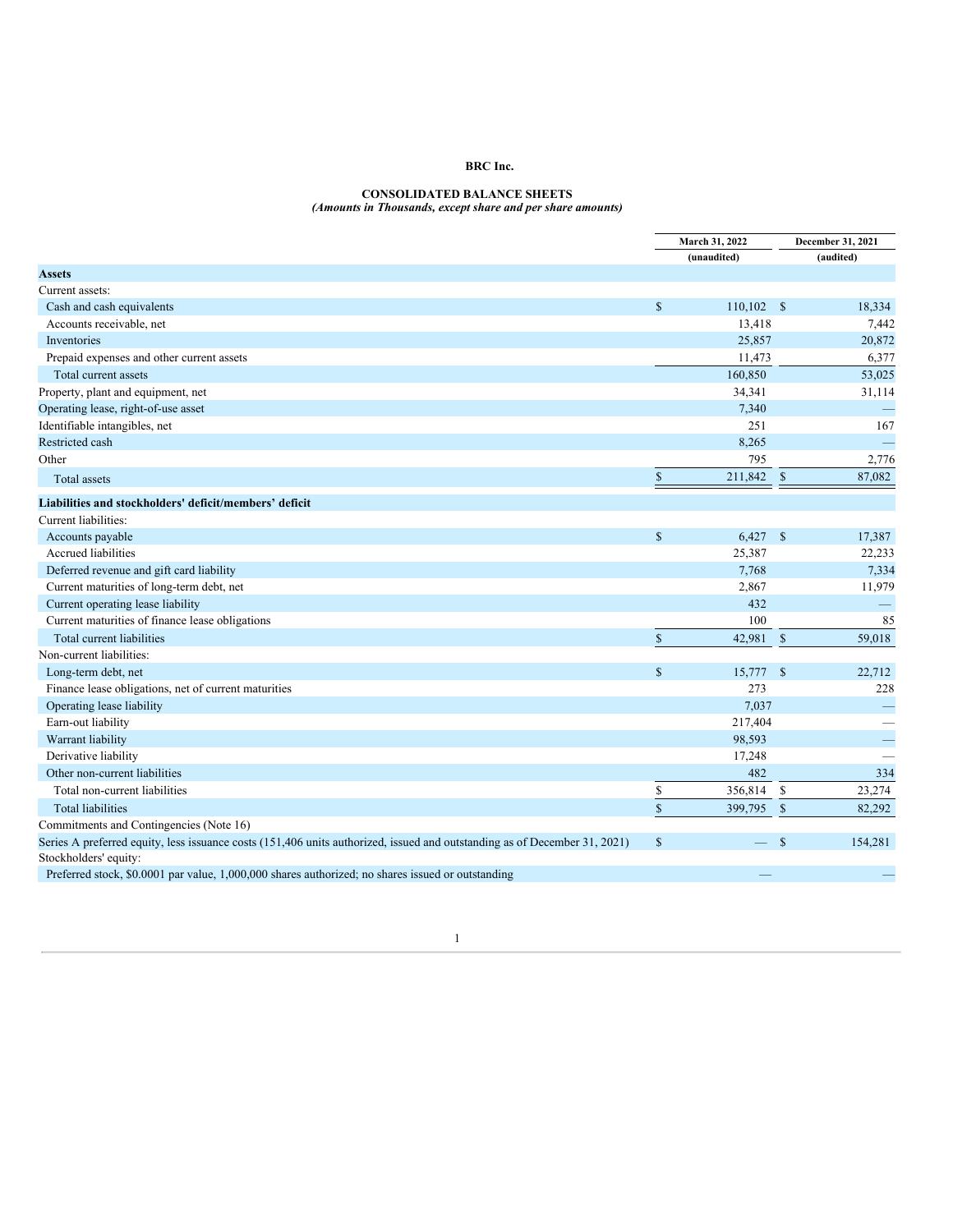| Class A common stock, \$0,0001 par value, 2,500,000,000 shares authorized; 44,703,936 shares issued and outstanding as of<br>March 31, 2022 |                 |            |
|---------------------------------------------------------------------------------------------------------------------------------------------|-----------------|------------|
| Class B common stock, \$0,0001 par value, 300,000,000 shares authorized; 149,032,886 shares issued and outstanding as of<br>March 31, 2022  | 15              |            |
| Series C common stock, \$0.0001 par value, 1,500,000 shares authorized; 694,063 shares issued and outstanding as of March<br>31, 2022       |                 |            |
| Additional paid in capital                                                                                                                  | 38.814          |            |
| Accumulated deficit                                                                                                                         | (83,748)        | (19,996)   |
| Members' deficit (18,769 Class A units and 73,890 Class B units authorized, issued and outstanding as of December 31,<br>2021)              |                 | (129, 495) |
| Total BRC Inc.'s stockholders' deficit/members' deficit                                                                                     | $(44, 915)$ \$  | (149, 491) |
| Non-controlling interests                                                                                                                   | (143, 038)      |            |
| Total stockholders' deficit/members' deficit                                                                                                | $(187, 953)$ \$ | (149, 491) |
| Total liabilities and stockholders' deficit/members' deficit                                                                                | 211,842 \$      | 87,082     |

*See notes to consolidated financial statements.*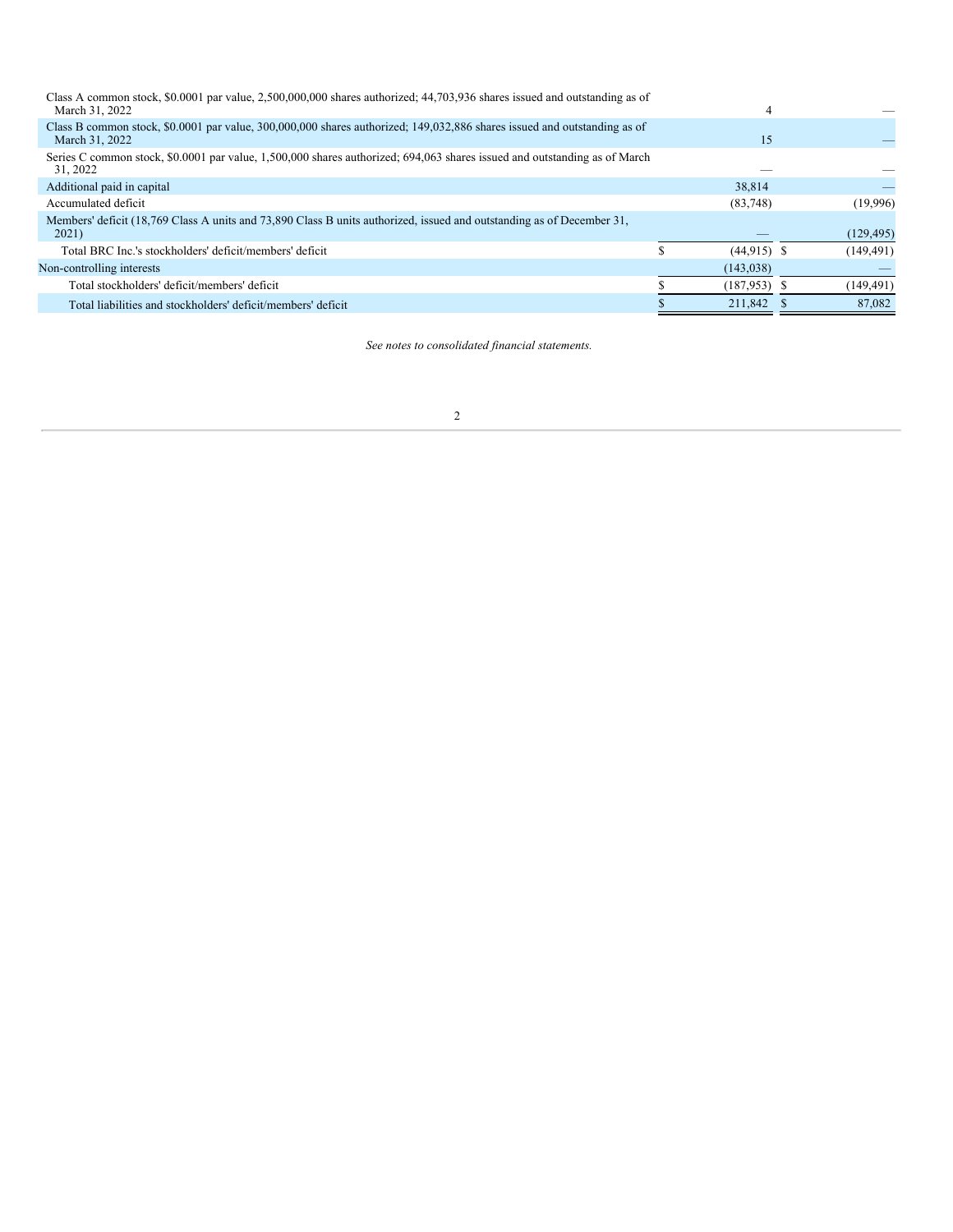#### **CONSOLIDATED STATEMENTS OF OPERATIONS** *(Amounts in Thousands, except share and per share amounts) (unaudited)*

|                                                                        |              | Three Months Ended March 31, |        |  |  |
|------------------------------------------------------------------------|--------------|------------------------------|--------|--|--|
|                                                                        | 2022         |                              | 2021   |  |  |
| Revenue, net                                                           | $\mathbf{s}$ | 65,836 \$                    | 48,790 |  |  |
| Cost of goods sold                                                     |              | 42,623                       | 29,152 |  |  |
| Gross profit                                                           |              | 23,213                       | 19,638 |  |  |
| <b>Operating expenses</b>                                              |              |                              |        |  |  |
| Marketing and advertising                                              |              | 8,151                        | 6,551  |  |  |
| Salaries, wages and benefits                                           |              | 16,018                       | 7,778  |  |  |
| General and administrative                                             |              | 14,887                       | 4,838  |  |  |
| Total operating expenses                                               |              | 39,056                       | 19,167 |  |  |
| <b>Operating income (loss)</b>                                         | (15, 843)    |                              | 471    |  |  |
| Non-operating income (expense)                                         |              |                              |        |  |  |
| Interest expense                                                       |              | (490)                        | (294)  |  |  |
| Other income (expense), net                                            |              | 348                          | 8      |  |  |
| Change in fair value of earn-out liability                             | (171,098)    |                              |        |  |  |
| Change in fair value of warrant liability                              | (62, 109)    |                              |        |  |  |
| Change in fair value of derivative liability                           |              | (7,507)                      |        |  |  |
| Total non-operating expenses                                           | (240, 856)   |                              | (286)  |  |  |
| Income (loss) before income taxes                                      | (256, 699)   |                              | 185    |  |  |
| Income tax expense                                                     |              | 128                          | 36     |  |  |
| Net income (loss)                                                      |              | (256, 827)<br>-S             | 149    |  |  |
| Less: Net loss attributable to non-controlling interest                | (193,906)    |                              |        |  |  |
| Net loss attributable to BRC Inc.                                      | (62, 921)    |                              |        |  |  |
| Net loss per share attributable to Class A Common Stock <sup>(1)</sup> |              |                              |        |  |  |
| Basic and diluted                                                      | \$           | (1.36)                       |        |  |  |
| Weighted-average shares of Class A common stock outstanding            |              |                              |        |  |  |
| Basic and diluted                                                      | 44,254,837   |                              |        |  |  |

(i) For the three months ended March 31, 2022, net income (loss) per share of Class A Common Stock and weighted-average shares of Class A Common Stock outstanding is representative of the period from February 9, 2022 throu *Share*.

*See notes to consolidated financial statements.*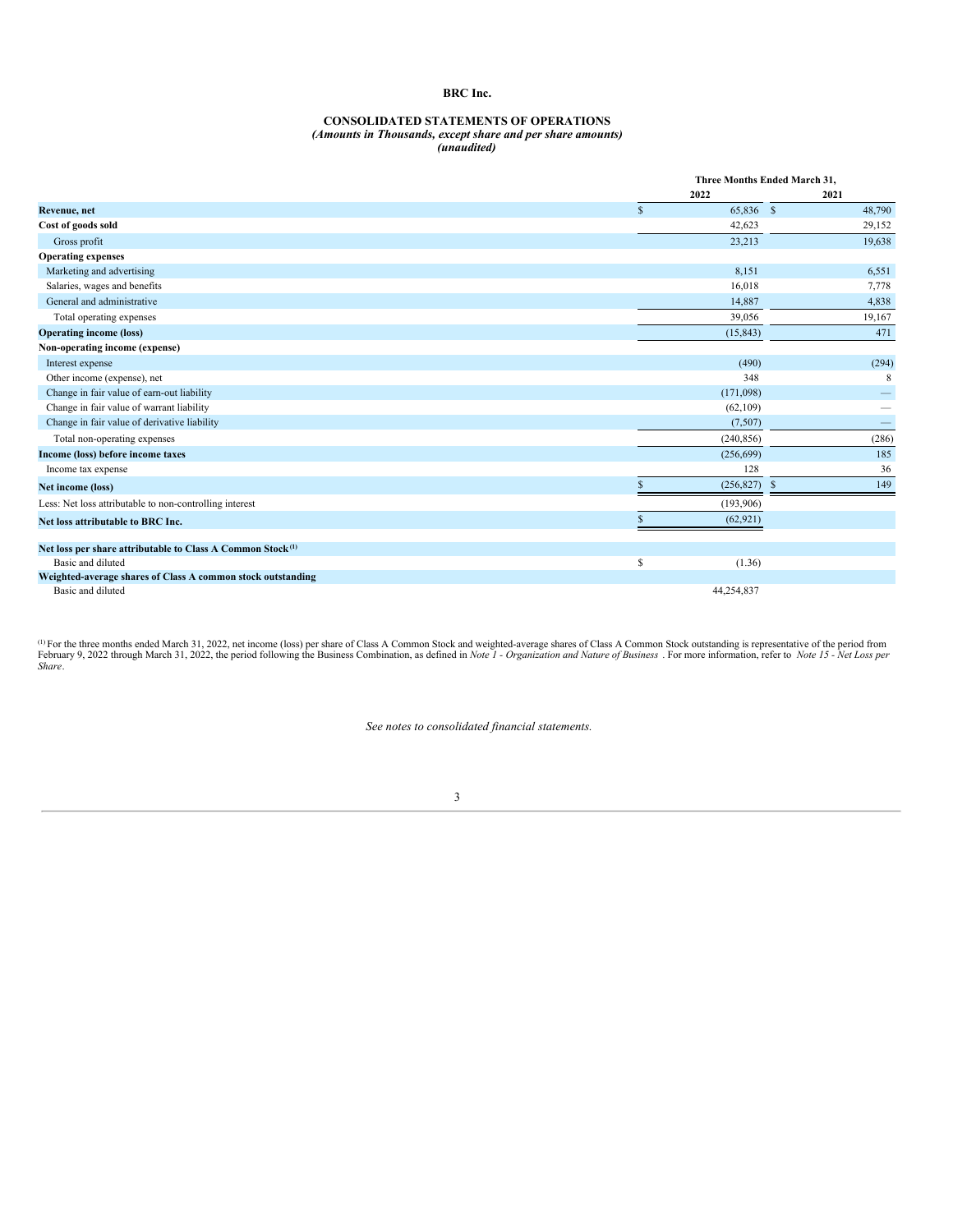### **CONSOLIDATED STATEMENTS OF STOCKHOLDERS' DEFICIT** *(Amounts in Thousands, except for number of shares)*

*(unaudited)*

|                                                                            |               |                             |                                          | <b>Shares</b>                            |                                   |                                   |                                          |                                              |                                         |                                                  |                  |                                |
|----------------------------------------------------------------------------|---------------|-----------------------------|------------------------------------------|------------------------------------------|-----------------------------------|-----------------------------------|------------------------------------------|----------------------------------------------|-----------------------------------------|--------------------------------------------------|------------------|--------------------------------|
|                                                                            |               | Members'<br><b>Interest</b> | <b>Class A</b><br>Common<br><b>Stock</b> | <b>Class B</b><br>Common<br><b>Stock</b> | Class C<br>Common<br><b>Stock</b> | Class A<br>Common<br><b>Stock</b> | <b>Class B</b><br>Common<br><b>Stock</b> | Class <sub>C</sub><br>Common<br><b>Stock</b> | <b>Additional</b><br>Paid-In<br>Capital | Accumulated Controlling Stockholders'<br>Deficit | Non-<br>Interest | <b>Total</b><br><b>Deficit</b> |
| Balance at January 1, 2021                                                 | <sup>\$</sup> | (96, 727)                   |                                          |                                          | $-$ \$                            |                                   | $\mathcal{S}$                            | $\mathcal{S}$                                | $\mathcal{S}$<br>$-$ \$                 | $(6,151)$ \$                                     | $-$ \$           | (102, 878)                     |
| Equity-based compensation                                                  |               | 317                         |                                          |                                          |                                   |                                   |                                          |                                              |                                         |                                                  |                  | 317                            |
| Non-employee equity-based<br>compensation                                  |               | 368                         |                                          |                                          |                                   |                                   |                                          |                                              |                                         |                                                  |                  | 368                            |
| Series A preferred discount amortization                                   |               | (5,238)                     |                                          |                                          |                                   |                                   |                                          |                                              |                                         |                                                  |                  | (5,238)                        |
| Net income                                                                 |               |                             |                                          |                                          |                                   |                                   |                                          |                                              |                                         | 149                                              |                  | 149                            |
| Balance at March 31, 2021                                                  |               | $(101, 280)$ \$             | $-$ \$                                   | $-$ \$                                   | $-$ \$                            | $-$ \$                            | $-$ s                                    | $-$ \$                                       | $-$ \$                                  | $(6,002)$ \$                                     | $-$ \$           | (107, 282)                     |
| Balance at January 1, 2022                                                 | S             | (129, 495)                  |                                          |                                          | $-$ s                             | $\overline{\phantom{a}}$          | -S                                       | <sup>\$</sup>                                | <sup>\$</sup><br>$-s$                   | $(19,996)$ \$                                    | $-$ \$           | (149, 491)                     |
| Equity-based compensation prior to<br><b>Business Combination</b>          |               | 308                         |                                          |                                          |                                   |                                   |                                          |                                              |                                         |                                                  |                  | 308                            |
| Non-employee equity-based<br>compensation prior to Business<br>Combination |               | 241                         |                                          |                                          |                                   |                                   |                                          |                                              |                                         |                                                  |                  | 241                            |
| Series A preferred discount amortization<br>prior to Business Combination  |               | (6,621)                     |                                          |                                          |                                   |                                   |                                          |                                              |                                         |                                                  |                  | (6,621)                        |
| Repurchase of member units prior to<br><b>Business Combination</b>         |               | (1, 599)                    |                                          |                                          |                                   |                                   |                                          |                                              |                                         |                                                  |                  | (1, 599)                       |
| Net loss prior to Business Combination                                     |               |                             |                                          |                                          |                                   |                                   |                                          |                                              |                                         | (2,691)                                          |                  | (2,691)                        |
| <b>Effect of Business Combination</b>                                      |               | 137,166                     | 44,009,874                               | 139,106,323                              | 1,388,125                         | 4                                 | 14                                       |                                              |                                         | (831)                                            | (83,021)         | 53,332                         |
| Equity-based compensation after<br><b>Business Combination</b>             |               |                             |                                          |                                          |                                   |                                   |                                          |                                              | 31                                      |                                                  | 186              | 217                            |
| Non-employee equity-based<br>compensation after Business<br>Combination    |               |                             |                                          |                                          |                                   |                                   |                                          |                                              |                                         |                                                  | 114              | 114                            |
| <b>First Tier Vesting Event</b>                                            |               |                             | 694,062                                  | 9,926,563                                | (694, 062)                        |                                   |                                          |                                              | 38,783                                  |                                                  | 133,589          | 172,373                        |
| Net loss after Business Combination                                        |               |                             |                                          |                                          |                                   |                                   |                                          |                                              |                                         | (60, 230)                                        | (193,906)        | (254, 136)                     |
| Balance at March 31, 2022                                                  | $\mathbb{S}$  |                             | 44,703,936                               | 149,032,886                              | 694,063 \$                        | 4S                                | 15S                                      | $-$ \$                                       | 38,814 \$                               | $(83,748)$ \$                                    | $(143,038)$ \$   | (187,953)                      |

*See notes to consolidated financial statements.*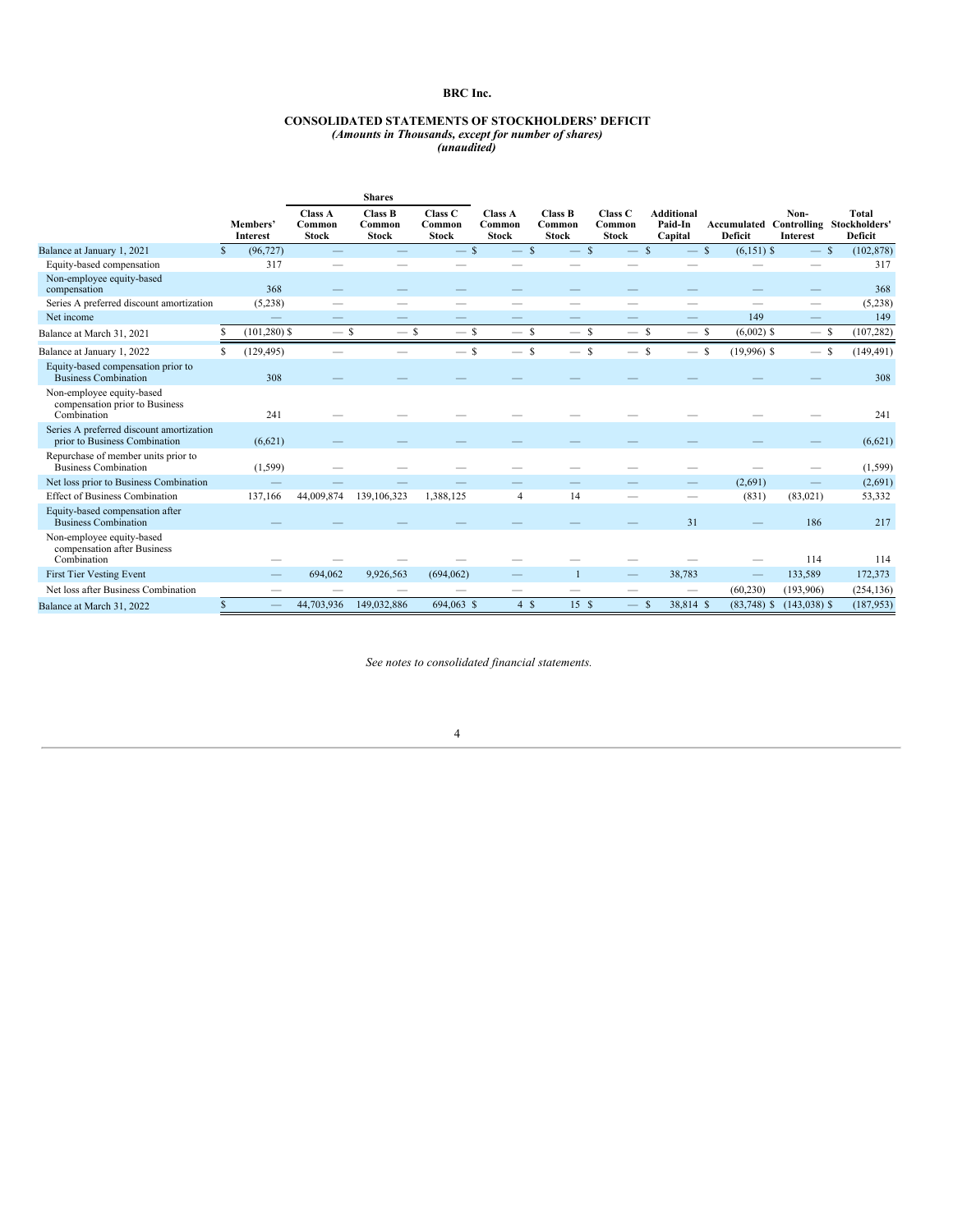#### **CONSOLIDATED STATEMENTS OF CASH FLOWS** *(Amounts in Thousands) (unaudited)*

|                                                                                                                                                     |              | 2022                    | Three Months Ended March 31,<br>2021 |  |  |
|-----------------------------------------------------------------------------------------------------------------------------------------------------|--------------|-------------------------|--------------------------------------|--|--|
| <b>Operating activities</b>                                                                                                                         |              |                         |                                      |  |  |
| Net income (loss)                                                                                                                                   | \$           | $(256,827)$ \$          | 149                                  |  |  |
| Adjustments to reconcile net income (loss) to net cash used in operating activities:                                                                |              |                         |                                      |  |  |
| Depreciation and amortization                                                                                                                       |              | 989                     | 499                                  |  |  |
| Equity-based compensation                                                                                                                           |              | 2,259                   | 317                                  |  |  |
| Non-employee equity-based compensation                                                                                                              |              | 355                     | 368                                  |  |  |
| Amortization of debt issuance costs                                                                                                                 |              | 243                     | 42                                   |  |  |
| Bad debt expense (recovery)                                                                                                                         |              |                         | (51)                                 |  |  |
| Change in fair value of earn-out liability                                                                                                          |              | 171.098                 |                                      |  |  |
| Change in fair value of warrant liability                                                                                                           |              | 62,109                  |                                      |  |  |
| Change in fair value of derivative liability                                                                                                        |              | 7,507                   |                                      |  |  |
| Changes in operating assets and liabilities:                                                                                                        |              |                         |                                      |  |  |
| Accounts receivable, net                                                                                                                            |              | (5,976)                 | (300)                                |  |  |
| Inventories                                                                                                                                         |              | (4,985)                 | (4,266)                              |  |  |
| Prepaid expenses and other assets                                                                                                                   |              | (5,193)                 | (1,629)                              |  |  |
| Accounts payable                                                                                                                                    |              | (10,960)                | (247)                                |  |  |
| <b>Accrued liabilities</b>                                                                                                                          |              | 6,174                   | (911)                                |  |  |
| Deferred revenue and gift card liability                                                                                                            |              | 434                     | 340                                  |  |  |
| Other liabilities                                                                                                                                   |              | 148                     |                                      |  |  |
| Net cash used in operating activities                                                                                                               | \$           | $(32,625)$ \$           | (5,689)                              |  |  |
| <b>Investing activities</b>                                                                                                                         |              |                         |                                      |  |  |
| Purchases of property, plant and equipment                                                                                                          | \$           | (4,207)<br>-S           | (2,024)                              |  |  |
| Net cash used in investing activities                                                                                                               | $\mathbf S$  | $(4,207)$ \$            | (2,024)                              |  |  |
| <b>Financing activities</b>                                                                                                                         |              |                         |                                      |  |  |
| Proceeds from issuance of long-term debt, net of cash paid for debt issuance costs of \$3 as of March 31, 2022 and \$338 as of December 31,<br>2021 | $\mathbb{S}$ | 5,285 \$                | 707                                  |  |  |
| Repayment of long-term debt                                                                                                                         |              | (23, 174)               | (267)                                |  |  |
| Financing lease obligations                                                                                                                         |              | 60                      | (119)                                |  |  |
| Distribution and redemption of Series A preferred equity                                                                                            |              | (127, 853)              |                                      |  |  |
| Proceeds from Business Combination, including PIPE investment                                                                                       |              | 337,957                 |                                      |  |  |
| Payment of Business Combination costs                                                                                                               |              | (31, 638)               | $\qquad \qquad$                      |  |  |
| Redemption of Class A and Class B units                                                                                                             |              | (20, 145)               | $\equiv$                             |  |  |
| Redemption of incentive units                                                                                                                       |              | (3,627)                 |                                      |  |  |
| Net cash provided by financing activities                                                                                                           | $\mathbb S$  | $\mathbb{S}$<br>136,865 | 321                                  |  |  |
| Net increase (decrease) in cash, cash equivalents, and restricted cash                                                                              | $\mathbf S$  | 100,033<br>$\mathbb{S}$ | (7, 392)                             |  |  |
| Beginning cash, cash equivalents, and restricted cash                                                                                               |              | 18,334                  | 35,632                               |  |  |
| Ending cash, cash equivalents, and restricted cash                                                                                                  | \$           | 118,367<br>$\mathbf S$  | 28,240                               |  |  |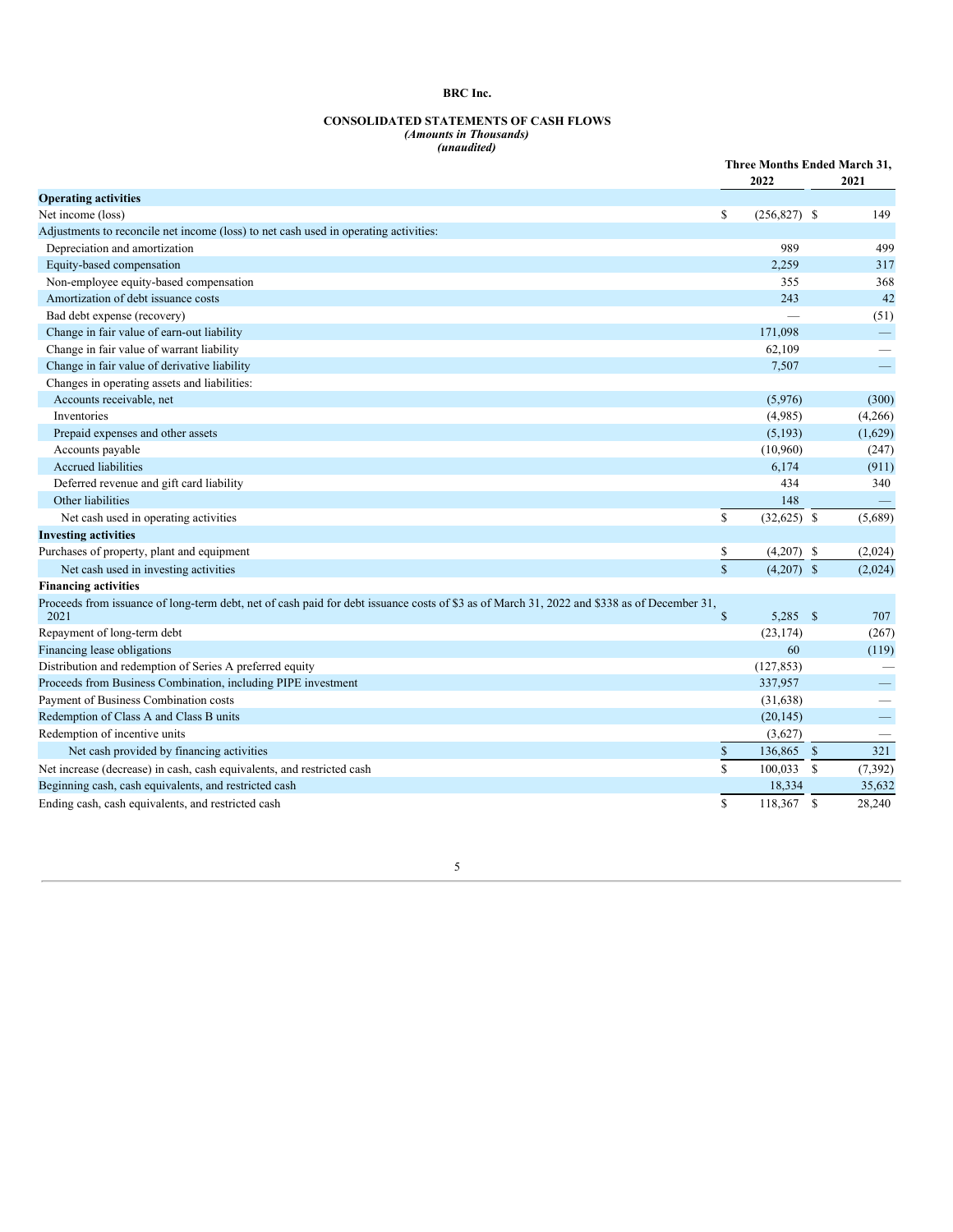# **CONSOLIDATED STATEMENTS OF CASH FLOWS (CONTINUED)**

# *(Amounts in Thousands) (unaudited)*

|                                                    |              | Three Months Ended March 31, |    |       |  |
|----------------------------------------------------|--------------|------------------------------|----|-------|--|
|                                                    |              | 2022                         |    | 2021  |  |
| Non-cash operating activities                      |              |                              |    |       |  |
| Recognition of right-of-use operating lease assets | S            | 7,560 \$                     |    |       |  |
| Non-cash investing and financing activities        |              |                              |    |       |  |
| Recognition of earn-out liabilities                | $\mathbf{s}$ | 218,679 \$                   |    |       |  |
| Recognition of warrant liabilities                 |              | 36,484                       |    |       |  |
| Recognition of derivative liability                |              | 9,741                        |    |       |  |
| Series A preferred exchange for PIPE shares        |              | 26,203                       |    |       |  |
| Series A preferred equity amortization             |              | 5,390                        |    | 2,612 |  |
| Accrued capital expenditures                       |              | 1,171                        |    | 287   |  |
| Supplemental cash flow information                 |              |                              |    |       |  |
| Cash paid for income taxes                         |              | 218                          | -S | 28    |  |
| Cash paid for interest                             |              | 377                          |    | 178   |  |
|                                                    |              |                              |    |       |  |

*See notes to consolidated financial statements.*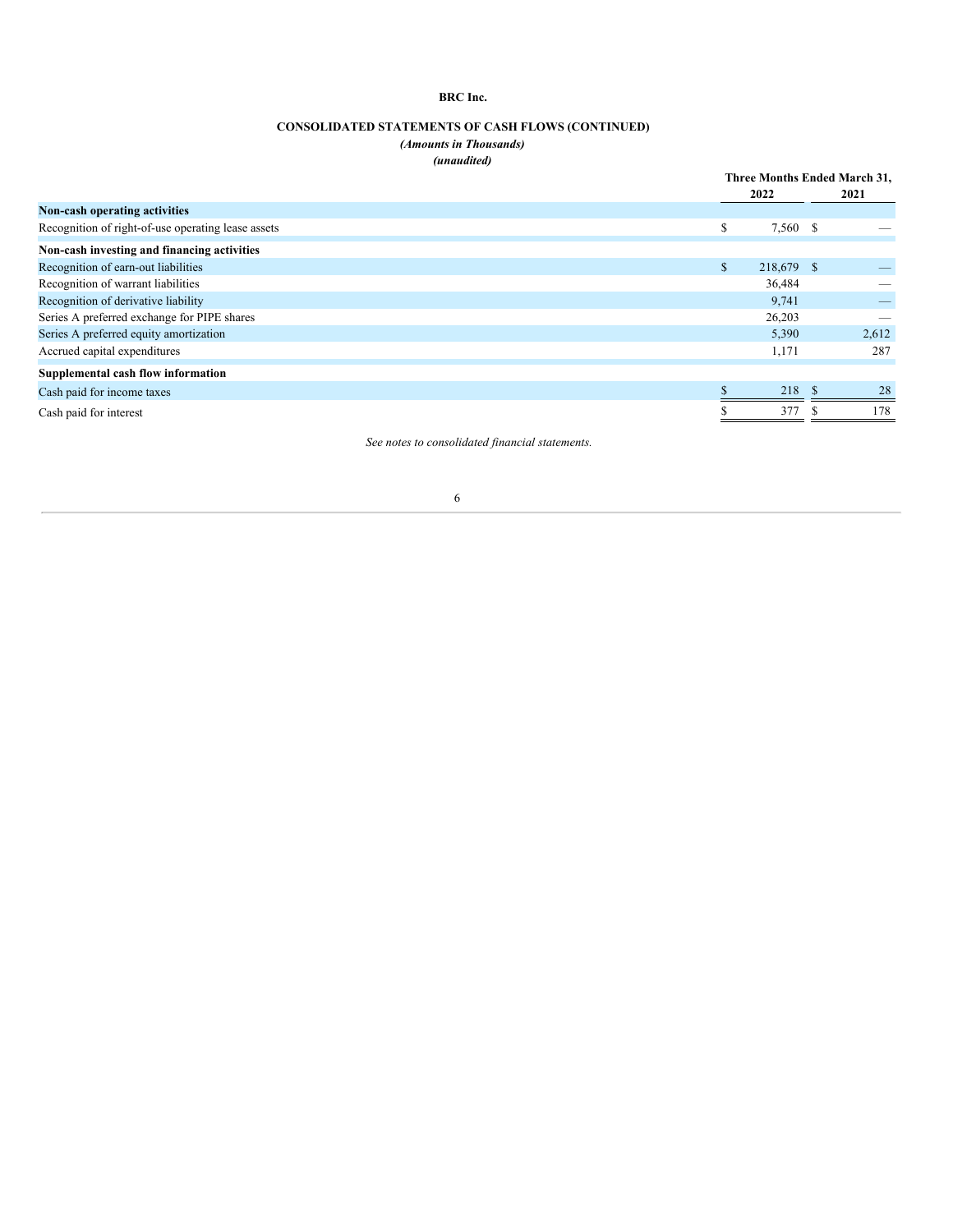#### **BRC Inc. NOTES TO CONSOLIDATED FINANCIAL STATEMENTS** *(Amounts in Thousands, Except Unit/Share and per Unit/Share Amounts) (unaudited)*

#### **1. Organization and Nature of Business**

BRC Inc., a Delaware public benefit corporation ("BRC Inc."), previously entered into a Business Combination Agreement, dated as of November 2, 2021, as amended by the First Amendment to Business Combination Agreement, dated as of January 4, 2022 ( the "First Amendment" and the Business Combination Agreement as so amended, the "Business Combination Agreement"), each by and among BRC Inc., SilverBox Engaged Merger Corp I, a Delaware corporation ("SilverBox"), Authentic Brands LLC, a Delaware limited liability company ("Authentic Brands"), and certain other parties thereto. On February 9, 2022, as contemplated by the Business Combination Agreement, a series of transactions (the "Business Combination") were completed for an estimated value of \$1,839,815 as a result of which Authentic Brands became a subsidiary of BRC Inc., with BRC Inc. acting as sole managing member thereof as a public benefit corporation.

BRC Inc. conducts substantially all of its business through its solely managed subsidiary, Authentic Brands, and its subsidiaries which are consolidated in these financial statements. Authentic Brands, through its wholly owned subsidiaries, purchases, roasts, and sells high quality coffee, coffee accessories, and branded apparel through its online channels and business networks. Authentic Brands also develops and promotes online content for the purpose of growing its brands.

Unless the context indicates otherwise, references to "the Company," "we," "us" and "our" refers to BRC Inc. and its consolidated subsidiaries following the closing of the Business Combination.

### **2. Summary of Significant Accounting Policies**

### **Basis of Presentation and Consolidation**

The Company has prepared the accompanying unaudited consolidated financial statements in accordance with generally accepted accounting principles in the United States of America ("US GAAP") for interim financial information. The unaudited consolidated financial statements reflect the financial position and operating results of the Company including wholly-owned subsidiaries. These financial statements reflect all normal and recurring adjustments that are, in the opinion of management, necessary for a fair statement of the operating results for the interim periods. Intercompany transactions and balances have been eliminated in consolidation. These unaudited consolidated financial statements should be read in conjunction with the audited consolidated financial statements for the year ended December 31, 2021.

The Business Combination was accounted for as a reverse recapitalization transaction between entities under common control, whereas Authentic Brands was considered the accounting acquirer and predecessor entity. The Business Combination was reflected as the equivalent of Authentic Brands issuing stock for the net assets of SilverBox, accompanied by a recapitalization with no incremental goodwill or intangible assets recognized.

Authentic Brands was determined to be the predecessor entity to the Business Combination based on a number of considerations, including:

- Authentic Brands former management making up the majority of the management team of BRC Inc.;
- Authentic Brands former management nominating or representing the majority of BRC Inc.'s board of directors;
- Authentic Brands representing the majority of the continuing operations of BRC Inc.; and
- the chief executive officer of Authentic Brands having voting control of the combined company.

#### **Use of Estimates**

The preparation of unaudited consolidated financial statements in conformity with US GAAP requires estimates and assumptions that affect the reported amounts of assets and liabilities, revenues and expenses, and related disclosures of contingent liabilities in the unaudited consolidated financial statements and accompanying notes. Such estimates include but are not limited to estimated losses on accounts receivable, inventory reserves, undiscounted future cash flows and the fair value of assets or asset groups for the purpose of assessing impairment of long-lived assets, warrant liabilities, earn-out liabilities, derivative liabilities, liabilities for contingencies, equity-based compensation, estimates for sales returns and related allowance, deferred revenue, and measurement and realization of deferred tax assets. Actual results could differ materially from those estimates.

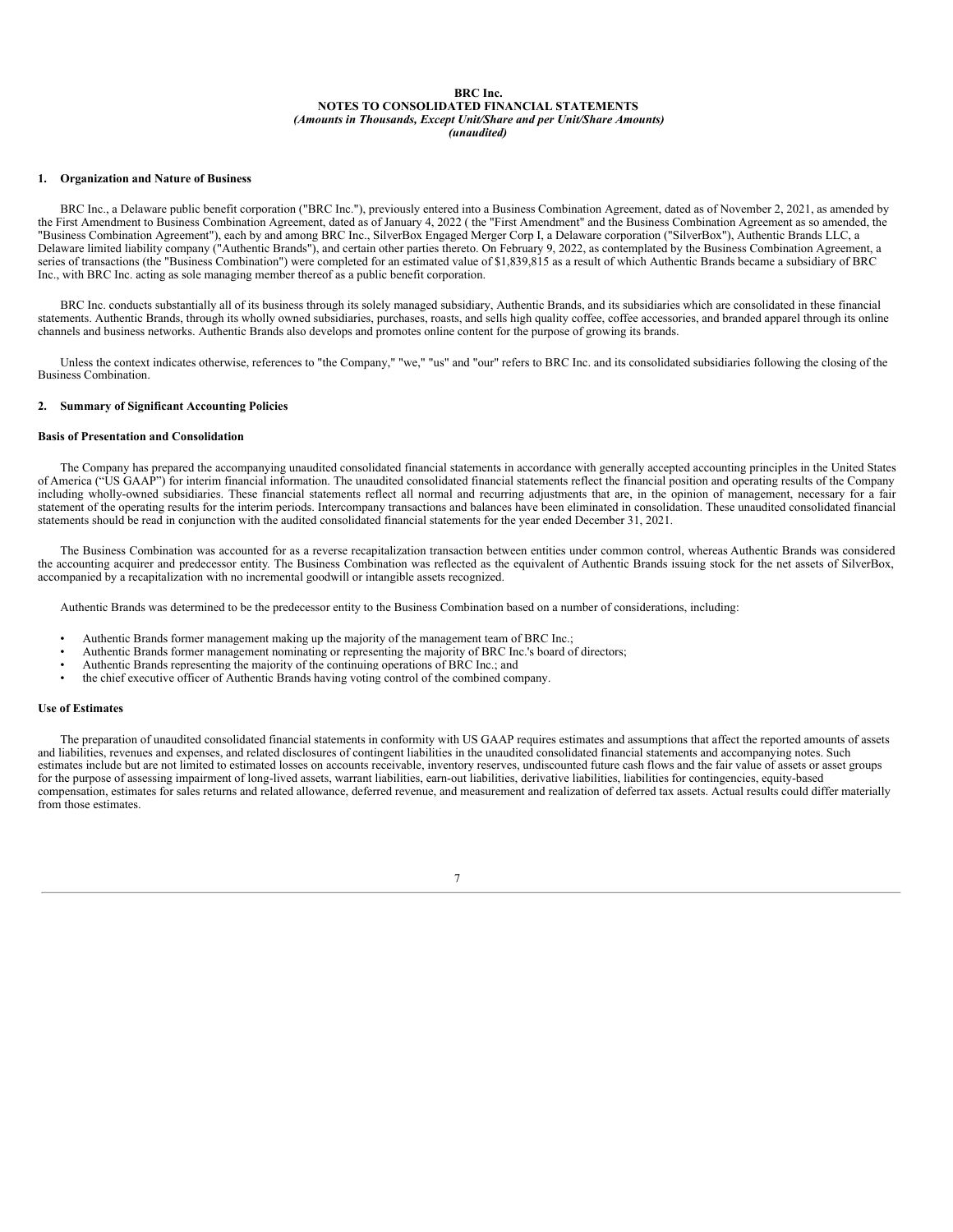#### **Revenue from Contracts with Customers**

The following table disaggregates revenue by sales channel:

|                            | Three Months Ended March 31, |        |  |  |  |
|----------------------------|------------------------------|--------|--|--|--|
|                            | 2022                         | 2021   |  |  |  |
| Direct to Consumer ("DTC") | 38,332                       | 38,323 |  |  |  |
| Wholesale                  | 21,955                       | 9,351  |  |  |  |
| Outpost                    | 5,549                        | 1,116  |  |  |  |
| Total net sales            | 65,836                       | 48,790 |  |  |  |

Substantially all revenue is derived from customers located in the United States and no single customer represents more than 10% of revenue for the three months ended March 31, 2022 and 2021.

### *Loyalty Rewards Program*

In August 2020, the Company established its Loyalty Points rewards program (the "Loyalty Program"), which is primarily a spend-based program. The Company's customers who establish an online account are enrolled in the Loyalty Program. Customers can participate at two different levels under the Loyalty Program. Subscription customers (customers in the BRCC Coffee Club or subscribed to another subscription product type) are considered to be in the highest tier and earn 3% on purchases. Nonsubscription customers earn 1% on purchases in the second tier. In addition to earning points on purchases, customers can earn points through certain other activities. The Company reserves the right in its sole discretion to modify, change, add, or remove point-earning activities at any time. Under the Loyalty Program, customers may redeem rewards as they reach minimum thresholds, each threshold providing access to different rewards. The Company reserves the right in its sole discretion to modify, change, add, or remove rewards and their points' thresholds at any time. Loyalty Points will expire if there is no account activity (i.e., if there is no new purchase made or order placed) for a period of twelve months. Conversion of rewards are non-changeable after redemption, have no cash value, and are nontransferable. A portion of rewards are expected to expire and not be redeemed and will be recognized as breakage income over time. Based on historical expiration rates, the Company estimates a certain percentage of rewards to expire and reassesses this estimate on a quarterly basis. The Company recorded no breakage income for the three months ended March 31, 2022 and 2021.

The Company defers revenue associated with the points earned through purchases that are expected to be redeemed, net of estimated unredeemed loyalty points. When a customer redeems an earned reward, the Company recognizes revenue for the redeemed product and reduces the related deferred revenue liability. The deferred revenue liability is included in "Deferred revenue and gift card liability" on the consolidated balance sheets.

For those points that are earned through other activities, the Company recognizes the redemption of these points as a discount to the transaction price at time of sale.

The following table provides information about deferred revenue, gift cards, and Loyalty Program, including significant changes in deferred revenue balances during the three months ended March 31, 2022 and 2021:

|                                          | Three Months Ended March 31, |         |  |         |  |
|------------------------------------------|------------------------------|---------|--|---------|--|
|                                          |                              | 2022    |  | 2021    |  |
| Balance at beginning of year             |                              | 7,334   |  | 4,615   |  |
| Sales of gift cards                      |                              | 190     |  | 118     |  |
| Redemption of gift cards                 |                              | (193)   |  | (150)   |  |
| Increase from deferral of revenue        |                              | 3,662   |  | 3,259   |  |
| Decrease from revenue recognition        |                              | (3,638) |  | (3,382) |  |
| Loyalty Program points earned            |                              | 620     |  | 709     |  |
| Loyalty Program points redeemed/expired  |                              | (207)   |  | (89)    |  |
| Ending balance as of three months period |                              | 7,768   |  | 5.080   |  |

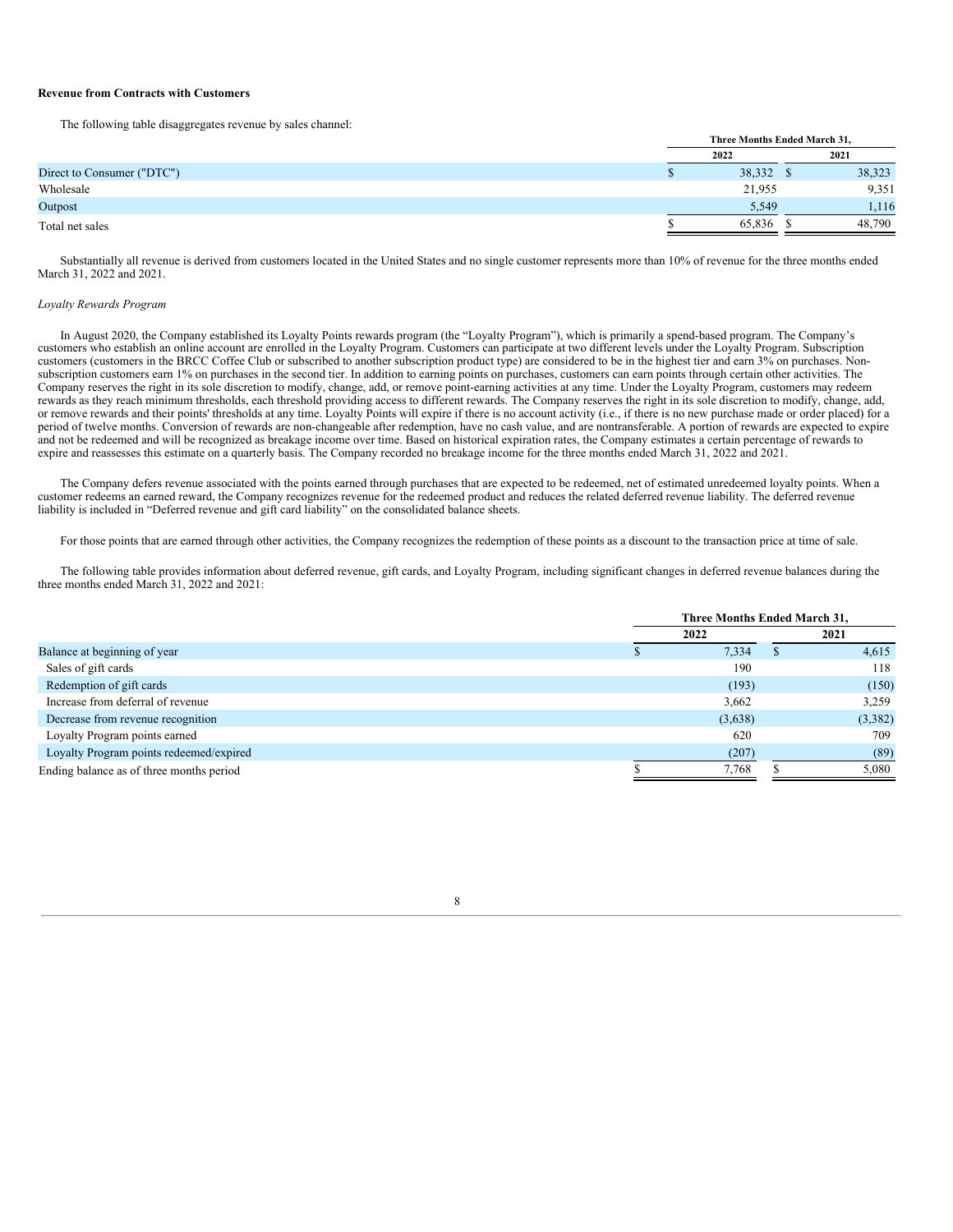### **Cash, Cash Equivalents and Restricted Cash**

The Company considers all highly liquid investments with an original maturity of three months or less to be cash equivalents. Cash and cash equivalents also include proceeds due from credit card transactions with settlement terms of less than five days. The Company maintains cash and cash equivalent balances with financial institutions that exceed federally insured limits. The Company has not experienced any losses related to these balances, and it believes credit risk to be minimal.

The Company's restricted cash balance relates to cash held pursuant to the redemption of Series A preferred units. Refer to Note 11,*Series A Preferred Equity and Derivative Liability,* for further details. The following table provides a reconciliation of cash, cash equivalents, and restricted cash reported in the consolidated balance sheets to the total amounts reported in the statements of cash flows.

|                                                                         | March 31, 2022 |         |  | <b>December 31, 2021</b> |
|-------------------------------------------------------------------------|----------------|---------|--|--------------------------|
| Cash                                                                    |                | 109.119 |  | 17.329                   |
| Proceeds from credit card transactions in transit-holding cash accounts |                | 983     |  | 1.005                    |
| Restricted cash                                                         |                | 8.265   |  |                          |
| Total cash and cash equivalents and restricted cash                     |                | 118.367 |  | 18.334                   |

#### **Accounts Receivable**

Accounts receivable consist primarily of trade amounts due from business customers at period end. Accounts receivable are recorded at invoiced amounts and do not bear interest. From time to time, the Company grants credit to some of its business customers on normal credit terms. The Company maintains an allowance for doubtful accounts receivable based upon its business customers' financial condition and payment history, and its historical collection experience and expected collectability of accounts receivable. The allowance for doubtful accounts receivable was \$112 as of both March 31, 2022 and December 31, 2021.

#### **Inventories**

Inventories are stated at the lower of standard cost, which approximates First In, First Out, or net realizable value. The Company records inventory reserves for obsolete and slow-moving inventory. Inventory reserves are based on inventory obsolescence trends, historical experience and application of the specific identification method. Finished goods includes allocations of labor and occupancy expenses.

### **Property, Plant and Equipment, Net**

Property, plant and equipment are stated at cost with depreciation calculated using the straight-line method over the estimated useful lives of the related assets or the term of the related finance lease, whichever is shorter. Leasehold improvements are amortized over the shorter of the term of the related leases or estimated useful lives. When assets are retired or otherwise disposed of, the cost and related accumulated depreciation are removed from the accounts, and any resulting gain or loss is reflected in earnings for the period. The cost of maintenance and repairs are charged to earnings as incurred; significant renewals and improvements are capitalized.

Estimated useful lives are as follows:

|                                     | <b>Estimated Useful Lives</b> |
|-------------------------------------|-------------------------------|
| Land                                | $\overline{\phantom{a}}$      |
| Building and Leasehold improvements | $5 - 39$ years                |
| Computer equipment and software     | 3 years                       |
| Machinery and equipment             | $5 - 15$ years                |
| Vehicles                            | 5 years                       |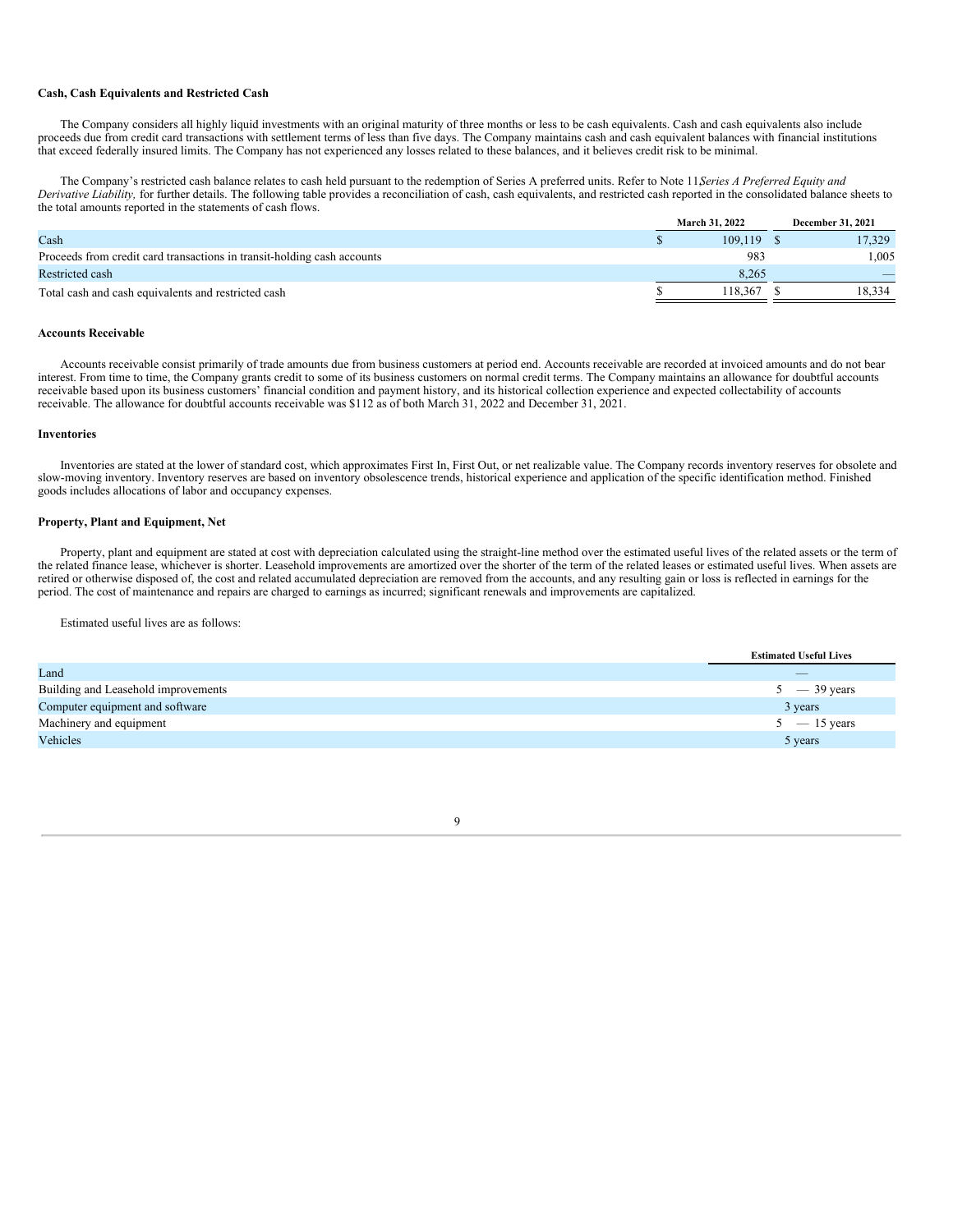### **Impairment of Long-Lived Assets**

The Company reviews the recoverability of its long-lived assets, such as property and equipment and identifiable intangible assets, when events or changes in circumstances occur that indicate the carrying value of the asset or asset group may not be recoverable. The assessment of possible impairment is based on the Company's ability to recover the carrying value of the asset or asset group from the expected future undiscounted pre-tax cash flows of the related operations. If these undiscounted cash flows are less than the carrying amount of the related asset, an impairment is recognized for the excess of the carrying value over its fair value. No impairment loss was recognized for the three months ended March 31, 2022 and 2021.

#### **Earn-out Liability**

The earn-out shares that are payable in the Company's common units is a liability under ASC 480 and the earn-out shares that are payable in BRC Inc. common stock is a liability under ASC 815. The earn-out liability was initially measured at fair value at the closing of the Business Combination using a Monte Carlo simulation in an option pricing framework that simulated the future path of the Company's stock price over the earn-out period. The Company recognizes the earn-out shares as liabilities at fair value and adjusts the earn-out shares to fair value at each reporting period. The earn-out liabilities are subject to re-measurement at each balance sheet date until vesting, and any change in fair value is recognized in the Company's unaudited consolidated statement of operations.

#### **Warrant Liability**

The Company evaluates its financial instruments, including its outstanding warrants, to determine if such instruments are derivatives or contain features that qualify as embedded derivatives. The Company had public and private warrants, both of which do not meet the criteria for equity classification and are accounted for as liabilities. Accordingly, the Company recognizes the warrants as liabilities at fair value and adjusts the warrants to fair value at each reporting period. The warrant liabilities are subject to re-measurement at each balance sheet date until exercised, and any change in fair value is recognized in the Company's unaudited consolidated statement of operations.

#### **Income Taxes**

The Company applies guidance issued by the Financial Accounting Standards Board ("FASB") that clarifies accounting for uncertainty in income taxes by prescribing the minimum recognition threshold an income tax position is required to meet before being recognized in the financial statements and applies to all income tax positions. Each income tax position is assessed using a two-step process. A determination is first made as to whether it is more likely than not that the income tax position will be sustained, based upon technical merits, upon examination by the taxing authorities. If the income tax position is expected to meet the more likely than not criteria, the benefit recorded in the consolidated financial statements equals the largest amount that is greater than 50% likely to be realized upon its ultimate settlement.

As part of the Business Combination, the Company entered into a Tax Receivable Agreement ("TRA") with certain shareholders that requires the Company to pay to such shareholders approximately 85% of the calculated tax savings based on the portion of basis adjustments on future exchanges of units of Authentic Brands that we anticipate to be able to utilize in future years. We have determined it is more likely than not that we will be unable to utilize our deferred tax assets ("DTAs") subject to the TRA; therefore, we have not recorded a liability under the TRA.

The Company has completed an analysis of its tax positions and believes there are no uncertain tax positions that would require recognition in the consolidated financial statements as of March 31, 2022 and 2021. The Company believes that there are no tax positions taken or expected to be taken that would significantly increase or decrease unrecognized tax benefits within twelve months of the reporting date. The federal income tax position taken for each of the subsidiaries organized as limited liability companies for any years open under the various statutes of limitations is that they will continue to be exempt from income taxes by virtue of being a pass-through entity. The statute of limitations for federal income tax returns are open from the period ended December 31, 2018. The statute of limitations for the state income tax returns are generally open from the period ended December 31, 2017.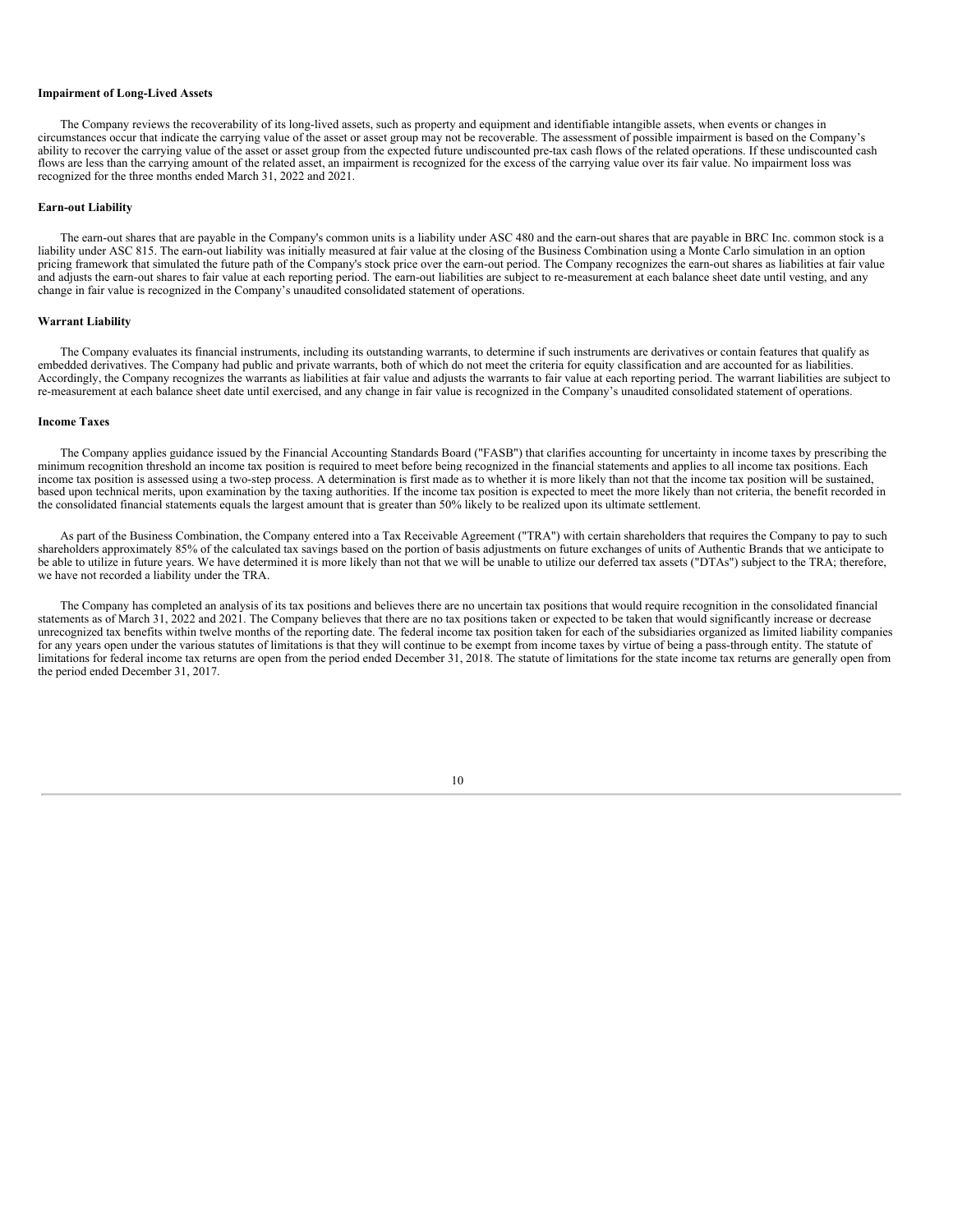#### **Equity-Based Compensation**

The Company recognizes the cost of equity-based compensation on stock options and incentive unit awards based on the fair value estimated in accordance with FASB ASC 718, Stock Based Compensation (ASC 718). The Company records equity-based compensation expense based on the fair value of equity awards at the grant date and recognizes compensation expense on a straight-line basis over the requisite service period. The assumptions used to calculate the fair value of equity awards granted are evaluated and revised, as necessary, to reflect the Company's historical experience and current market conditions. For more information, see Note 13, Equity-Based Compensation.

#### **Concentrations of Credit Risk**

The Company's assets that are potentially subject to concentrations of credit risk are cash and accounts receivable. The accounts receivable of the Company are spread over a number of customers, of which three customers accounted for 28% of total outstanding receivables as of March 31, 2022 and one customer accounted for 19% of total outstanding receivables as of December 31, 2021. The Company performs ongoing credit evaluations as to the financial condition of its customers and creditors with respect to trade accounts.

### **Marketing and Advertising Expenses**

The Company's marketing and advertising expenses are primarily internet marketing expenses, commercial sponsorships and advertising time slots. Marketing expenses are recognized as incurred based on the terms of the individual agreements, which are generally, but not limited to: a commission for traffic driven to its websites that generate a sale, programmatic targeting advertisements, national television and radio advertisements, or payments to social media influencers. We may also enter into marketing service agreements with third party production and content providers where we prepay for certain services or deliverables. Prepaid marketing and advertising expenses totaled \$3,089 and \$1,941 as of March 31, 2022 and December 31, 2021, respectively.

#### **Fair Value Measurements**

The Company's financial instruments consist primarily of accounts receivable, accounts payable and long-term debt. The carrying amounts of accounts receivable and accounts payable are representative of their respective fair values due to the short-term maturity of these instruments. The fair value of variable rate long-term debt is based upon the current market rates for debt with similar credit risk and maturity, which approximated its carrying value, as interest is based upon the LIBOR or Prime rates plus an applicable floating margin. In measuring fair value, the Company reflects the impact of credit risk on liabilities, as well as any collateral. The Company also considers the credit standing of counterparties in measuring the fair value of assets.

The Company uses any of three valuation techniques to measure fair value: the market approach, the income approach, and the cost approach in determining the appropriate valuation technique based on the nature of the asset or liability being measured and the reliability of the inputs used in arriving at fair value.

The Company follows the provisions of ASC 820,*Fair Value Measurements* (ASC 820) for non- financial assets and liabilities measured on a non-recurring basis.

The inputs used in applying valuation techniques include assumptions that market participants would use in pricing the asset or liability (i.e., assumptions about risk). Inputs may be observable or unobservable. The Company uses observable inputs in the Company's valuation techniques and classifies those inputs in accordance with the fair value hierarchy established by applicable accounting guidance, which prioritizes those inputs. The fair value hierarchy gives the highest priority to unadjusted quoted prices in active markets for identical assets or liabilities (Level 1 measurement) and the lowest priority to unobservable inputs (Level 3 measurement).

#### The three levels are defined as follows:

Level 1 — inputs to the valuation methodology are quoted prices (unadjusted) for identical assets or liabilities in active markets.

Level 2 — inputs to the valuation methodology include quoted prices for similar assets and liabilities in active markets, and inputs that are observable for the asset or liability, either directly or indirectly, for substantially the full term of the financial instrument.

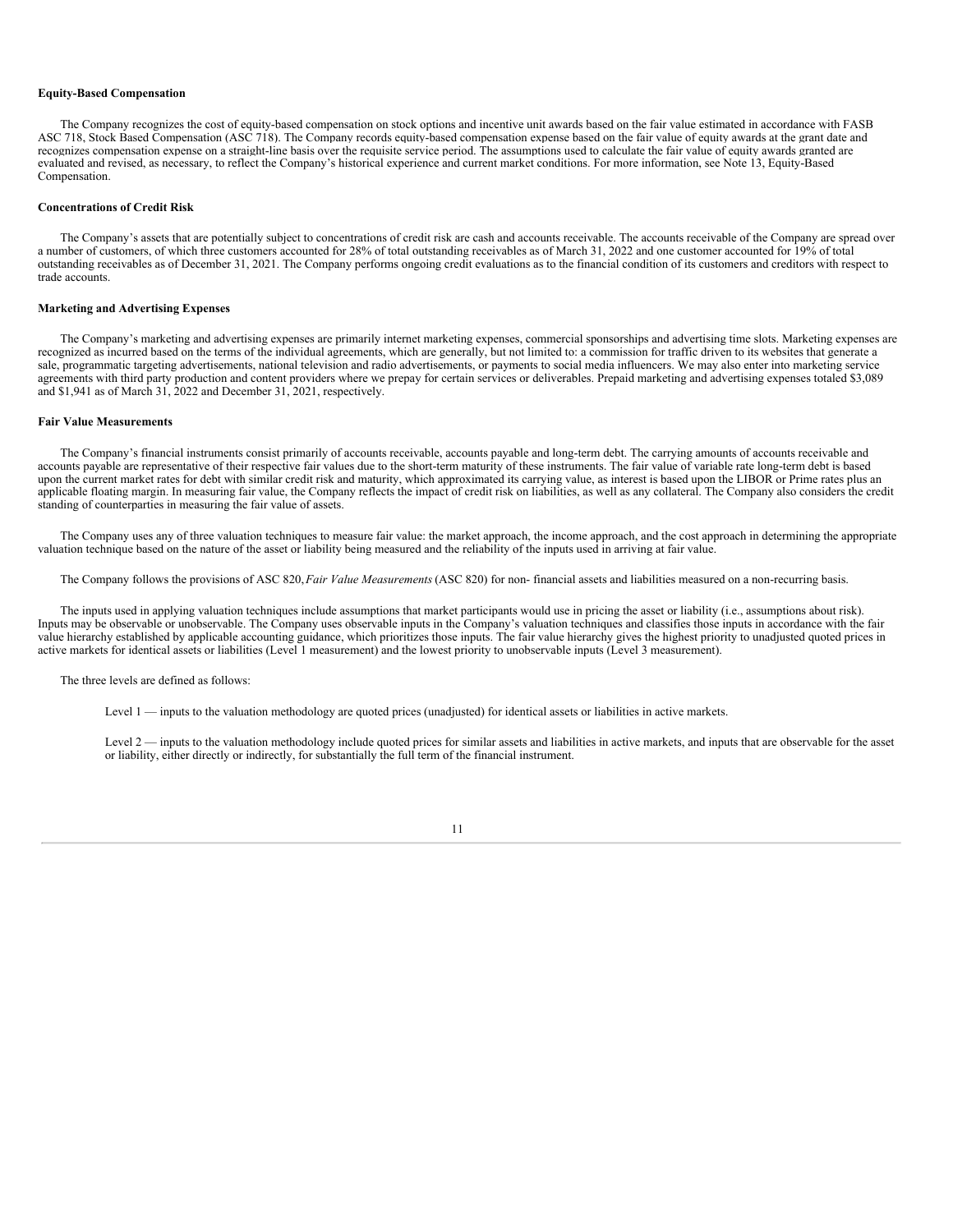Level 3 — inputs to the valuation methodology are unobservable and significant to the fair value measurement.

A financial instrument's categorization within the valuation hierarchy is based upon the lowest level of input that is significant to the fair value measurement. The Company's assessment of the significance of a particular input to the fair value measurement in its entirety requires judgment and considers factors specific to the asset or liability. Refer to Note 12, *Fair Value Measurements*, for disclosures relating to the fair value hierarchy.

### **Series A Preferred Equity**

The Company accounted for its preferred equity as temporary equity, given the Series A preferred units were probable of becoming redeemable (i.e., exercise of the exit rights is the passage of time). The Series A preferred units have been subsequently remeasured by accreting changes in the redemption value from the date of issuance to the expected redemption date using the effective interest method. The Series A preferred units were redeemed in February 2022 in connection with the Business Combination. For more information, see Note 11, *Series A Preferred Units*.

#### **Comprehensive Income (Loss)**

Comprehensive income (loss) is equivalent to net income (loss) in each of the periods presented. As such, no statement of comprehensive income (loss) is presented.

#### **New Accounting Pronouncements**

On January 1, 2022, the Company adopted a new standard from the FASB which simplified guidance on an issuer's accounting for convertible instruments and contracts in an entity's own equity. It also amended certain guidance related to the computation of earnings per share for convertible instruments and contracts in an entity's own equity. There was no material impact to the Company's financial statements as a result of this adoption.

On January 1, 2022, the Company adopted new guidance from the FASB on the recognition and measurement of leased assets and liabilities utilizing the modified retrospective approach. As a result, the prior period information reported under the previous lease guidance has not been restated.

As permitted under the new guidance, the Company elected certain practical expedients, which allowed us to retain our prior conclusions regarding lease identification, classification and initial direct costs. For our lease agreements with lease and non-lease components, we elected the practical expedient to account for these as a single lease component for all underlying classes of assets. Upon adoption, we elected to use hindsight for our existing leases in determining lease term and in assessing impairment. Additionally, for short-term leases with an initial lease term of 12 months or could reasonably be certain will not be exercised or material to the financial statements, we elected to not record right-of-use assets or corresponding lease obligations on our consolidated balance sheet. We will continue to record rent expense for each short-term lease on a straight-line basis over the lease term.

The new guidance had a material impact on our consolidated balance sheet; however, it did not have a material impact on our unaudited consolidatedstatement of operations. The most material impact was the recognition of right-of-use assets of \$7,560, with corresponding lease liabilities of \$7,689 relating to our operating leases. Existing deferred rent of approximately \$129, previously recorded within other long-term liabilities, was recorded as an offset to our gross operating lease right-of-use assets. See Note 7, *Leases*, for further discussion regarding the adoption of this guidance.

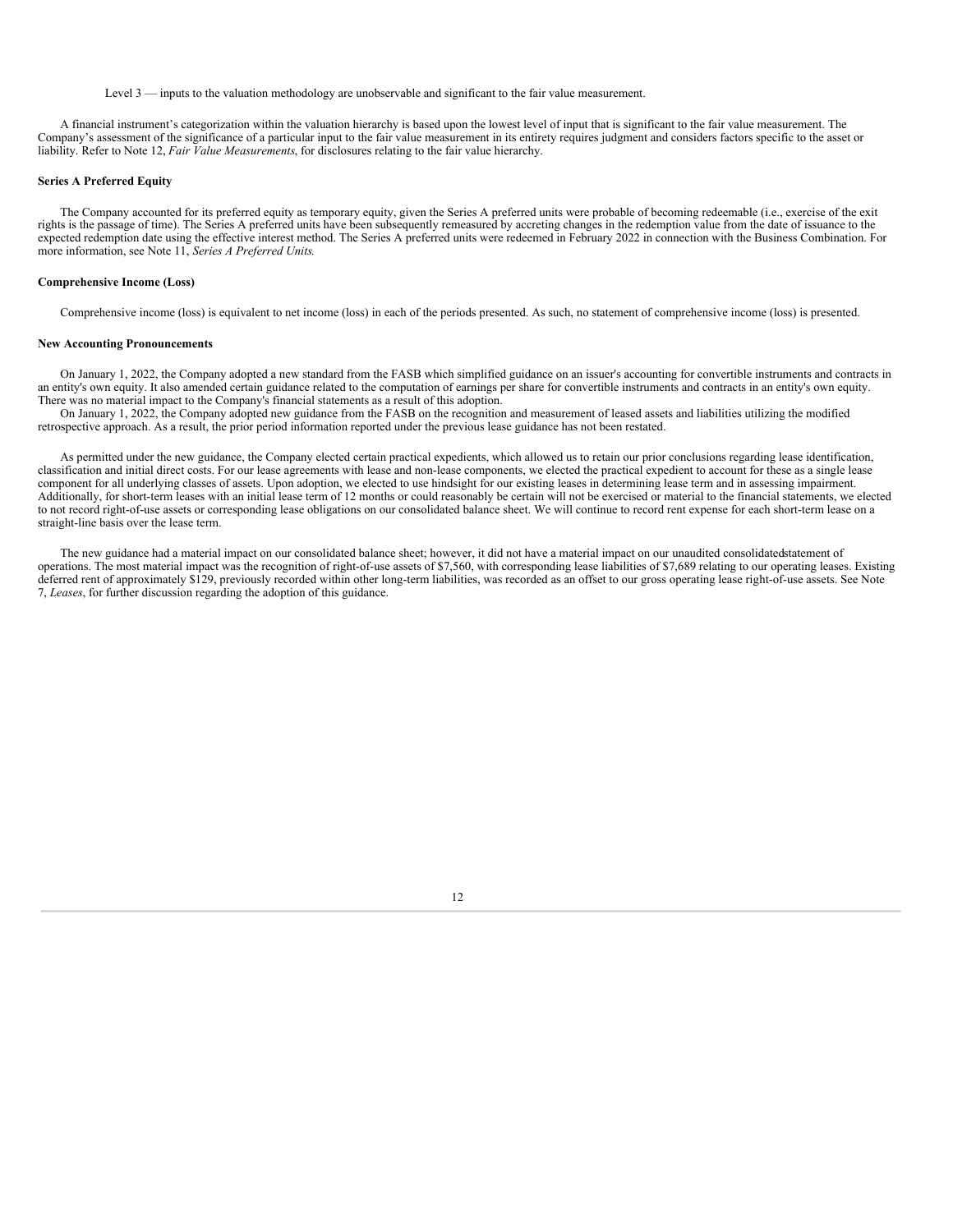### **3. Inventories**

Inventories consist of the following:

|                               | March 31, |  | December 31, |
|-------------------------------|-----------|--|--------------|
|                               | 2022      |  | 2021         |
| Coffee:                       |           |  |              |
| Unroasted                     | 2,894     |  | 2,578        |
| <b>Finished Goods</b>         | 7,162     |  | 6,681        |
| Ready-to-Drink                | 5,960     |  | 3,727        |
| Apparel and other merchandise | 9,841     |  | 7,886        |
| Inventories                   | 25,857    |  | 20,872       |

# **4. Property, Plant and Equipment, Net**

Property, plant and equipment, net consists of the following:

|                                                 | March 31.  | December 31. |  |
|-------------------------------------------------|------------|--------------|--|
|                                                 | 2022       | 2021         |  |
| Land                                            | $2,196$ \$ | 2,196        |  |
| Building and leasehold improvements             | 13,138     | 11,273       |  |
| Computer equipment and software                 | 3,706      | 3,474        |  |
| Machinery and equipment                         | 9,237      | 8,323        |  |
| Vehicles                                        | 1,057      | 1,057        |  |
| Furniture and fixtures                          | 1,371      | 961          |  |
| Construction in progress                        | 10,011     | 9,236        |  |
|                                                 | 40,716     | 36,520       |  |
| Less: accumulated depreciation and amortization | (6,375)    | (5,406)      |  |
| Property, plant and equipment, net              | 34,341     | 31,114       |  |

The portion of depreciation expense related to production and distribution facilities is included in cost of goods sold including occupancy costs on the unaudited consolidated statements of operations. Depreciation expense recorded in cost of goods sold and general and administrative expenses was as follows:

|                            | Three Months Ended March 31, |                 |  |      |
|----------------------------|------------------------------|-----------------|--|------|
|                            |                              | 2022            |  | 2021 |
| Cost of goods sold         |                              | 206             |  | 150  |
| General and administrative |                              | 77 <sub>4</sub> |  | 343  |
| Total depreciation expense |                              | 980             |  | 493  |

The total depreciation expense for internal use software included in the above table was \$183 and \$156 for the three months ended March 31, 2022 and 2021, respectively.

Substantially all long-lived assets are located in the United States.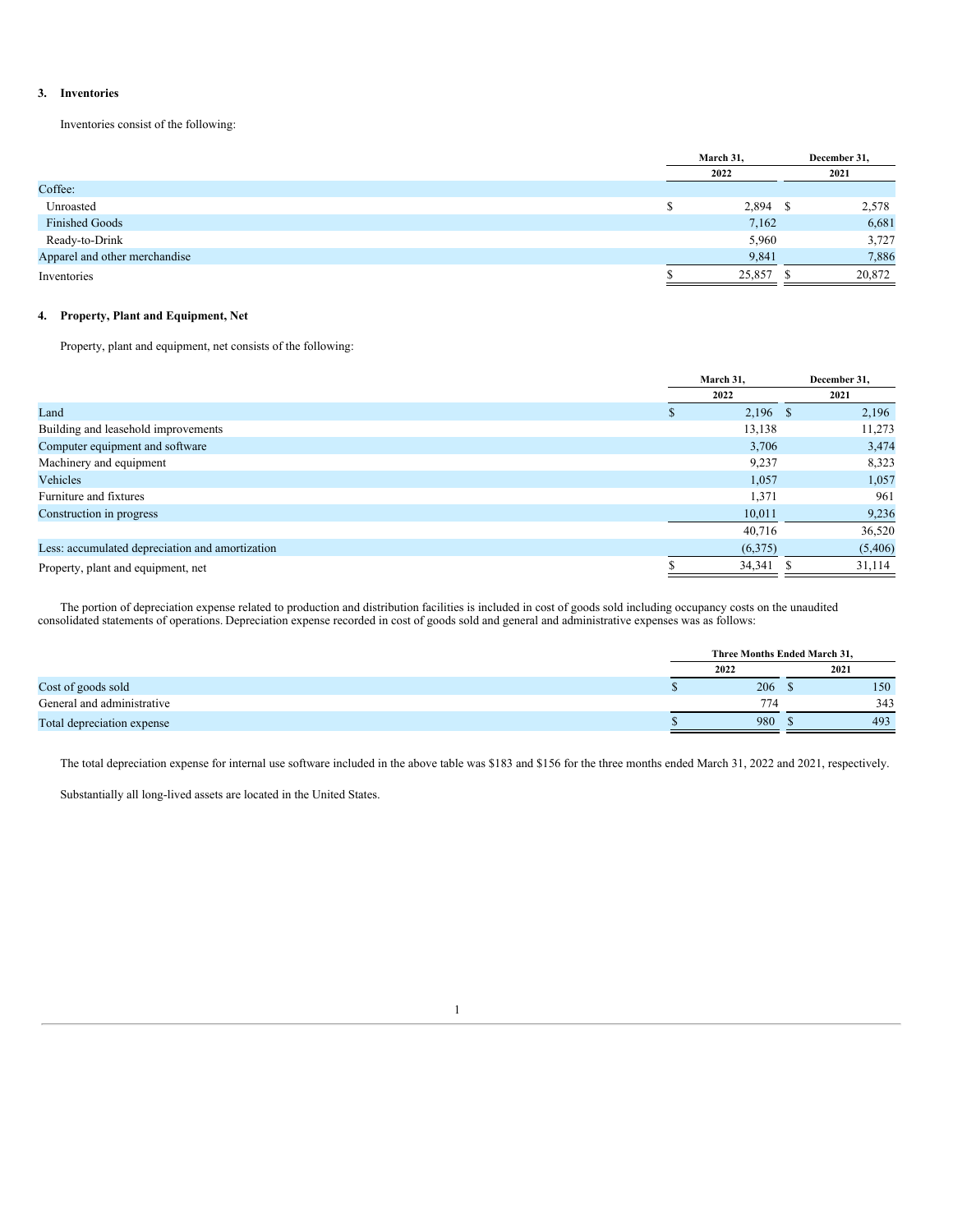# **5. Accrued Liabilities**

Accrued liabilities consist of the following:

|                                                | March 31. |  | December 31, |
|------------------------------------------------|-----------|--|--------------|
|                                                | 2022      |  | 2021         |
| Accrued compensation and benefits              | 3,708 \$  |  | 2,799        |
| Accrued marketing                              | 3,785     |  | 3,323        |
| Accrued Series A preferred equity distribution |           |  | 2,650        |
| Accrued freight                                | 416       |  | 1,912        |
| Accrued sales taxes                            | 1,184     |  | 1,364        |
| Accrued inventory purchases                    | 8.221     |  | 1,492        |
| Credit card liabilities                        | 2,597     |  | 4,759        |
| Other accrued expenses                         | 5,476     |  | 3,934        |
| Total                                          | 25,387    |  | 22,233       |

# **6. Long-Term Debt**

The Company's credit facilities and related balances were as follows:

|                                             |    | March 31, | December 31,            |  |
|---------------------------------------------|----|-----------|-------------------------|--|
|                                             |    | 2022      | 2021                    |  |
| Mortgages                                   | \$ | 7,311 \$  | 7,380                   |  |
| Equipment financing loan                    |    | 5,067     | 5,067                   |  |
| Retail facility                             |    | 2,084     | 1,904                   |  |
| Credit facility                             |    |           | 8,000                   |  |
| Promissory note                             |    |           | 10,000                  |  |
| Notes payable                               |    | 4,378     | 2,779                   |  |
| Total principal                             |    | 18,840    | 35,130                  |  |
| Less debt issuance costs                    |    | (196)     | (439)                   |  |
| Long-term debt, net                         |    | 18,644    | 34,691<br><sup>S</sup>  |  |
| <b>Current maturities:</b>                  |    |           |                         |  |
| Current maturities of principal             | \$ | 2,938     | <sup>\$</sup><br>12,273 |  |
| Less current portion of debt issuance costs |    | (71)      | (294)                   |  |
| Current maturities of long-term debt, net   | S  | 2,867     | 11,979<br><sup>\$</sup> |  |
| Long-term debt:                             |    |           |                         |  |
| Non-current principal                       | \$ | 15,902    | <sup>\$</sup><br>22,857 |  |
| Non-current portion of debt issuance costs  |    | (125)     | (145)                   |  |
| Long-term debt, net                         | S  | 15,777    | 22,712<br>S             |  |

Future contractual maturities of credit facilities as of March 31, 2022 are as follows:

| Remainder of 2022 | S | 1,950  |
|-------------------|---|--------|
| 2023              |   | 2,809  |
|                   |   |        |
| 2024              |   | 2,637  |
| 2025              |   | 6,725  |
| 2026              |   | 3,059  |
| Thereafter        |   | 1,660  |
|                   |   | 18,840 |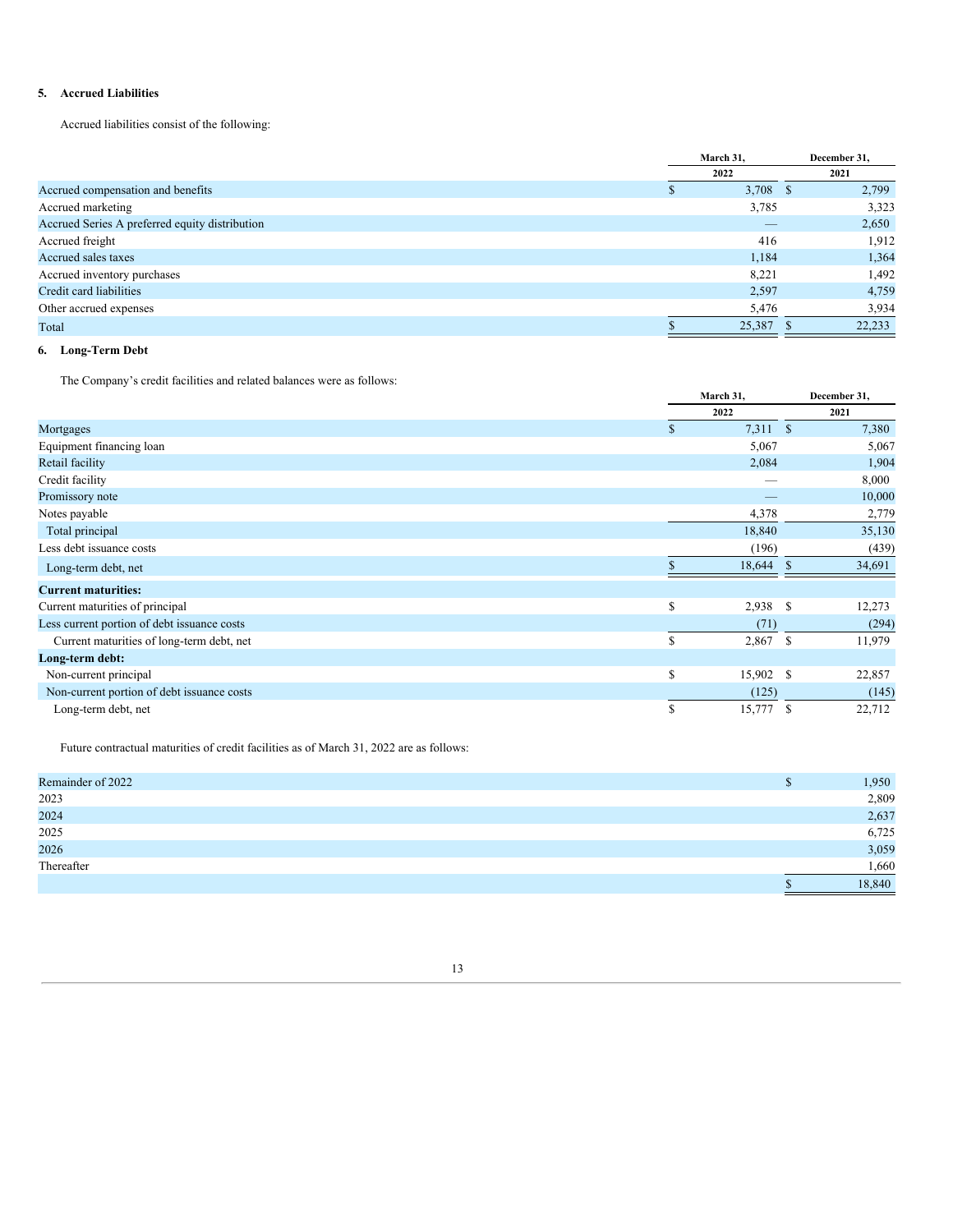#### **Debt Issuance Costs**

The Company capitalizes fees associated with the origination of its credit facilities which are presented in the consolidated balance sheets as a direct deduction from the carrying amount of the related loans. The debt issuance costs are amortized using the effective interest method. Amortization of debt issuance costs was \$243 and \$42 for the three months ended March 31, 2022 and 2021, respectively, and are included in interest expense in the unaudited consolidated statements of operations.

#### **Credit Lines**

The equipment financing loan is secured by the equipment financed and is at an interest rate of theBloomberg Short Term Bank Yield Index ("BSBY") plus 3.50%. As of March 31, 2022, the Company has available credit under the equipment financing loan and the retail facility of \$8,183 and \$3,916, respectively.

Upon the closing of the Business Combination, Authentic Brands' credit facility borrowings of \$8,000 were paid off and there are no borrowings outstanding as of March 31, 2022. The amount of borrowings available was \$18,590.

#### **Promissory Note**

In January 2022, Authentic Brands borrowed \$5,000 under a promissory note. In February 2022, Authentic Brands repaid \$15,000 outstanding on the promissory note and the promissory note was terminated.

#### **Notes Payable**

In January 2022, Authentic Brands entered into a note payable agreement for \$1,599 at an interest rate of 1.30% per annum to repurchase incentive units from a former employee. The note matures on January 14, 2026. The loan is payable in four annual installments of principal commencing on January 14, 2023.

#### **Guaranty**

In March 2022, BRC Inc. entered into a Guaranty Agreement to guaranty payment of all the Authentic Brands' outstanding mortgage loans, equipment financing loan, the retail facility, and the credit facility.

#### **7. Leases**

The following significant lease accounting policies from our most recent Annual Report on Form 10-K have been updated to reflect the adoption of FASB's new guidance on the recognition and measurement of leases.

The majority of our leases are operating leases for our company-operated Outposts. We also lease distribution and warehouse facilities. We do not enter into lease transactions with related parties. We categorize leases as either operating or finance leases at the commencement date of the lease. Operating lease agreements may contain tenant improvement allowances, rent holidays, rent escalation clauses and/or contingent rent provisions. We have lease agreements with lease and non-lease components, which are accounted for together as a single lease component for all underlying classes of assets.

We recognize a right-of-use ("ROU") asset and lease liability for each operating and finance lease with a contractual term greater than 12 months at the time of lease inception. We do not record leases with an initial term of 12 months or less on our consolidated balance sheet but continue to record rent expense on a straight-line basis over the lease term. Our leases often include options to extend or terminate at our sole discretion, which are included in the determination of lease term when they are reasonably certain to be exercised.

Our lease liability represents the present value of future lease payments over the lease term. We cannot determine the interest rate implicit in each of our leases. Therefore, we use market and term-specific incremental borrowing rates. Our incremental borrowing rate for a lease is the rate of interest we expect to pay on a collateralized basis to borrow an amount equal to the lease payments under similar terms. We considered a combination of factors, including the rates that we currently pay on our lines of credit, lease terms and the effect of adjusting the rate to reflect the term consideration of collateral. Our credit-adjusted risk-free rate takes into consideration the interest rate we pay on our Retail Facility.

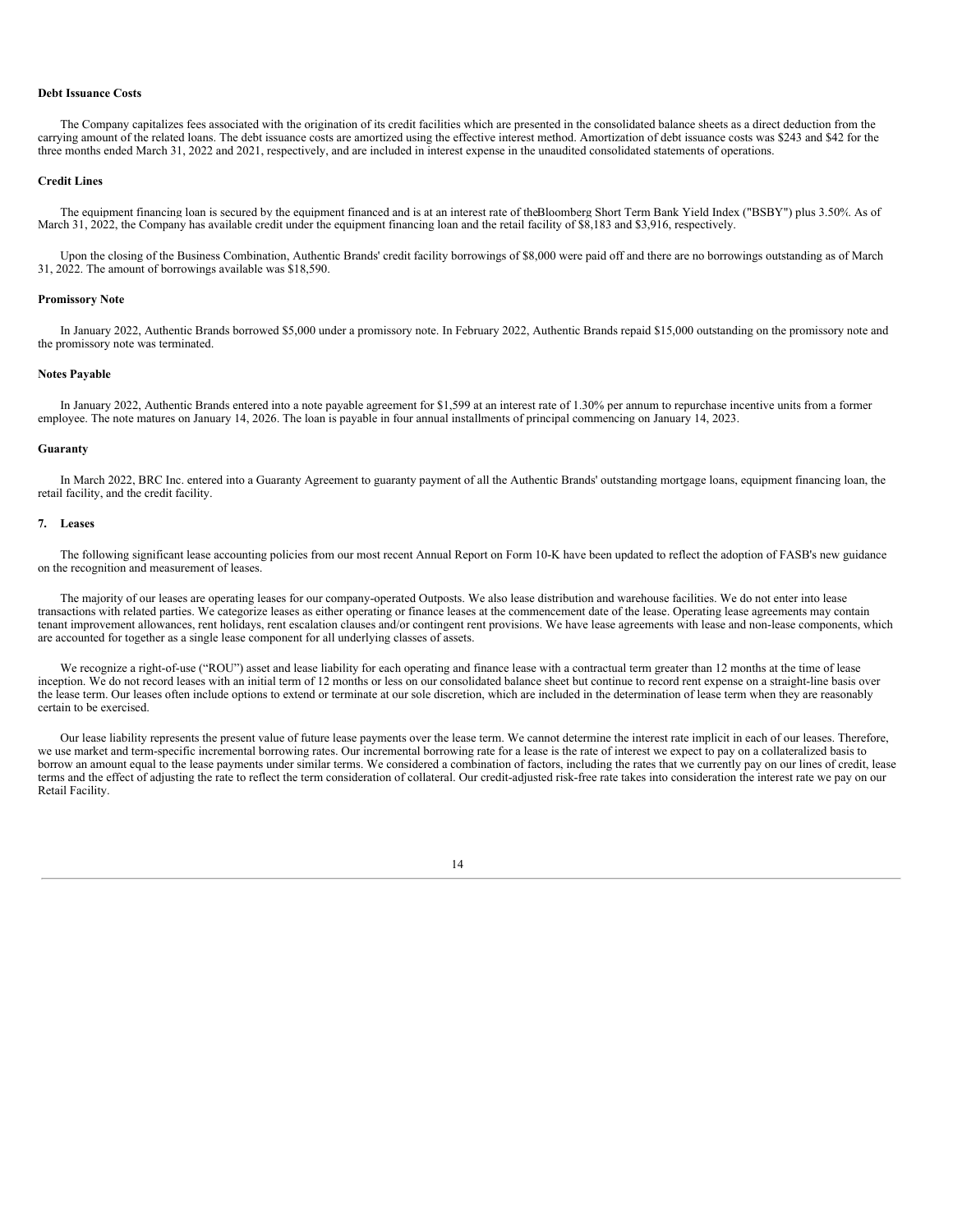Total lease costs recorded as rent and other occupancy costs include fixed operating lease costs and short-term lease costs. Our real estate leases may require we pay certain expenses, such as common area maintenance (CAM) costs, real estate taxes and other executory costs, of which the fixed portion is included in operating lease costs. We recognize operating lease costs on a straight-line basis over the lease term. Our lease agreements do not contain any material residual value guarantees or material restrictive covenants. A significant majority of our leases are related to our company-operated Outposts, and their related costs are recorded within General and administrative expenses on the statement of operations.

The ROU asset is measured at the initial amount of the lease liability adjusted for lease payments made at or before the lease commencement date, initial direct costs, and any tenant improvement allowances received. For operating leases, ROU assets are reduced over the lease term by the recognized straight-line lease expense less the amount of accretion of the lease liability determined using the effective interest method. For finance leases, ROU assets are amortized on a straight-line basis over the shorter of the useful life of the leased asset or the lease term. Interest expense on each finance lease liability is recognized utilizing the effective interest method. ROU assets are tested for impairment in the same manner as long-lived assets. Additionally, we monitor for events or changes in circumstances that may require a reassessment of one of our leases and determine if a remeasurement is required.

The components of lease costs:

|                        | <b>Three Months Ended</b><br><b>March 31, 2022</b> |
|------------------------|----------------------------------------------------|
| Operating leases costs | 364                                                |
| Short-term lease costs | 1 <sub>2</sub><br>$\perp$                          |
| Total lease costs      | 376                                                |

The following table includes supplemental information:

| <b>March 31, 2022</b>                                      | <b>Three Months Ended</b> |          |
|------------------------------------------------------------|---------------------------|----------|
|                                                            |                           |          |
| 263<br>Cash paid related to operating lease liabilities    |                           |          |
| Weighted-average remaining operating lease term<br>9 years |                           |          |
| Weighted-average operating lease discount rate             |                           | $4.64\%$ |

No new operating lease liabilities were recorded during the three months ended March 31, 2022.

Finance lease assets are recorded in property, plant, and equipment, net with the corresponding finance lease liabilities on the consolidated balance sheetFinance leases were immaterial as of March 31, 2022.

Minimum future maturities of operating lease liabilities as of March 31, 2022 were as follows:

| Remainder of 2022     | ъ | 1,850     |
|-----------------------|---|-----------|
| 2023                  |   | 4,398     |
| 2024                  |   | 4,574     |
| 2025                  |   | 4,527     |
| 2026                  |   | 4,550     |
| Thereafter            |   | 44,488    |
| Total lease payments  |   | 64,387    |
| Less imputed interest |   | (16, 932) |
| Total                 |   | 47,455    |

As of March 31, 2022, we have entered into operating leases that have not yet commenced of \$55,129, primarily related to real estate leases. These leases will commence between fiscal year 2022 and fiscal year 2024 with lease terms of 10 years to 20 years.

### *Previous Lease Guidance Disclosures*

Rent expense for operating lease agreements under the previous lease guidance, which excludes certain amounts required under the new guidance, was \$228 for the three months ended March 31, 2021.

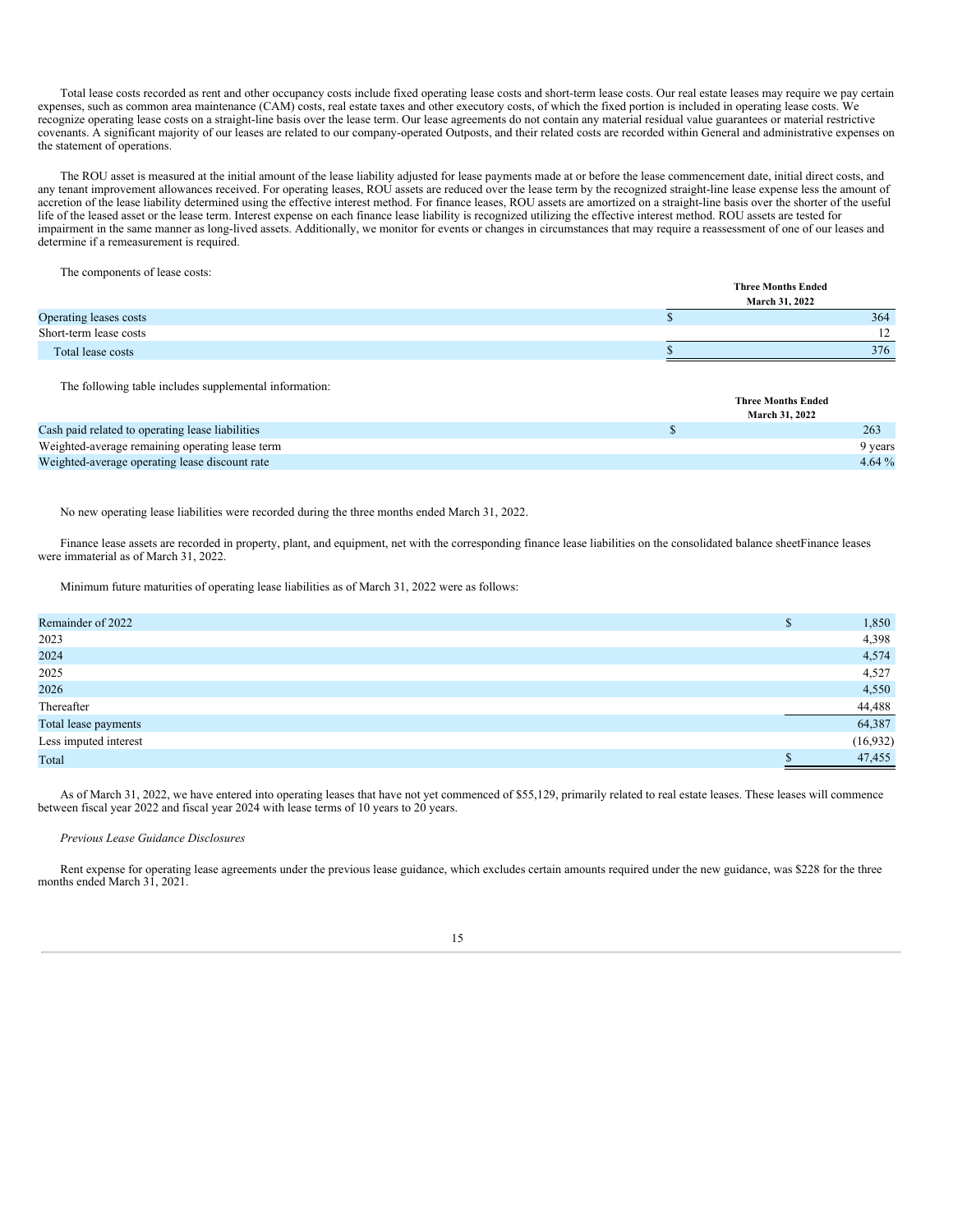The minimum future rental payments under non-cancelable operating leases and finance leases under the previous lease guidance as of December 31, 2021:

|                                                      | <b>Operating Leases</b> |   | <b>Finance Leases</b> |
|------------------------------------------------------|-------------------------|---|-----------------------|
| Year ending December 31:                             |                         |   |                       |
| 2022                                                 | S<br>2,966 \$           |   | 106                   |
| 2023                                                 | 3,233                   |   | 95                    |
| 2024                                                 | 3,381                   |   | 102                   |
| 2025                                                 | 3,323                   |   | 50                    |
| 2026                                                 | 3,358                   |   | 4                     |
| Total minimum lease payments                         | 16,261                  |   | 357                   |
| Finance Leases:                                      |                         |   |                       |
| Less: amount representing interest                   |                         | S | 44                    |
| Present value of net minimum lease payments          |                         |   | 313                   |
| Less: current portion                                |                         |   | 85                    |
| Finance lease obligations, net of current maturities |                         |   | 228                   |

### **8. Earn-out Liability**

At closing of the Business Combination, certain stockholders were entitled to receive up to 21,241,250 earn-out shares, in the form of common units of Authentic Brands and Class A Common Stock of the Company, if certain milestones were satisfied. A total of 50% of the earn-out shares were issuable ("First Tier Vesting Event"), in the aggregate, if the volume weighted average trading price of the Company's Class A Common Stock is \$15.00 or greater for any 20 trading days within a period of 30 trading days prior to the fifth anniversary of the closing of the Business Combination. The remaining 50% of earn-out shares were issuable ("Second Tier Vesting Event"), in the aggregate, if the volume weighted average trading price of the Company's Class A Common Stock is \$20.00 or greater for any 20 trading days within a period of 30 trading days prior to the seventh anniversary of the closing of the Business Combination.

In March 2022, the First Tier Vesting Event occurred, as a result of which 694,062 shares of Class C Common Stock were exchanged for 694,062 shares of Class A Common Stock and 9,926,563 Restricted Common Units were converted into Common Units and the Company issued 9,926,563 shares of Class B Common Stock to the holders thereof.

At the First Tier Vesting Event, the fair value of the liability was remeasured and a realized loss was recorded in the amount of \$60,006. The Second Tier Vesting liability was remeasured at the end of the reporting period. The changes in fair value of the earn-out liabilities are recorded as Non-operating income (expense), net in the unaudited consolidated statement of operations.

The following table is a summary of the earn-out shares changes in fair value and the reported balances:

|                                            | Tier 1                          | Tier 2                   | Total      |
|--------------------------------------------|---------------------------------|--------------------------|------------|
| Initial fair value, as of February 9, 2022 | 112.366                         | 106.312 \$               | 218,678    |
| Loss on change in fair value               | 60,006                          | 111.092                  | 171,098    |
| <b>First Tier Vesting Event</b>            | (172.372)                       | $\overline{\phantom{a}}$ | (172, 372) |
| Balance as of March 31, 2022               | $\hspace{0.1mm}-\hspace{0.1mm}$ | 217,404 \$               | 217,404    |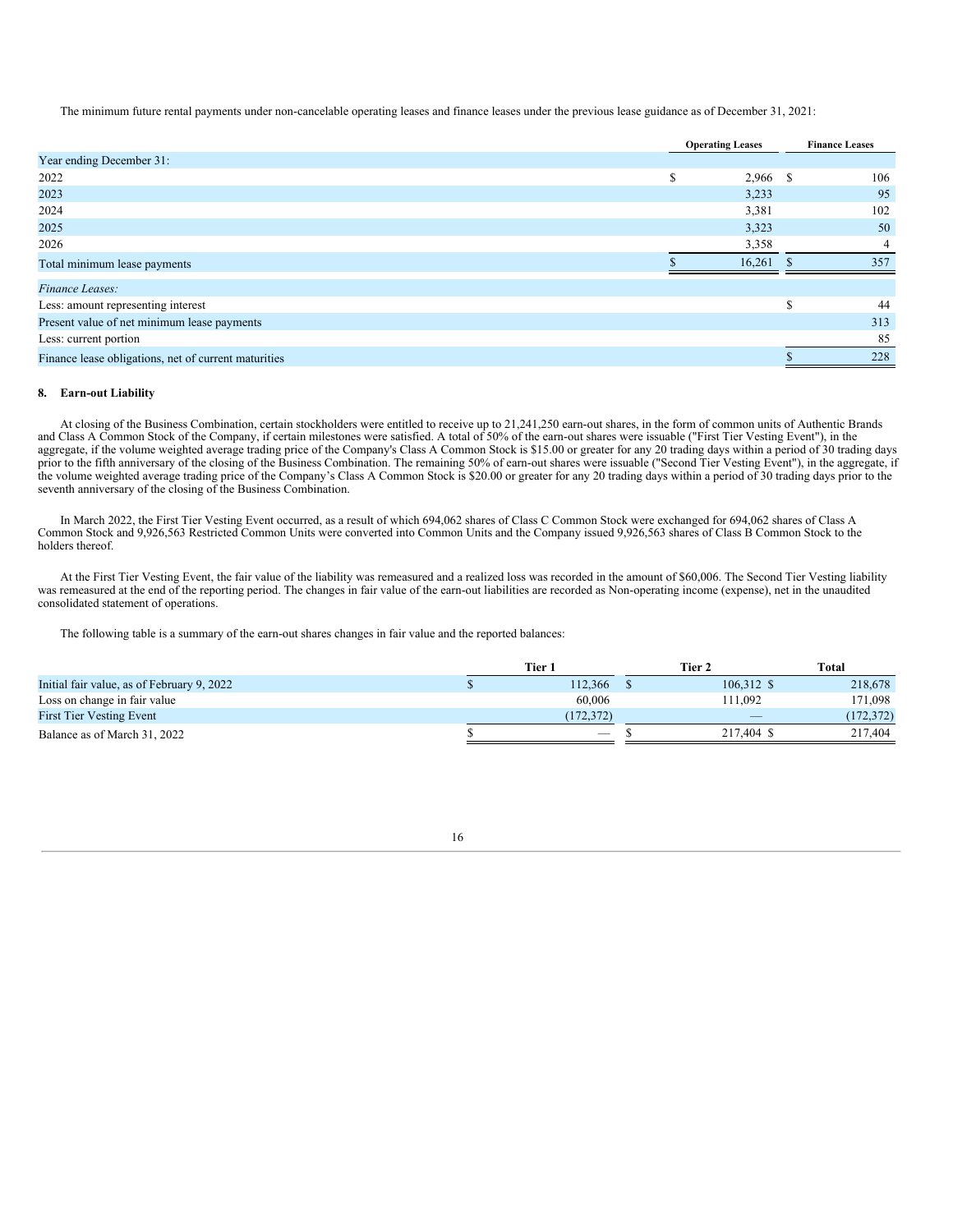### **9. Warrant Liabili**ty

In connection with the Business Combination, the Company assumed from SilverBox 11,499,974 public warrants (the "Public Warrants") and 6,266,667 private placement warrants (the "Private Placement Warrants" and, together with the Public Warrants, the "Warrants"). Each Warrant entitles its holder to purchase one share of Class A Common Stock at an exercise price of \$11.50 per share, subject to certain adjustments.

*Redemption of Warrants when the price per share of Class A Common Stock equals or exceeds \$18.00.*

Under the terms of the warrant agreement, the Warrants are redeemable:

- in whole and not in part;
- at a price of \$0.01 per warrant;
- upon a minimum of 30 days' prior written notice of redemption, or the 30-day requirement period, to each warrant holder; and
- if, and only if, the closing price of Class A Common Stock equals or exceeds \$18.00 per share for any 20 trading days within a 30-trading day period ending on the third trading day before the Company sends notice of redemption to the warrant holders (the "Reference Value").

*Redemption of Warrants when the price per share of Class A Common Stock equals or exceeds \$10.00.*

Once the Warrants become exercisable, the Warrants are redeemable:

- in whole and not in part;
- at a price of \$0.10 per warrant upon a minimum of 30 days' prior written notice of redemption provided that holders will be able to exercise their Warrants on a cashless basis prior to redemption;
- if, and only if, the closing price of Class A Common Stock equals or exceeds \$10.00 per share for any 20 trading days within a 30-trading day period ending on the third trading day before the Company sends notice of redemption to the warrant holders.
- if, and only if, the Reference Value is less than \$18.00 per share then the Private Placement Warrants must also concurrently be called for redemption on the same terms as the outstanding Public Warrants.

The following table is a summary of the Warrants changes in fair value and the reported balances:

|                                            | <b>Public Warrants</b> | <b>Private Warrants</b> | Total  |
|--------------------------------------------|------------------------|-------------------------|--------|
| Initial fair value, as of February 9, 2022 | 23.575 \$              | 12.909 \$               | 36,484 |
| Loss on change in fair value               | 27.830                 | 34.279                  | 62.109 |
| Balance as of March 31, 2022               | 51.405 \$              | 47.188                  | 98.593 |

Refer to Note 17, *Subsequent Events*, for a discussion of certain Warrants redeemed subsequent to March 31, 2022.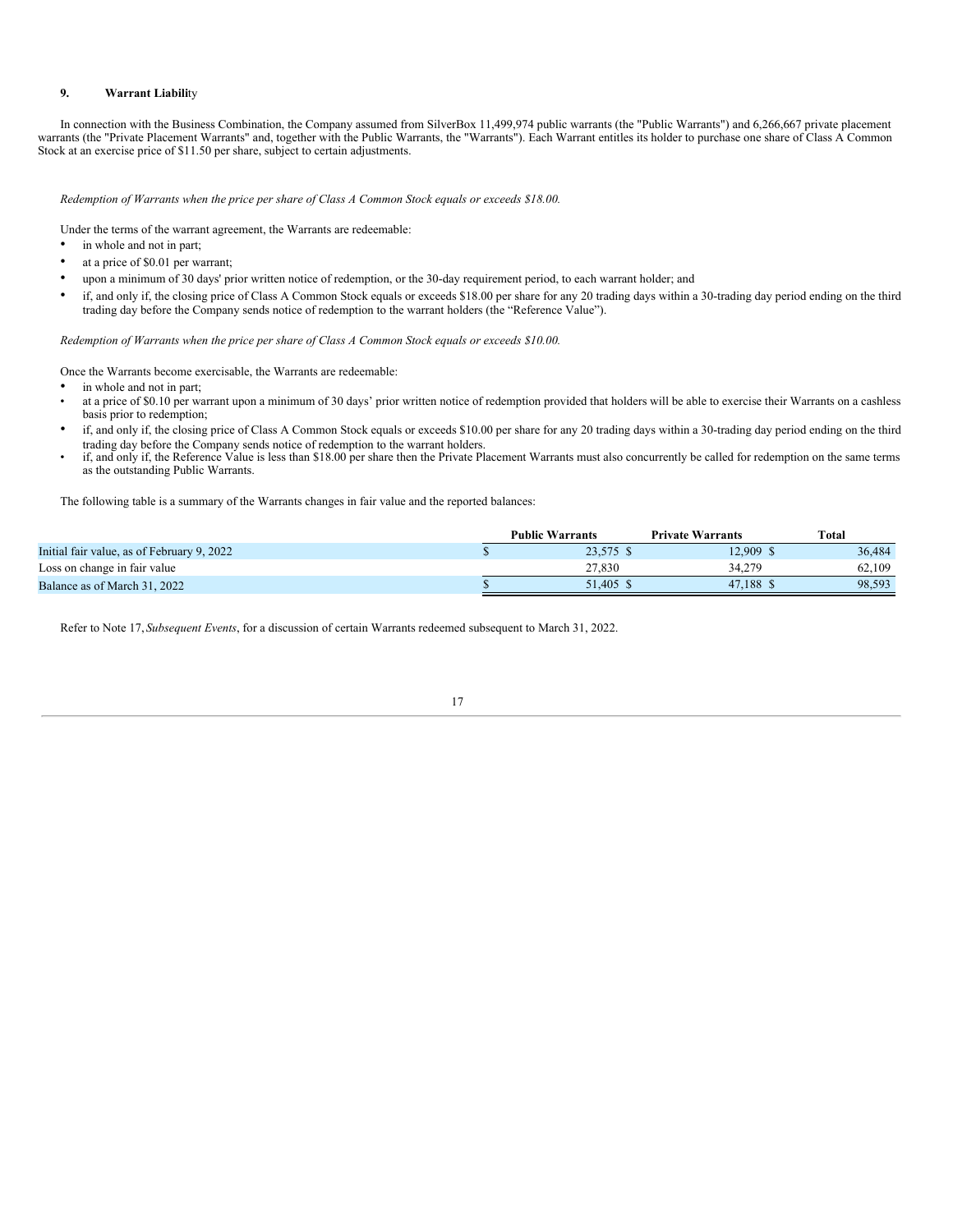### **10. Stockholders' Equity**

In conjunction with the Business Combination, 18,769 class A common units and 73,890 class B common units of Authentic Brands (the holders thereof, the "Existing Members") were converted to an aggregate of 139,106,323 common units in Authentic Brands (the "Common Units") and 19,853,125 restricted common units in Authentic Brands (the "Restricted Common Units"). The Existing Members also received 139,106,323 shares of Class B Common Stock of the Company.

Subsequent to the Business Combination, the Company's authorized capital stock consists of 2,802,500,000 shares including (i) 2,500,000,000 shares of Class A Common Stock, (ii) 300,000,000 shares of Class B Common Stock, (iii) 1,500,000 shares of Class C common stock, par value \$0.0001 per share (the "Class C Common Stock"), and (iv) 1,000,000 shares of preferred stock, par value \$0.0001 per share (the "Preferred Stock"). The Class C Common Stock is divided into two series as follows: (a) 750,000 shares of Series C-1 Common Stock, par value \$0.0001 per share; and (b) 750,000 shares of Series C-2 Common Stock, par value \$0.0001 per share.

Holders of the Company's Class A Common Stock and the Class B Common Stock are each entitled to one vote per share, and holders of the Class C Common Stock do not have any voting rights. Subject to preferences that may apply to any shares of preferred stock outstanding at the time, the holders of our Class A Common Stock are entitled to receive dividends and other distributions as may from time to time be declared by the our board of directors at its discretion out of legally available Company assets, ratably in proportion to the number of shares held by each such holder, and at such times and in such amounts as the board of directors in its discretion may determine. No dividends or other distributions will be declared or paid on the Class B Common Stock or the Class C Common Stock.

A holder of Class B Common Stock may transfer or assign shares of Class B Common only if such holder also simultaneously transfers an equal number of such holder's Common Units in compliance with and as permitted by the Limited Liability Agreement of Authentic Brands (the "LLC Agreement"). No share of Class C Common Stock may be transferred, other than to the holder of such share of Class C Common Stock's permitted transferees under the LLC Agreement, prior to the conversion of such shares of Class C Common Stock, at which time the shares of Class A Common Stock into which such shares of Class C Common Stock convert in accordance with the provisions of the Company's certificate of incorporation may be transferred, subject to any restrictions on transfer applicable to the holder of such Class A Common Stock and applicable law.

In the event of any voluntary or involuntary liquidation, dissolution or winding up of the Company, after payment of debts and other liabilities and of preferential and after the rights of holders of preferred stock, if any, have been satisfied, the holders of all outstanding shares of Class A Common Stock will be entitled to receive the remaining assets of the Company available for distribution ratably in proportion to the number of shares held by each such stockholder.

The board of directors of the Company may establish one or more classes or series of preferred stock. Our board of directors may determine, with respect to any class or series of preferred stock, the terms and rights of such class or series. We currently do not have any preferred stock issued and outstanding.

### **Non-Controlling Interests**

Non-controlling interests represents the ownership interests in Authentic Brands held by holders other than BRC Inc.The Business Combination occurred on February 9, 2022. As a result, net loss for the three months ended March 31, 2022 was attributed to pre-Business Combination period from January 1, 2022 through February 8, 2022 and to the post-Business Combination period from February 9, 2022 through March 31, 2022. During the pre-Business Combination period, net loss was attributable to Authentic Brands. During the post-Business Combination period, net loss was attributable to BRC Inc. and its respective non-controlling interests. Following the Business Combination, BRC Inc.'s ownership percentage in Authentic Brands controlling and non-controlling interests was 22.5% and 77.5%, respectively.

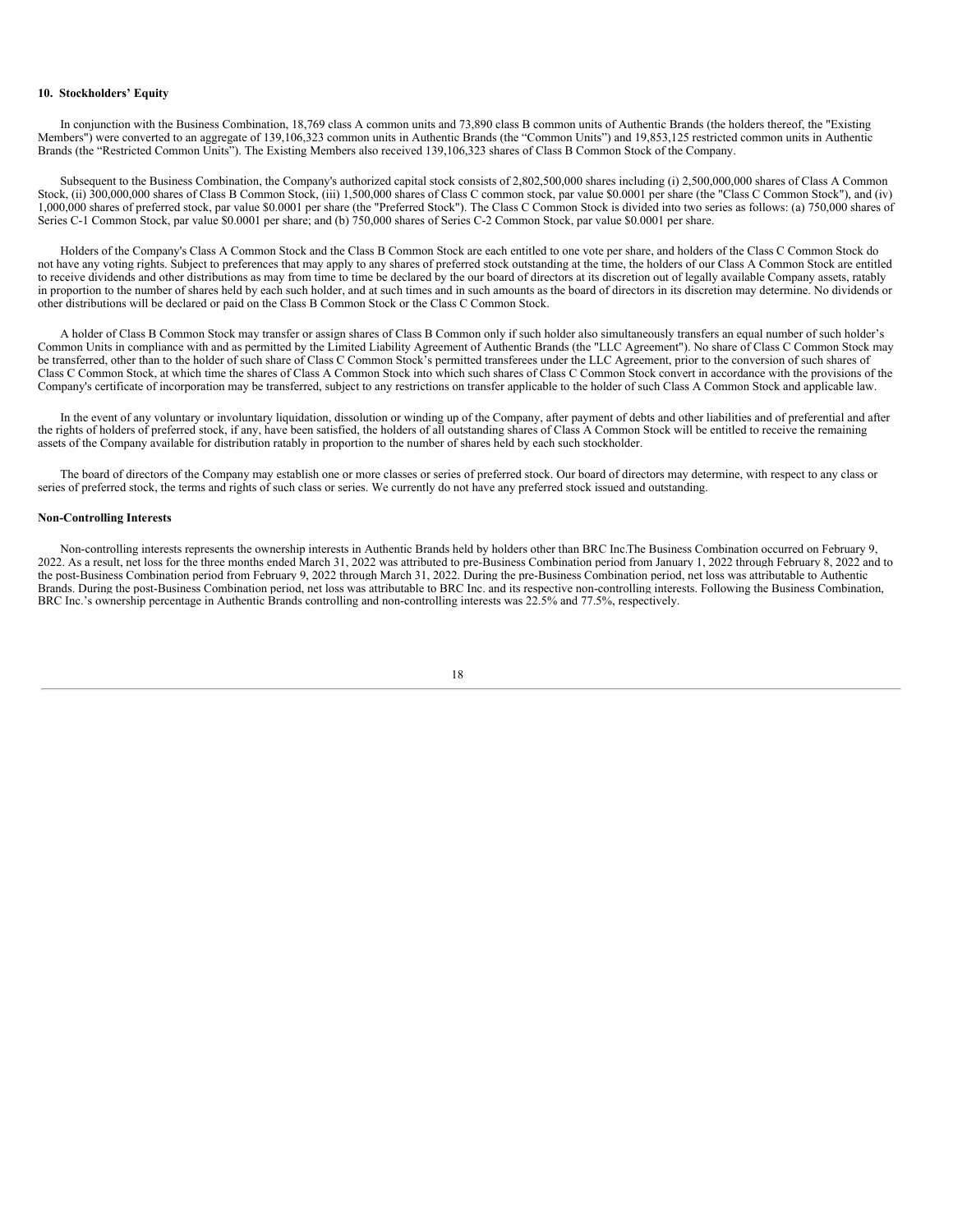### **11. Series A Preferred Equity and Derivative Liability**

In January 2022, the Company entered into the First Amendment to the Business Combination Agreement, which modified the terms of the Applicable Premium (as defined below) that is payable upon the redemption of the Series A preferred units prior to December 31, 2022. Under the amended terms, the Applicable Premium shall be allocated by the Company as follows: (i) if the Applicable Premium is payable to the former holders of Existing Company Preferred Units (as defined in the First Amendment), then the Company shall use all of the proceeds from the Applicable Premium to pay the Applicable Premium to the former holders of Existing Company Preferred Units on a pro rata basis; and (ii) if the Applicable Premium is not payable to the former holders of Existing Company Preferred Units, then (A) the Company shall issue the Supplemental Company Common Units to the Existing Company Unitholders (other than Blocker Corp (each, as defined in the First Amendment)) on a pro rata basis, (B) BRC Inc. shall issue (1) a number of shares of Class B Common Stock equal to the number of Supplemental Company Common Units to the Existing Company Unitholders (other than Blocker Corp) on a pro rata basis and (2) the Supplemental Pubco Class A Shares to the Blocker Corp Shareholders on a pro rata basis (each, as defined in the First Amendment), and (C) the Company shall release the Applicable Premium held in the Applicable Premium Account (as defined in the First Amendment) to the Company to make such funds available for use as general working capital funds.

For the purpose of determining whether the Applicable Premium shall be payable or not payable to the former holders of Existing Company Preferred Units, (x) the threshold \$1.25 billion equity value of the Company, as referenced in Section 8.13(b) of the Authentic Brands' Limited Liability Company Agreement, shall be determined using the 30-day volume-weighted average price calculated as of the later of the 30th day following the Closing Date and the date on which the Form S-1 Shelf (as defined in the Investor Rights Agreement) is declared effective by the SEC, and (y) in computing such threshold, the Common Unit Redemption Amount shall be added to the foregoing calculation of the Company's equity value based upon the 30-day volume weighted average price.

We analyzed the amendment to the Series A preferred units and determined that the amendment should be accounted for prospectively as a modification to the Series A preferred units. Additionally, as part of our assessment, we further considered whether the amendment resulted in any additional embedded features being bifurcated and accounted for separately as a freestanding derivative in accordance with ASC 815.

Based on our analysis, we determined that the amendment to the Applicable Premium resulted in multiple redemption features which require the payment of the Applicable Premium as part of the settlement amount to be bifurcated from the Series A preferred units and accounted for separately as a freestanding derivative. The guidance in ASC 815 requires that in instances where multiple embedded features are bifurcated from the host contract, the bifurcated features shall be combined into a single compound derivative. Accordingly, the Company recognizes the compound derivative at fair value and adjusts the compound derivative to fair value at each reporting period. The compound derivative is subject to re-measurement at each balance sheet date until the settlement of the derivative occurs, and any change in fair value is recognized in the Company's unaudited consolidated statement of operations.

In February 2022, in conjunction with the Business Combination, the Series A preferred units were redeemed for \$134,698, including \$8,265 of applicable premium that was placed in an escrow account and reported as restricted cash as of March 31, 2022 (the "Applicable Premium"). The remaining \$26,203 of Series A preferred units were exchanged certain shares of Class A Common Stock in connection with the PIPE investment.

The following table is a summary of the Derivative liability changes in fair value and the reported balance:

|                                            | <b>Derivative Liability</b> |
|--------------------------------------------|-----------------------------|
| Initial fair value, as of February 9, 2022 | 9.741                       |
| Loss on change in fair value               | 7.507                       |
| Balance as of March 31, 2022               | 17.248                      |

Refer to Note 17, Subsequent *Events*, for a discussion of issuance of Common Units and Class A Common Stock in connection with the vesting of the Applicable Premium.

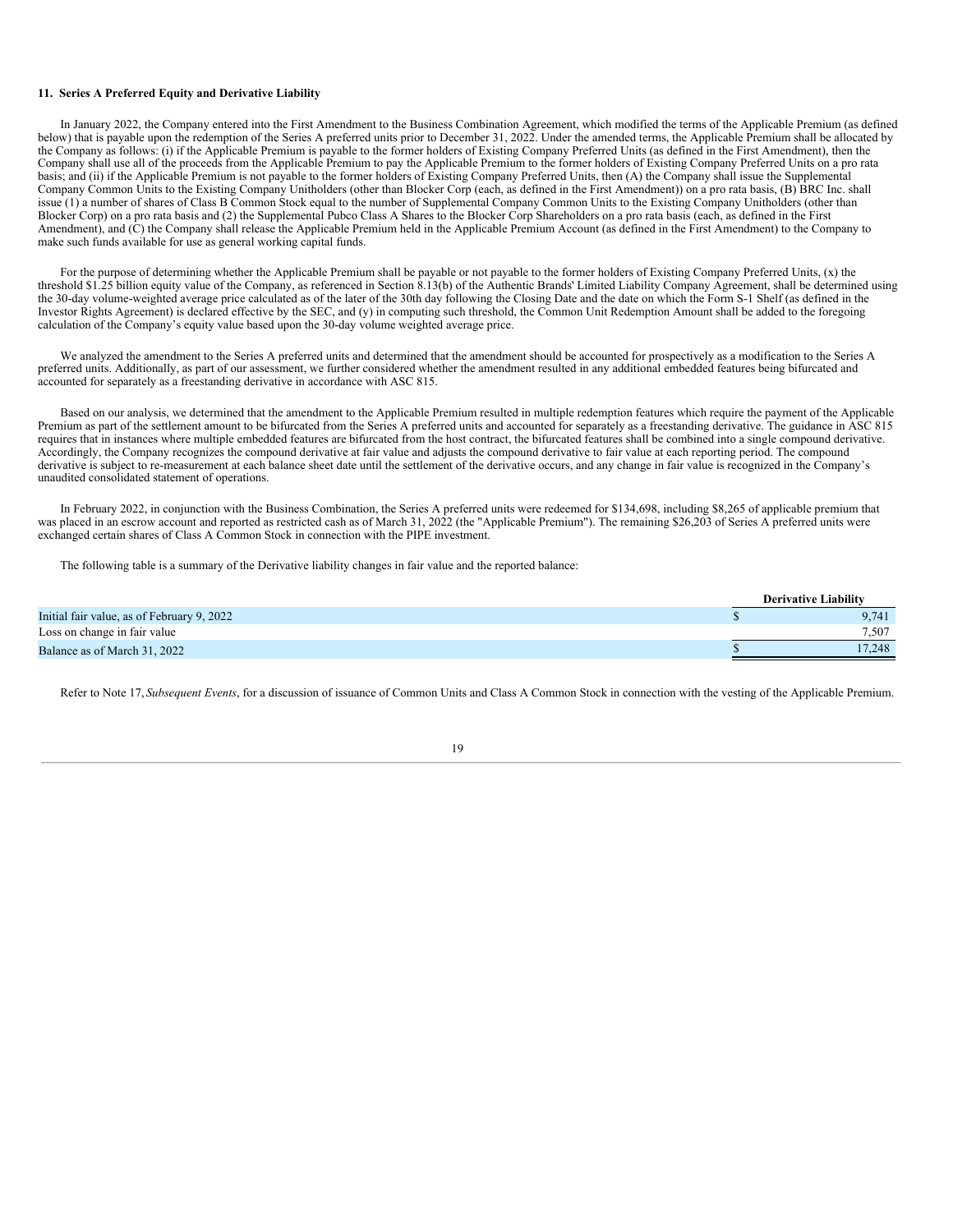### **12. Fair Value Measurements**

The following table presents the Company's fair value hierarchy for financial liabilities:

|                           | Fair Value Measurements as of March 31, 2022 |                                 |          |                                 |  |                                 |  |         |  |
|---------------------------|----------------------------------------------|---------------------------------|----------|---------------------------------|--|---------------------------------|--|---------|--|
|                           |                                              | <b>Level 1</b>                  |          | Level 2                         |  | <b>Level 3</b>                  |  | Total   |  |
| <b>Liabilities:</b>       |                                              |                                 |          |                                 |  |                                 |  |         |  |
| Warrants                  |                                              |                                 |          |                                 |  |                                 |  |         |  |
| Public Warrant liability  |                                              | 51,405 \$                       |          | $\hspace{0.1mm}-\hspace{0.1mm}$ |  | $\hspace{0.1mm}-\hspace{0.1mm}$ |  | 51,405  |  |
| Private Warrant liability |                                              | $\overline{\phantom{m}}$        | .D       | $\overline{\phantom{m}}$        |  | 47,188                          |  | 47,188  |  |
| Earn-out Tier 2           |                                              | $\hspace{0.1mm}-\hspace{0.1mm}$ | ۰D       | $\hspace{0.1mm}-\hspace{0.1mm}$ |  | 217,404                         |  | 217,404 |  |
| Derivative liability      |                                              | $\overline{\phantom{0}}$        | <b>J</b> |                                 |  | 17,248                          |  | 17,248  |  |

The fair value of the public warrants is estimated based on the quoted market of such warrants.

### **Level 3 Disclosures**

### *Warrants*

The fair value of the private warrants is estimated using the Binomial Lattice option-pricing model that requires the input of subjective assumptions. Other reasonable assumptions could provide different results. The carrying amount of the liability may fluctuate significantly and actual amounts paid may be materially different from the liability's estimated fair value.

#### *Earn-out*

The earn-out liability was initially measured at fair value at the closing of the Business Combination using a Monte Carlo simulation in an option pricing framework that simulated the future path of the Company's stock price over the earn-out period. The assumptions utilized in the calculation impact the likelihood of achieving certain stock price milestones, and include the Company's stock price, volatility, and risk-free rate. The carrying amount of the liability may fluctuate significantly and actual amounts paid may be materially different from the liability's estimated fair value.

### *Derivative liability*

The fair value of the derivative liability was initially measured at fair value considering the future issuance of Company common shares as well as the likelihood of achieving a certain Company market capitalization threshold using an option pricing approach. The assumptions utilized in the calculation include consideration of the likelihood of achieving certain market capitalization thresholds and the stock price of the Company. The carrying amount of the liability may fluctuate significantly and actual amounts paid may be materially different from the liability's estimated fair value.

Volatility is a significant unobservable input assumed for each fair value measurement as disclosed in the table below:

|                           | <b>March 31, 2022</b><br>Input |
|---------------------------|--------------------------------|
| <b>Liabilities:</b>       |                                |
| Private warrants          | 50.00 %                        |
| Second Tier Vesting Event | 50.00 %                        |
| Derivative liability      | 135.00 %                       |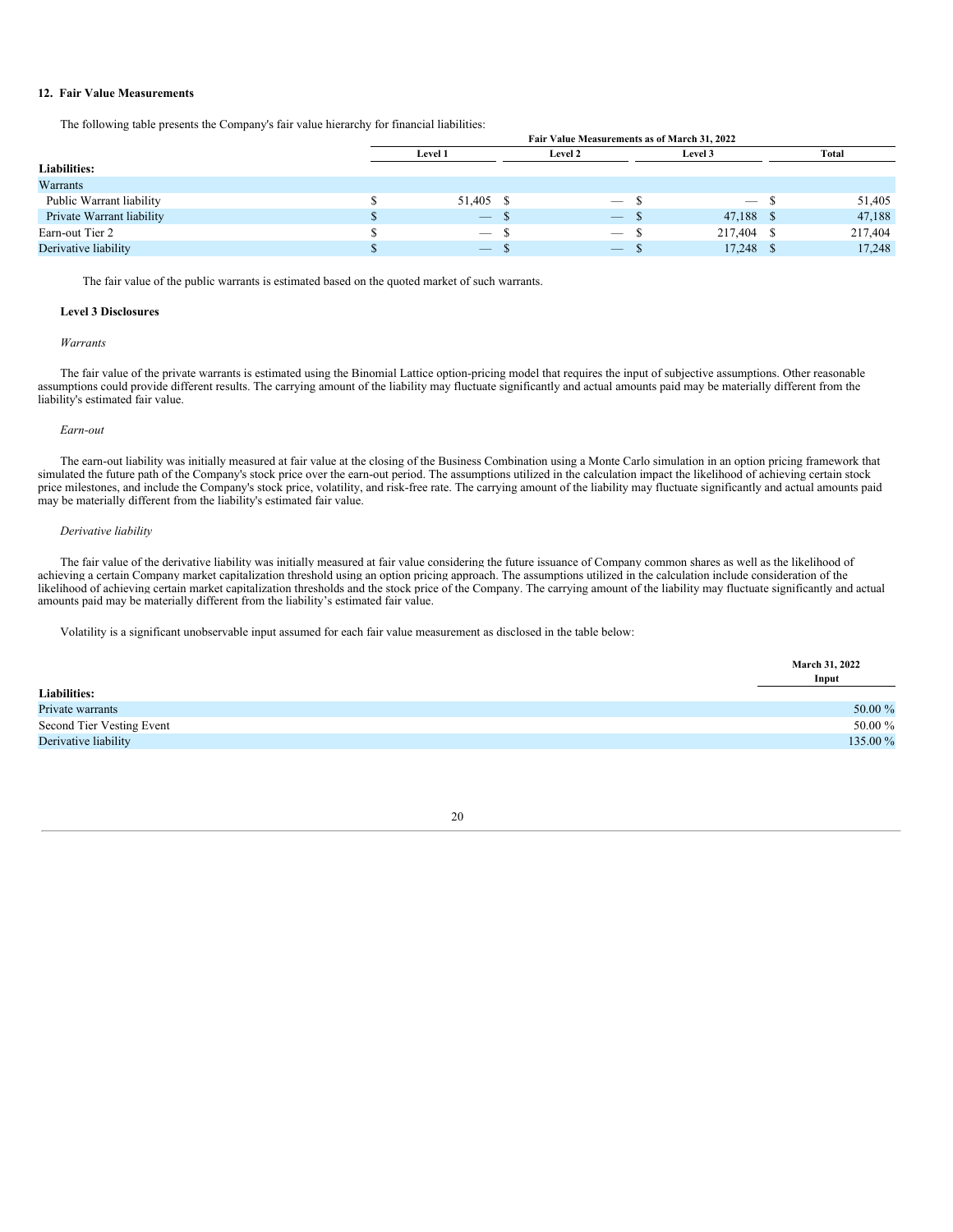### **13. Equity-Based Compensation**

Authentic Brands' maintained an equity incentive plan (the "Plan") under which it could grant incentive units ("Incentive Units") to employees or non-employee directors. In connection with the Plan, 200,000 non-voting units have been authorized. These units may contain certain service and performance related vesting provisions. The Incentive Units are awarded to eligible employees and non-employee directors and entitle the grantee to receive non-voting member units upon vesting, subject solely to the employee's continuing employment or the non-employee director's continuing service on the board.

In connection with the Business Combination, BRC Inc. adopted the 2022 Omnibus Incentive Plan ("Omnibus Plan"), which replaced the Plan, and the 2022 Employee Stock Purchase Plan.

In February 2022, the Company granted 548,235 stock options to employees under the Omnibus Plan that vest ratably over three years and expire after seven years. The grant date estimated fair value of the stock options was based upon a Black Scholes model valuation of the options at the grant date. The stock options have a strike price of \$10.00. The following assumptions were utilized in determining the fair value of the units at the grant date:

| Expected dividend       | $\overline{\phantom{a}}$ |
|-------------------------|--------------------------|
| Expected volatility     | 50%                      |
| Risk-free interest rate | 1.76%                    |
| Options term years      |                          |

The computation of expected volatility is based on a weighted average of comparable public companies within the Company's industry. Expected term assumption is based on the mid-point between vesting and maturity of the stock options. The risk-free interest rate is based on the yield of zero-coupon U.S. Treasury securities of comparable terms. The Company does not anticipate paying dividends in the foreseeable future. The Company recognizes pre-vesting forfeitures as they occur rather than estimate the forfeiture rate at the grant date.

In connection with the Business Combination, 28,990 Incentive Units under the Plan fullyvested and converted into Common Units in Authentic Brands that allow for their exchange into Class A Common Stock of BRC Inc. The Company recognized \$1,856 of compensation costs as a result of the accelerated vesting of incentive units under the "Change in Control" provision of the Plan. The Company accounted for the accelerated vesting of the Incentive Units as a modification. However, because the fair value of the modified awards was the same immediately before and after the modification, no incremental compensation expense was recognized.

As of March 31, 2022, total unrecognized equity-based compensation expense related to nonvested Incentive Units and stock options to be recognized over a weighted average period of approximately 3 years was \$6,680.

### **14. Income Taxes**

We are subject to U.S. federal and state taxes with respect to our allocable share of any taxable income or loss of Authentic Brands, as well as any stand-alone income or loss we generate. Authentic Brands is treated as a partnership for U.S. income tax purposes and for most applicable state and local income tax purposes and generally does not pay income taxes in most jurisdictions. Instead, Authentic Brands's taxable income or loss is passed through to its members, including us. Our effective tax rate in 2022 differs from the U.S. federal statutory rate primarily due to changes in the valuation allowance and non-controlling interest.

Based primarily on our limited operating history and Authentic Brands' historical losses, we believe there is a significant uncertainty as to when we will be able to use our deferred tax assets ("DTAs"). Therefore, we have recorded a valuation allowance against the DTAs for which we have concluded it is more likely than not that they will not be realized.

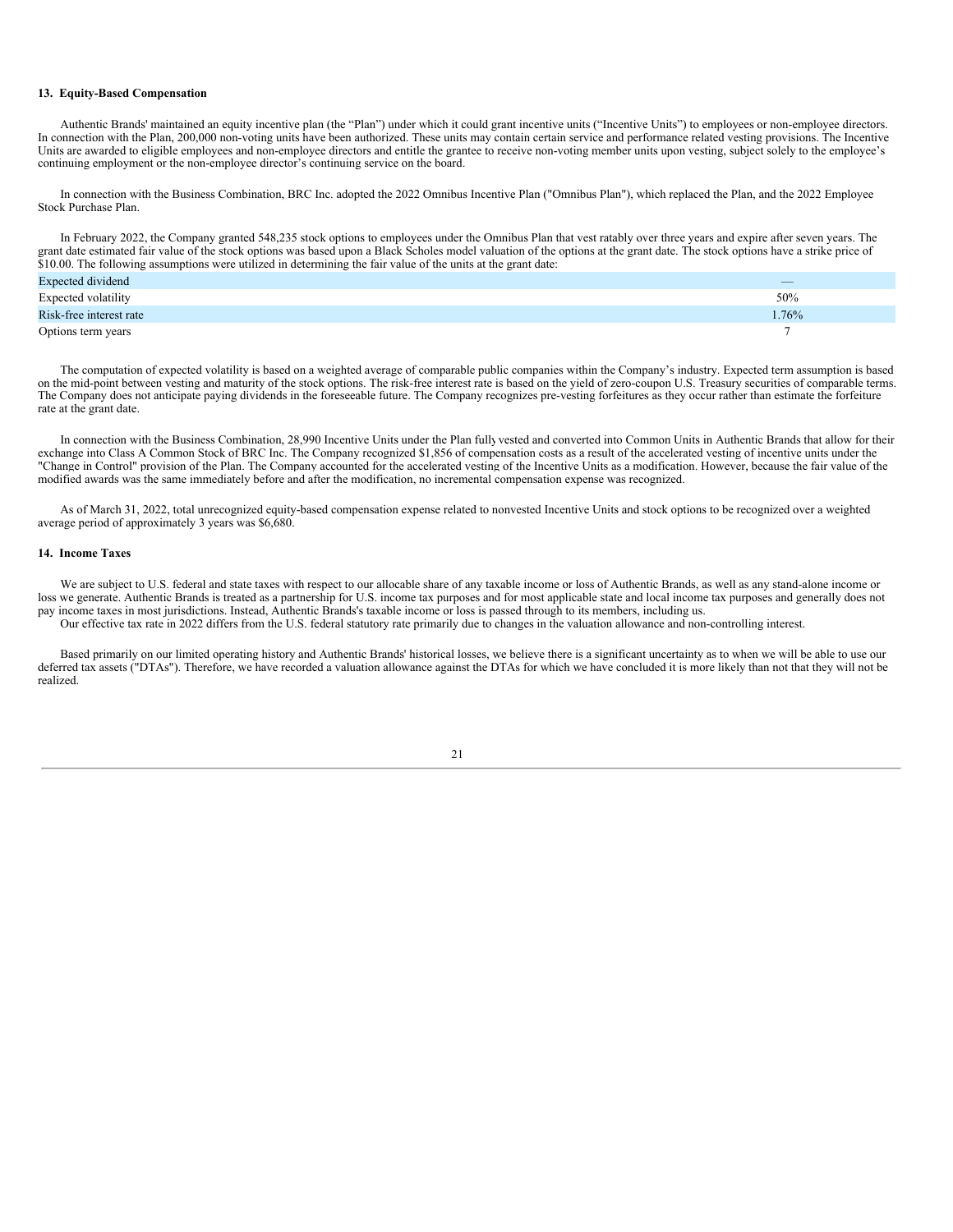### **15. Net Loss per Share**

Basic net loss per share is calculated by dividing net loss attributable to Class A common stockholders by the weighted-average shares of Class A common shares outstanding without the consideration for potential dilutive securities. Diluted net loss per share represents basic net loss per share adjusted to include the potentially dilutive effect of outstanding unvested share awards, warrants, Common Units and Restricted Common Units that are exchangeable into shares of Class A common stock. Diluted net loss per share is computed by dividing the net income attributable to Class A common shareholders by the weighted-average number of shares of Class A common stock outstanding for the period determined using the treasury stock method and if-converted method, as applicable.

The Company analyzed the calculation of net loss per share for periods prior to the Business Combination on February 9, 2022 and determined that it resulted in values that would not be meaningful to the users of the consolidated financial statements, as the capital structure completely changed as a result of the Business Combination. Therefore, net loss per share information has not been presented for periods prior to the Business Combination. The basic and diluted net loss per share attributable to Class A common shareholders for the three months ended March 31, 2022, as presented on the unaudited consolidated statements of operations, represents only the period after the Business Combination to March 31, 2022.

The following table sets forth the computation of basic and diluted net loss per share for the period from February 9, 2022 through March 31, 2022:

| Numerator: |  |
|------------|--|
|------------|--|

| .                                                                                                                             |            |
|-------------------------------------------------------------------------------------------------------------------------------|------------|
| Net loss for the period February 9, 2022 through March 31, 2022                                                               | (254, 136) |
| Less: Net loss attributable to non-controlling interests for the period from February 9, 2022 through March 31, 2022          | (193,906)  |
| Net loss for the period from February 9, 2022 through March 31, 2022 attributable to Class A Common Stock - basic and diluted | (60, 230)  |
|                                                                                                                               |            |
| Denominator:                                                                                                                  |            |
| Weighted average shares of Class A Common Stock outstanding                                                                   | 44,254,837 |
|                                                                                                                               |            |
| Net loss per share attributable to Class A common stockholders, basic and diluted                                             | (1.36)     |
|                                                                                                                               |            |

The Company excluded the following potentially dilutive securities, presented based on amounts outstanding as of March 31, 2022, from the computation of diluted net loss per share attributable to Class A common shareholders because including them would have had an antidilutive effect:

|                                | March 31, 2022 |
|--------------------------------|----------------|
| Stock options                  | 578,290        |
| Warrants                       | 17,766,641     |
| Applicable Premium shares      | 826,506        |
| Class C Common Stock           | 694,063        |
| Common Units                   | 149,032,886    |
| <b>Restricted Common Units</b> | 10,620,625     |
| <b>Incentive Units</b>         | 16,445         |
|                                | 179,535,456    |
|                                |                |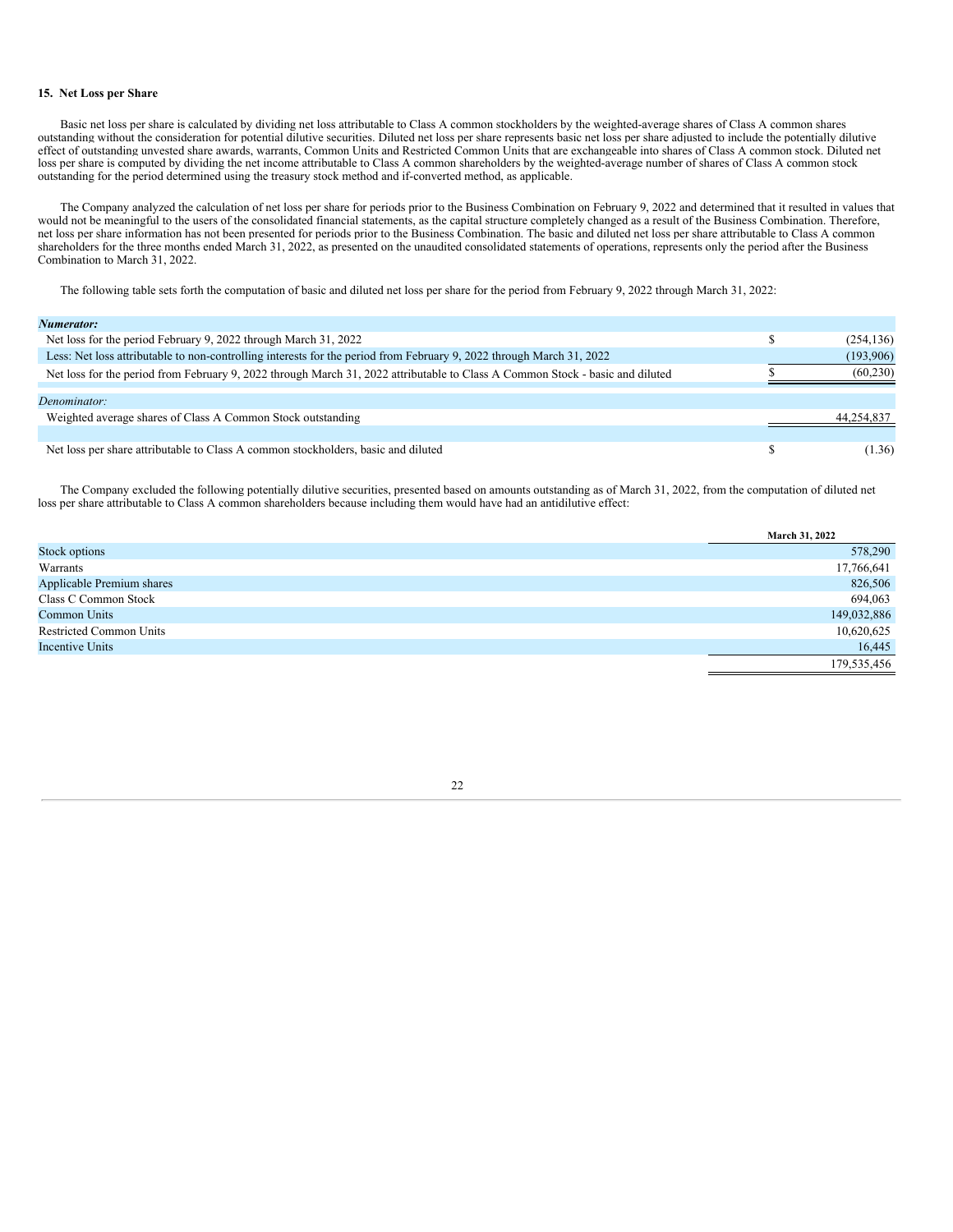### **16. Commitments and Contingencies**

The Company is the subject of various legal actions in the ordinary course of business. These actions typically seek, among other things, compensation for alleged personal injury, breach of contract, property damage, punitive damages, civil penalties or other losses, or injunctive or declaratory relief. With respect to such lawsuits, the Company accrues reserves when it is probable a liability has been incurred and the amount of loss can be reasonably estimated. The Company does not believe any of these proceedings, individually or in the aggregate, would be expected to have a material adverse effect on results of operations, cash flows or financial condition.

### **17. Subsequent Events**

In April 2022, the Second Tier Vesting Event occurred, as a result of which 694,063 shares of Class C Common Stock were exchanged for 694,063 shares of Class A Common Stock and 9,926,562 Restricted Common Units were converted into Common Units and the Company issued 9,926,562 shares of Class B Common Stock to the holders thereof.

In April 2022, the Company announced that, pursuant to the terms of the warrant agreement governing the Warrants, it would redeem all of the Warrants that remained outstanding at 5:00 p.m. New York City time on May 4, 2022 at a price of \$0.10 per Warrant. On May 4, 2022, any Warrants that remained unexercised were redeemed became void and no longer exercisable, and the holders of those Warrants were entitled to receive the redemption price of \$0.10 per Warrant. In connection with the redemption, holders of Warrants had the option to exercise the Warrants on a "cashless" basis to receive 0.361 shares of Class A Common Stock per Warrant in lieu of receiving the redemption price.

In connection with the redemption, 11,396,726 Public Warrants and 6,266,667 Private Placement Warrants, representing approximately 99% of the Public Warrants and 100% of the Private Placement Warrants, respectively, were exercised on a cashless basis in exchange for an aggregate of 6,376,346 shares of Class A Common Stock. A total of 103,218 Public Warrants remained unexercised on May 4, 2022 and such unexercised Public Warrants were redeemed for an aggregate redemption price of \$10, representing a redemption price of \$0.10 per Warrant. Following the redemption, the Company had no Warrants outstanding. In connection with the redemption, the Warrants ceased trading on the New York Stock Exchange and were delisted.

On May 4, 2022, the Company's registration statement on Form S-1 (the "S-1" Registration Statement") was declared effective by the SEC, as a result of which 820,310 Common Units in Authentic Brands, representing the Supplemental Company Common Units, and an equal number of shares of Class B Common Stock, as well as 6,196 shares of Class A Common Stock, representing the Supplemental Pubco Class A Shares, were issued in connection with the vesting of the Applicable Premium. In conjunction with the vesting, the Applicable premium restricted cash balance became unrestricted.

<span id="page-26-0"></span>Other than those noted above, no other material subsequent events have occurred.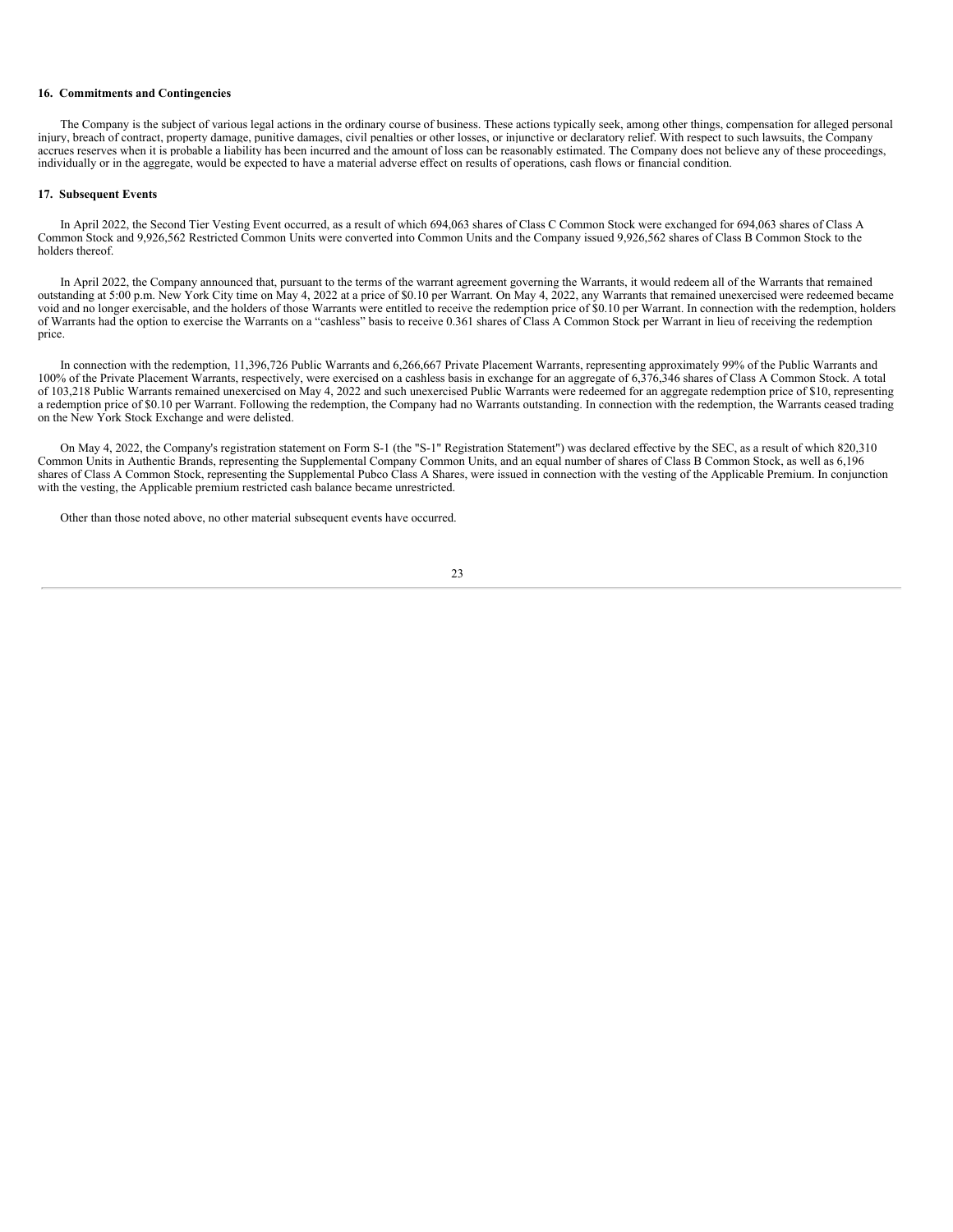### **Item 2. Management's Discussion and Analysis of Financial Condition and Results of Operations**

The following discussion and analysis should be read in conjunction with the unaudited consolidated financial statements and notes included in Item 1 of Part I of this Form 10-Q and the annual audited consolidated financial statements, notes, and Management's Discussion and Analysis of Financial Condition and Results of Operations ("MD&A"), contained in our Annual Report on Form 10-K filed with the SEC on March 16, 2022. In addition to historical information, this discussion contains forwardlooking statements that involve risks, uncertainties, and assumptions that could cause the Company's actual results to differ materially from management's expectations.

#### **Overview**

The Company is a rapidly growing, veteran-controlled and led coffee and media company with an incredibly loyal and quickly expanding community of more than 2 million lifetime consumers, nearly 300,000 active Coffee Club subscribers, and approximately 12.4 million social media followers across the Company's, our co-founders', and key media personalities' accounts as of March 31, 2022. At Black Rifle Coffee, we develop our roast profiles with the same mission focus we learned as military members serving our country. We produce creative and engaging, cause-related media content, self- produced podcasts, and digital and print journalism in-house to inform, inspire, entertain, and build our community. We also sell Black Rifle Coffee-brand apparel, coffee brewing equipment, and outdoor and lifestyle gear that our consumers proudly wear and use to showcase our brand. At the heart of everything we do is our commitment to supporting active military, veterans, first responders, and those who love America.

We utilize a three-pronged approach to craft a unique brand that resonates with our customer base and enhances brand loyalty: Inform, Inspire, and Entertain. We want our audience to love coffee as much as we do, so we strive to inform them on all the awesome facets to coffee. Every day we work to inspire our customers; we take pride in the coffee we roast, the veterans we employ and the causes we support. We give back to the community and are committed to support those who serve. Our "Entertain" marketing strategy drives brand excitement, along with valuable customer insights and data.

We own two roasting facilities, one focused on large batch roasting and the other on small batch roasting. Our coffee beans are primarily roasted in-house in the United States to ensure consistency and quality of product. Our coffee beans have an 83-point grade rating or higher and are sourced only from the highest quality suppliers. Our stateof-the-art equipment guarantees freshness and offers significant capacity for expansion.

We have historically experienced strong revenue growth. Revenue increased to \$65.8 million for the three months ended March 31, 2022 as compared to \$48.8 million for the three months ended March 31, 2021 representing growth of 35%. The growth was primarily driven by a significant expansion of our Wholesale and Outpost sales channels.

We are a digitally native brand with an established omnichannel business model, reaching our customers through one reportable segment that is comprised of three channels: DTC, Wholesale, and Outposts. Our DTC channel includes our e-commerce business, and sales through third party digital marketplaces, through which consumers order and are shipped our products. Our Wholesale channel includes products sold to an intermediary such as convenience, grocery, drug, and mass merchandise stores, as well as outdoor, do-it-yourself ("DIY"), and lifestyle retailers, who in turn sell those products to consumers. Our Outpost channel includes revenue from our company-operated and franchised Black Rifle Coffee retail coffee shop locations.

#### **The Business Combination**

In February 2022, we completed the Business Combination and as a result of the consummation of a series of mergers in connection therewith, Authentic Brands became a subsidiary of BRC Inc., with BRC Inc. acting as sole managing member thereof as a public benefit corporation. The Business Combination was accounted for as a reverse acquisition and a recapitalization of Authentic Brands. Accordingly, the Business Combination was reflected as the equivalent of Authentic Brands issuing stock for the net assets of SilverBox, accompanied by a recapitalization. Under this method of accounting, SilverBox is treated as the "acquired" company for financial reporting purposes. The net assets of SilverBox are stated at historical cost, with no goodwill or other intangible assets recorded. This accounting treatment was determined as the individual controlling Authentic Brands prior to the Business Combination also controlled the combined company post business combination.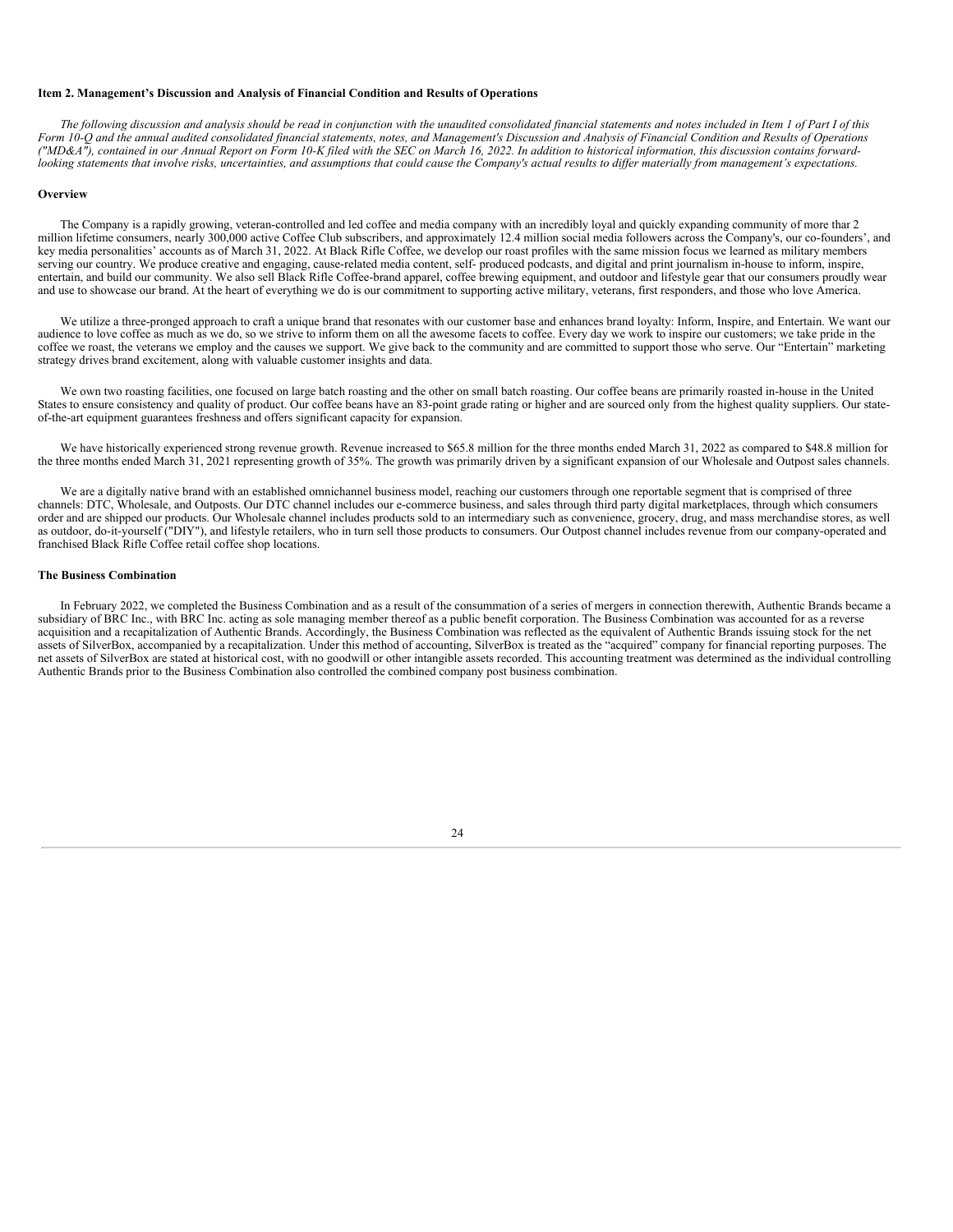### **Components of Our Results of Operations**

#### *Revenue, net*

We sell our products both directly and indirectly to our customers through a broad set of physical and online platforms. Our revenue, net reflects the impact of product returns, as well as discounts for certain sales programs, promotions, and loyalty rewards.

#### *Cost of Goods Sold*

Cost of goods sold primarily includes raw material costs, labor costs directly related to producing our products, including wages and benefits, shipping costs, lease expenses and other overhead costs related to certain aspects of production, warehousing, fulfillment, shipping, and credit card fees.

#### *Operating Expenses*

Operating expenses consist of marketing and advertising expenses related to brand marketing campaigns through various online platforms, including email, digital, website, social media, search engine optimization, as well as performance marketing efforts, including retargeting, paid search and product advertisements, as well as social media advertisements and sponsorships. Operating expenses also consist of salaries, wages, and benefits of payroll and payroll related expenses for labor not directly related to producing our products. Payroll expenses include both fixed and variable compensation. Variable compensation includes bonuses and equity-based compensation for our finance, legal, human resources, and general corporate personnel. Also included are other professional fees and services, and general corporate infrastructure expenses, including utilities and depreciation and amortization.

#### *Comparison of the three months ended March 31, 2022 to the three months ended March 31, 2021*

|                                                  |                   |   | Three Months Ended March 31. |  |        |               |  |  |
|--------------------------------------------------|-------------------|---|------------------------------|--|--------|---------------|--|--|
|                                                  | (\$ in thousands) |   |                              |  |        |               |  |  |
|                                                  | 2022              |   | 2021                         |  | Change | $\frac{0}{0}$ |  |  |
| Revenue, net                                     | 65,836            | S | 48,790                       |  | 17,046 | $35\%$        |  |  |
| Cost of goods sold                               | 42.623            |   | 29.152                       |  | 13.471 | $46\%$        |  |  |
| Gross profit                                     | 23,213            |   | 19,638                       |  | 3,575  | 18 %          |  |  |
| Gross margin (gross profit as % of revenue, net) | $35.3\%$          |   | 40.3 $%$                     |  |        |               |  |  |
| Total operating expenses                         | 39.056            |   | 19.167                       |  | 19.889 | $104\%$       |  |  |

#### *Revenue, net*

Net revenue for the three months ended March 31, 2022 increased \$17.0 million, or 35%, to \$65.8 million as compared to \$48.8 million for the corresponding period in 2021, primarily due to increases in Ready-to-Drink ("RTD") product sales in the Wholesale channel, along with additional Outposts in 2022 as compared to 2021.

DTC channel net revenue remained flat in the aggregate at \$38.3 million for the three months ended March 31, 2022 as compared to the same amount in the prior year due to an increase in subscription customers, which was offset by lower e-commerce sales in a post-COVID environment.

For the three months ended March 31, 2022, net revenue from our Wholesale channel increased \$12.6 million, or 135%, to \$22.0 million as compared to \$9.4 million for the corresponding period in 2021. The largest increase came from RTD drink product sales through national distributors and retail accounts.

For the three months ended March 31, 2022, net revenue for our Outpost channel increased \$4.4 million, or 397%, to \$5.5 million as compared to \$1.1 million for the corresponding period in 2021. This was primarily due to an increase in the number of company-owned Outposts, which increased to nine Outposts as of March 31, 2022 as compared to one for the corresponding period in 2021.

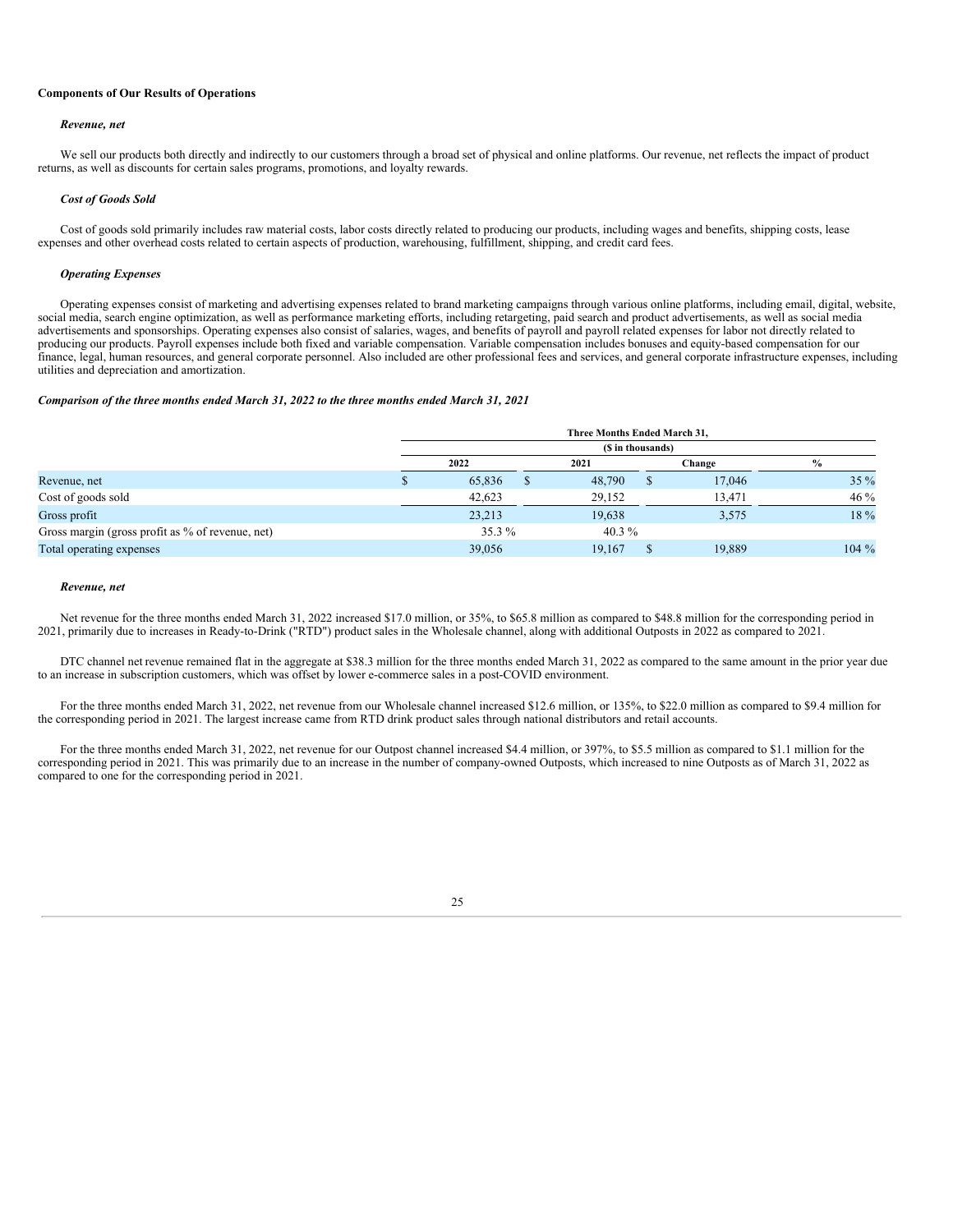### *Cost of goods sold*

For the three months ended March 31, 2022, cost of goods sold increased \$13.5 million, or 46%, to \$42.6 million as compared to \$29.2 million for the corresponding period in 2021. The increase was driven by higher product costs, including increases in raw coffee beans and product mix shift, as RTD has higher product costs and lower gross margins as compared to bagged coffee. In addition, inflation has impacted shipping costs, which includes inbound freight, outbound freight, and intracompany freight, as well as product costs. Gross margin decreased 500 basis points to 35.3% for the three months ended March 31, 2022 as compared to 40.3% for the three months ended March 31, 2021.

#### *Operating expenses*

Operating expenses for the three months ended March 31, 2022 increased \$19.9 million, or 104%, to \$39.1 million as compared to \$19.2 million for the corresponding period in 2021.

Salaries, wages and benefits increased \$8.2 million, or 106%, to \$16.0 million for the three months ended March 31, 2022 as compared to \$7.8 million for the corresponding period in 2021. We increased employee headcount to respond to our significant sales growth and invested in existing channels as we built out additional revenue streams and expanded products lines, which resulted in higher salaries, wages and benefits. Marketing and advertising expenses increased \$1.6 million, or 24%, to \$8.2 million for the three months ended March 31, 2022 as compared to \$6.6 million for the corresponding period in 2021 primarily due to a focused investment in our brand partnerships and more efficient ad spend. In addition, General and administrative expenses increased \$10.0 million, or 208%, to \$14.9 million for the three months ended March 31, 2022 as compared to \$4.8 million for the corresponding period in 2021. The increase is due to the additional support needed for transitioning to and operating as a public company, as well as the general growth of our business across multiple channels. We also experienced increased costs related to travel related expenses as the Company re-opened corporate offices and the government loosened travel restrictions.

### **Components of Our Non-Operating Income (Expense)**

#### *Comparison of the three months ended March 31, 2022 to the three months ended March 31, 2021*

|                                              | Three Months Ended March 31. |            |            |           |         |  |  |
|----------------------------------------------|------------------------------|------------|------------|-----------|---------|--|--|
|                                              | (S in thousands)             |            |            |           |         |  |  |
|                                              |                              | 2022       | 2021       | Change    | $\%$    |  |  |
| Non-operating income (expense)               |                              |            |            |           |         |  |  |
| Interest expense                             | S                            | $(490)$ \$ | $(294)$ \$ | 196       | $67\%$  |  |  |
| Other income (expense), net                  |                              | 348        | 8          | 340       | 4250 %  |  |  |
| Change in fair value of earn-out liability   |                              | (171,098)  | --         | (171,098) | $100\%$ |  |  |
| Change in fair value of warrant liability    |                              | (62, 109)  |            | (62, 109) | $100\%$ |  |  |
| Change in fair value of derivative liability |                              | (7,507)    |            | (7,507)   | $100\%$ |  |  |
| Total non-operating expenses                 |                              | (240, 856) | (286)      |           |         |  |  |
| Income (loss) before income taxes            |                              | (256, 699) | 185        |           |         |  |  |
| Income tax expense                           |                              | 128        | 36         | 92        | $256\%$ |  |  |
| Net income (loss)                            |                              | (256, 827) | 149        |           |         |  |  |

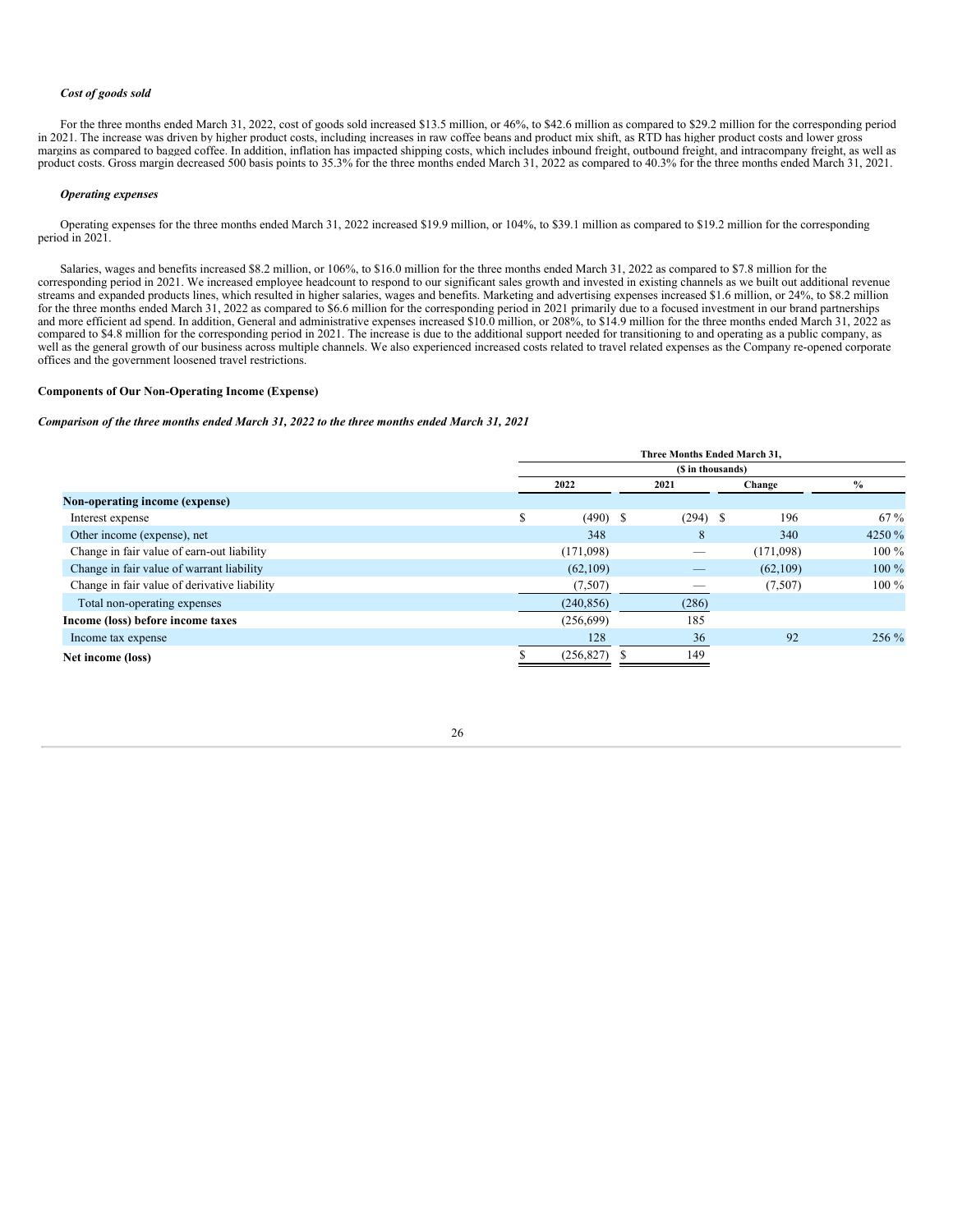Interest expense for the three months ended March 31, 2022 increased \$0.2 million, or 67%, to \$0.5 million as compared to \$0.3 million for the corresponding period in 2021. The increase was related to the Company entering into several debt agreements to finance its purchases of property and equipment for corporate office locations, Outposts, and manufacturing facilities.

Other income (expense), net consists of miscellaneous income (expense) items such as bank and credit card fees. The increase for the three months ended March 31, 2022 as compared to the prior year was due to the receipt of a credit card rebate of \$0.3 million in 2022.

For the three months ended March 31, 2022, we recognized losses from the change in fair value of earn-out liabilities, warrant liabilities and derivative liabilities. The losses recorded for the three months ended March 31, 2022 each represent the following:

- Upon the closing of the Business Combination on February 9, 2022, we recognized earn-out liabilities of \$218.7 million. Upon the occurrence of the First Tier Vesting Event in March 2022, the respective liability was remeasured to the fair value and a realized loss of \$60 million was recorded. The liability related to the Second Tier Vesting Event was subsequently remeasured to the fair value at the reporting date and we recorded a loss of \$111.1 million. The change in fair value of the earn-out liabilities was primarily a result of the increase of the closing price of our Class A Common Stock listed on the New York Stock Exchange ("NYSE") subsequent to the closing of the Business Combination.
- Upon the closing of the Business Combination on February 9, 2022, we recognized warrant liabilities of \$36.5 million and subsequently remeasured the warrant liabilities to fair value of \$98.6 million at the reporting date. The change in fair value of the warrant liabilities was primarily a result of the increase of the closing price of our Class A Common Stock listed on the NYSE subsequent to the closing of the Business Combination.
- Upon the closing of the Business Combination on February 9, 2022, we recognized a derivative liability of \$9.7 million and subsequently remeasured the derivative liability to the fair value of \$17.2 million at the reporting date. The change in fair value of the derivative liability was primarily a result of the increase of the closing price of our Class A Common Stock listed on the NYSE subsequent to the closing of the Business Combination.

### **Liquidity and Capital Resources**

Our principal use of cash is to support operational expenses associated with non-capitalizable start-up costs, which largely consist of working capital requirements related to inventories, accounts payable, accounts receivable, and general and administrative expenses. Furthermore, we use cash to fund our debt service commitments, capital equipment acquisitions, Outposts buildout and other growth-related needs.

Our primary sources of cash are (1) cash on hand, (2) cash provided by operating activities, and (3) net borrowings from our credit facilities. As of March 31, 2022, our cash and cash equivalents were \$110.1 million, working capital of \$117.9 million, and \$30.7 million of available borrowings under our credit facilities. We also received \$126.8 million in net cash proceeds from the Business Combination. Our ability to draw from the credit facilities is subject to a borrowing base and other covenants. We believe that these sources of liquidity will be sufficient to fund our working capital requirements and to meet our commitments in the ordinary course of business and under the current market conditions for at least the next twelve months.

We expect we may continue to incur net operating losses and negative cash flows from operations, and we expect our general and administrative expenses and capital expenditures will continue to increase as we continue to expand our operations, product offerings and customer base.

#### *Credit Facilities and Promissory Note*

The equipment financing loan is secured by the equipment financed and is at an interest rate of the BSBY plus 3.50%. As of March 31, 2022, the Company has available credit under the equipment financing loan and the retail facility of \$8.2 million and \$3.9 million, respectively.

Upon the closing of the Business Combination, the Company's credit facility borrowings of \$8 million were paid off. There were no borrowings outstanding and \$18.6 million of borrowings available under the Company's credit facility as of March 31, 2022.

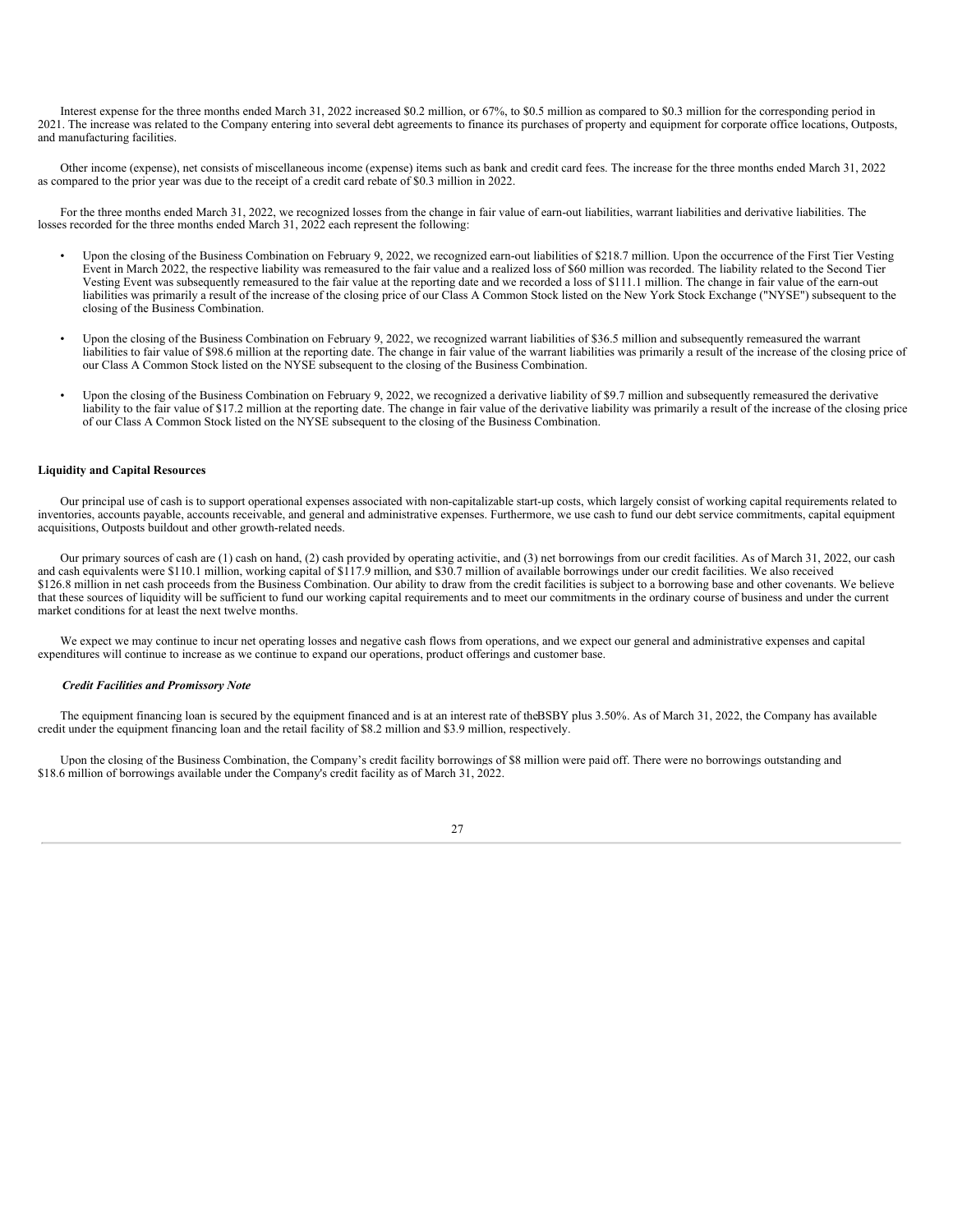In January 2022, the Company borrowed \$5.0 million under the promissory note. Upon closing the Business Combination, the Company repaid\$15.0 million outstanding on the promissory note and the promissory note was terminated.

#### *Cash Flows from Operating, Investing and Financing Activities*

The following table summarizes our cash flows from operating, investing and financing activities for the periods indicated (in thousands):

|                                   | Three Months Ended March 31, |           |         |  |  |
|-----------------------------------|------------------------------|-----------|---------|--|--|
|                                   | 2022                         |           | 2021    |  |  |
| Cash flows provided by (used in): |                              |           |         |  |  |
| Operating activities              | (32,625)                     | w         | (5,689) |  |  |
| Investing activities              | (4,207)                      | <b>ND</b> | (2,024) |  |  |
| Financing activities              | 136,865                      |           | 321     |  |  |

### *Comparison of the three months ended March 31, 2022 to the three months ended March 31, 2021*

#### *Operating Activities*

Cash flow from operating activities is primarily generated from revenue from our DTC and Wholesale channels.

Net cash used in operating activities was \$32.6 million for the three months ended March 31, 2022, compared to net cash used in operating activities of \$5.7 million for the corresponding period in 2021. The \$26.9 million increase was primarily due to a net loss of \$256.8 million in the three months ended March 31, 2022 and a decrease in accounts payable of \$11.0 million.

### *Investing Activities*

Net cash used in investing activities was \$4.2 million for the three months ended March 31, 2022, compared to net cash used in investing activities of \$2.0 million for the corresponding period in 2021. The \$2.2 million increase in net cash used was primarily due to continued capital expenditure projects for our Outpost locations, and roasting facilities.

#### *Financing Activities*

Net cash provided by financing activities was \$136.9 million for the three months ended March 31, 2022, compared to net cash provided by financing activities of \$0.3 million for the corresponding period in 2021. The \$136.5 million increase in net cash from financing activities was primarily due to proceeds from the Business Combination, partially offset by redemption of Series A preferred units, redemption of Class A and Class B units in Authentic Brands, and repayment of long-term debt during the three months ended March 31, 2022.

#### **Commitments**

There are no material changes to the disclosures made as of December 31, 2021 within our Form 10-K except that liabilities relating to operating leases that have commenced as of March 31, 2022 have been reported on the balance sheet as operating lease liabilities. As of March 31, 2022, we have entered into operating leases that have not yet commenced of \$55.1 million, primarily related to real estate leases. These leases will commence between fiscal year 2022 and fiscal year 2024 with lease terms of 10 years to 20 years.

### **JOBS Act**

The JOBS Act contains provisions that, among other things, relax certain reporting requirements for qualifying public companies for up to five years or until we are no longer an emerging growth company. We qualify as an "emerging growth company" and under the JOBS Act are allowed to comply with new or revised accounting pronouncements based on the effective date for private (not publicly traded) companies. We are electing to delay the adoption of new or revised accounting standards, and as a result, we may not comply with new or revised accounting standards on the relevant dates on which adoption of such standards is required for non-emerging growth companies. As a result, the consolidated financial statements may not be comparable to those of companies that comply with new or revised accounting pronouncements as of public company effective dates.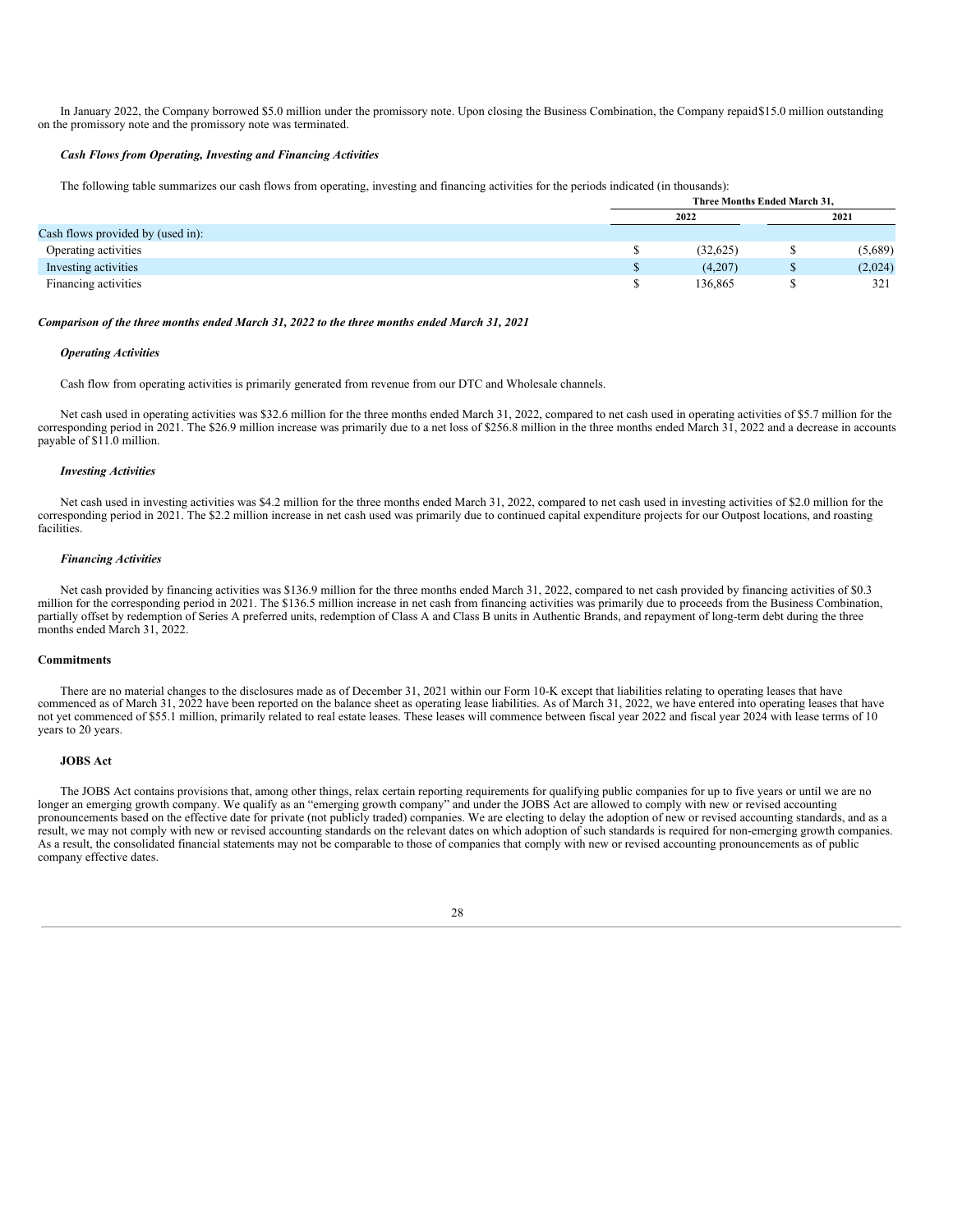### <span id="page-32-0"></span>**Item 3. Quantitative and Qualitative Disclosures About Market Risk**

#### **Commodity Risks**

Our profitability is dependent on, among other things, our ability to anticipate and react to changes in costs of key operating resources. Commodity price risk is our primary market risk, which is affected by purchases of coffee beans, dairy products, aluminum cans and other materials and commodities. We purchase and roast quality coffee beans that can be subject to significant volatility. Increases in the "C" coffee commodity price increase the price of high-quality coffee. We generally enter into fixed price purchase commitments.

The supply and price of coffee we purchase can also be affected by multiple factors in the producing countries, such as weather (including the potential effects of climate change), natural disasters, crop disease, inventory levels, and political and economic conditions. Because of the significance of coffee beans to our operations, combined with our ability to only partially mitigate future price risk through purchasing practices, increases in the cost of high-quality coffee beans could have a material adverse impact on our profitability.

### **Interest Rate Risk**

In order to maintain liquidity and fund certain business operations, our credit facility bears a variable interest rate based on the prime rate plus 1%. The equipment financing loan bears a variable interest rate based on the BSBY plus 3.50%. We seek to manage exposure to adverse interest rate changes through our normal operating and financing activities. As of March 31, 2022, no borrowings were outstanding on the credit facility and the amount of borrowings available was \$18.6 million.As of March 31, 2022, we had \$5.1 million outstanding on the equipment financing loan with available borrowings of \$8.2 million. The carrying value of the variable interest rate debt approximates its fair value as the borrowings are based on market interest rates.

#### **Inflation**

Inflationary factors such as increases in the cost of our products, overhead costs and freight costs have had an impact on our operating results. While we have begun to partially offset inflation and other changes in costs of essential operating resources by slightly increasing prices, along with more efficient purchasing practices and productivity improvements, there can be no assurance that we will be able to continue to do so in the future. From time to time, competitive conditions could limit our pricing flexibility. There can be no assurance that future cost increases can be offset by increased prices or that increased prices will be fully absorbed by our customers without any resulting change to their purchasing patterns. In addition, there can be no assurance that we will generate overall revenue growth in an amount sufficient to offset inflationary or other cost pressures. The cost of constructing our Outposts is subject to inflation, which could increase the costs of labor and materials. An increasing rate of inflation in the future may have a material adverse effect on our ability to maintain current levels of gross profit and operating expenses, if the selling prices of our products do not increase with these increased costs.

#### <span id="page-32-1"></span>**Item 4. Controls and Procedures**

#### **Evaluation of Disclosure Controls and Procedures**

We have established disclosure controls and procedures to ensure that information required to be disclosed in our periodic reports filed or submitted under the Exchange Act of 1934, as amended (the "Exchange Act"), is recorded, processed, summarized and reported within the time periods specified in the SEC's rules and forms.

Our management, with the participation of our chief executive officer, co-chief executive officer and chief financial officer, have evaluated our disclosure controls and procedures as defined in Rules 13a-15(e) and 15d-15(e) under the Exchange Act. Based on that evaluation, our chief executive officer, co-chief executive officer and chief financial officer concluded that our disclosure controls and procedures were effective as of March 31, 2022.

### **Changes in Internal Control over Financial Reporting**

<span id="page-32-2"></span>There were no changes in our internal control over financial reporting during the three months ended March 31, 2022 that have materially affected, or are reasonably likely to materially affect, our internal control over financial reporting.

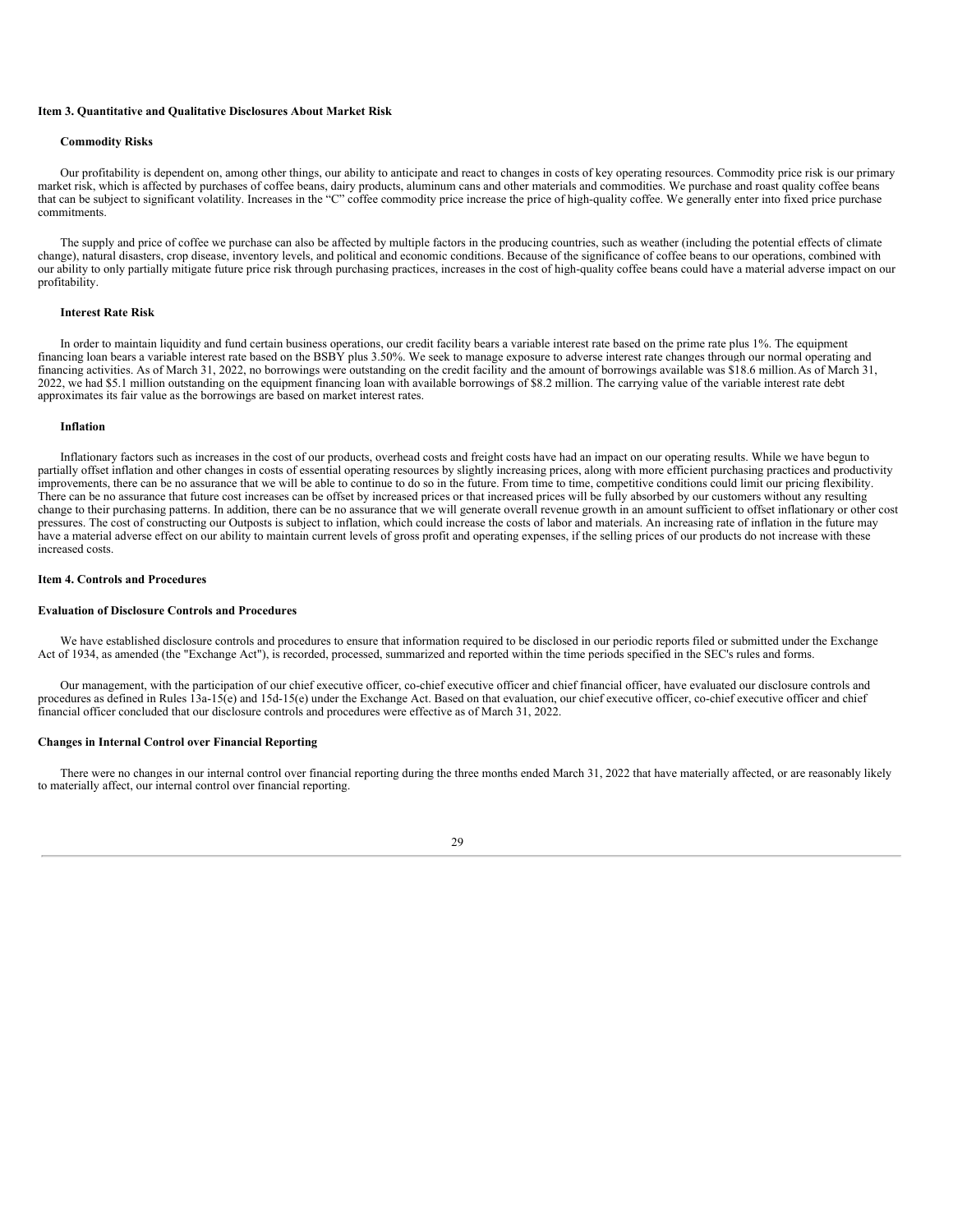#### **Part II**

#### <span id="page-33-1"></span>**Item 1. Legal Proceedings**

We are currently involved, and from time to time, we may become involved, in legal proceedings relating to claims arising from the ordinary course of business and other events. Our management believes that there are currently no claims or actions pending against us, the ultimate disposition of which could have a material adverse effect on our results of operations, financial condition or cash flows. **Item 1A. Risk Factors**

<span id="page-33-0"></span>There have been no material changes to the risk factors as reported in our Form 10-K other than the following:

#### A significant portion of our shares of Class A Common Stock are available for immediate resale by certain existing shareholders and may be sold into the market in the future upon expiration of the Lock-Up Period. Sales of our Class A Common Stock by our existing shareholders may cause the market price of our Class A Common *Stock to drop significantly, even if our business is doing well.*

On May 4, 2022, the S-1 Registration Statement, initially filed with the SEC on March 16, 2022, covering, among others, the resale of up to 203,821,303 shares of Class A Common Stock by certain of our shareholders became effective. The securities registered for resale in the S-1 Registration Statement constitute a considerable percentage of our public float and are available for immediate resale for so long as the S-1 Registration Statement remains available, subject to the expiration of the Lock-Up Period (as defined below), as applicable. The market price of shares of our Class A Common Stock could decline as a result of substantial sales of our Class A Common Stock by the selling holders named in the S-1 Registration Statement, including Evan Hafer, or the perception in the market that holders of a large number of shares intend to sell their shares. Sales of a substantial number of shares of our Class A Common Stock in the public market could occur at any time.

In addition, the selling holders named in the S-1 Registration Statement purchased the securities covered thereby at different prices, some at prices significantly below the current trading price of such securities. The selling holders may potentially make a significant profit with the sale of the securities covered by the S-1 Registration Statement depending on the trading price of the Company's securities at the time of a sale and the purchase price of such securities by the applicable selling holders. While the selling holders may experience a positive rate of return based on the trading price of the Company's securities, the public holders of the Company's securities may not experience a similar rate of return on the securities they purchased due to differences in the applicable purchase price and trading price.

In connection with the Business Combination, we and certain of our stockholders entered into an investor rights agreement (the "Investor Rights Agreement"), pursuant to which such stockholders are entitled to, among other things, certain registration rights, including demand, piggy-back and shelf registration rights, subject to cut-back provisions. Certain parties to the Investor Rights Agreement have agreed not to sell, transfer, pledge or otherwise dispose of shares of our Class A Common Stock they hold until August 9, 2022 (the Lock-Up Period). Upon expiration of the Lock-Up Period, the sale of shares of our Class A Common Stock subject thereto or the perception that such sales may occur, could cause the market price of our securities to drop significantly.

#### <span id="page-33-2"></span>**Item 2. Unregistered Sales of Equity Securities and Use of Proceeds**

On April 5, 2022, the Second Tier Vesting Event occurred, as a result of which (i) 694,063 shares of Class C Common Stock held by certain holders were exchanged for an equal number of shares of Class A Common Stock, and (ii) 9,926,562 Restricted Common Units were converted into an equal number of Common Units of Authentic Brands and the Company issued 9,926,562 shares of its Class B Common Stock, to the holders of such Common Units. The issuances of shares of Class A Common Stock and Class B Common Stock have not been registered under the Securities Act, and have been made in reliance upon the exemption provided by Rule 506(b) of Regulation D promulgated under the Securities Act. Each holder receiving shares is an accredited investor.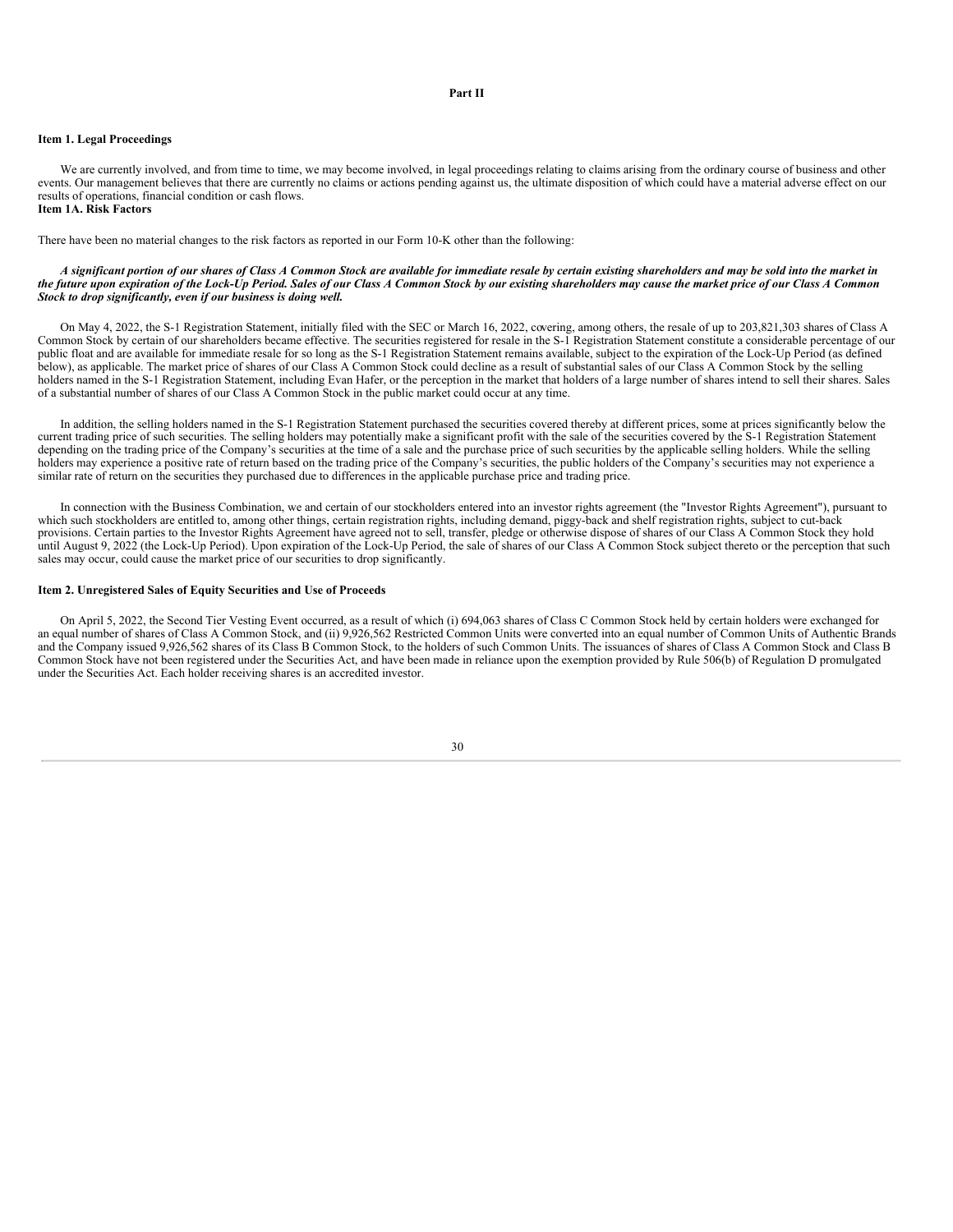On May 6, 2022, following the effectiveness of the S-1 Registration Statement, 820,310 Common Units in Authentic Brands, representing the Supplemental Company Common Units, and an equal number of shares of Class B Common Stock, as well as 6,196 shares of Class A Common Stock, representing the Supplemental Pubco Class A Shares, were issued in connection with the vesting of the Applicable Premium. The issuances of shares of Class A Common Stock and Class B Common Stock have not been registered under the Securities Act, and have been made in reliance upon the exemption provided by Rule 506(b) of Regulation D promulgated under the Securities Act. Each holder receiving shares is an accredited investor.

In connection with the redemption of our Warrants, we issued 6,376,346 shares of Class A Common Stock upon the cashless exercise of 17,663,393 Warrants. The issuances of shares of Class A Common Stock have not been registered under the Securities Act, and have been made in reliance upon the exemption provided by Section 3(a) (9) of the Securities Act.

### <span id="page-34-0"></span>**Item 3. Defaults Upon Senior Securities**

Not applicable.

### <span id="page-34-1"></span>**Item 4. Mine Safety Disclosures**

Not applicable.

## <span id="page-34-2"></span>**Item 5. Other Information**

None.

#### <span id="page-34-3"></span>**Item 6. Exhibits**

| Exhibit | <b>Description</b>                                                                                                                                                                           |
|---------|----------------------------------------------------------------------------------------------------------------------------------------------------------------------------------------------|
| $31.1*$ | Certification of Co-Principal Executive Officer Pursuant to Rules 13a-14(a) of the Securities Exchange Act of 1934, as Adopted Pursuant to Section 302<br>of the Sarbanes-Oxley Act of 2002. |
| $31.2*$ | Certification of Co-Principal Executive Officer Pursuant to Rules 13a-14(a) of the Securities Exchange Act of 1934, as Adopted Pursuant to Section 302<br>of the Sarbanes-Oxley Act of 2002. |
| $31.3*$ | Certification of Principal Financial Officer Pursuant to Rules 13a-14(a) of the Securities Exchange Act of 1934, as Adopted Pursuant to Section 302 of<br>the Sarbanes-Oxley Act of 2002.    |
| $32.1*$ | Certification of Co-Principal Executive Officer Pursuant to 18 U.S.C. Section 1350, as Adopted Pursuant to Section 906 of the Sarbanes-Oxley Act of<br>2002.                                 |
| $32.2*$ | Certification of Co-Principal Executive Officer Pursuant to 18 U.S.C. Section 1350, as Adopted Pursuant to Section 906 of the Sarbanes-Oxley Act of<br>2002.                                 |
| $32.3*$ | Certification of Principal Financial Officer Pursuant to 18 U.S.C. Section 1350, as Adopted Pursuant to Section 906 of the Sarbanes-Oxley Act of 2002.                                       |
| 101.INS | Inline XBRL Instance Document - the instance document does not appear in the Interactive Data File as its XBRL tags are embedded within the Inline<br>XBRL document.                         |
| 101.SCH | Inline XBRL Taxonomy Extension Schema Document.                                                                                                                                              |
| 101.CAL | Inline XBRL Taxonomy Extension Calculation Linkbase Document.                                                                                                                                |
| 101.LAB | Inline XBRL Taxonomy Extension Label Linkbase Document.                                                                                                                                      |
| 101.PRE | Inline XBRL Taxonomy Extension Presentation Linkbase Document.                                                                                                                               |
| 101.DEF | Inline XBRL Taxonomy Extension Definition Linkbase.                                                                                                                                          |
| 104     | Cover Page Interactive Data File (formatted in Inline XBRL and contained in Exhibit 101).                                                                                                    |

<span id="page-34-4"></span>\* Filed herewith.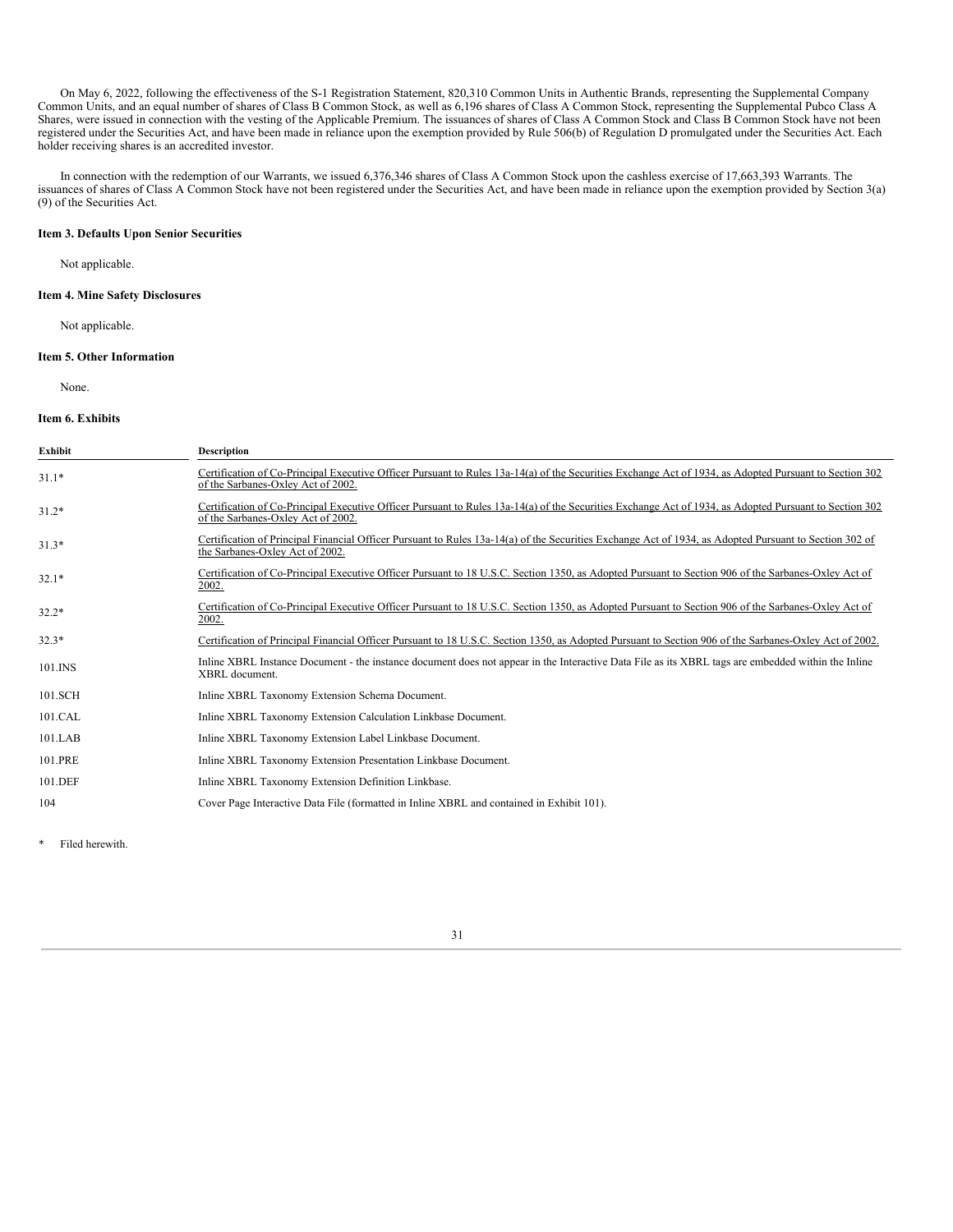# **SIGNATURES**

Pursuant to the requirements of the Securities Exchange Act of 1934, the registrant has duly caused this report to be signed on its behalf by the undersigned, thereunto duly authorized.

# **BRC Inc.**

By: /s/ Evan Hafer

Evan Hafer May 12, 2022 Chief Executive Officer, Chairman Co-Principal Executive Officer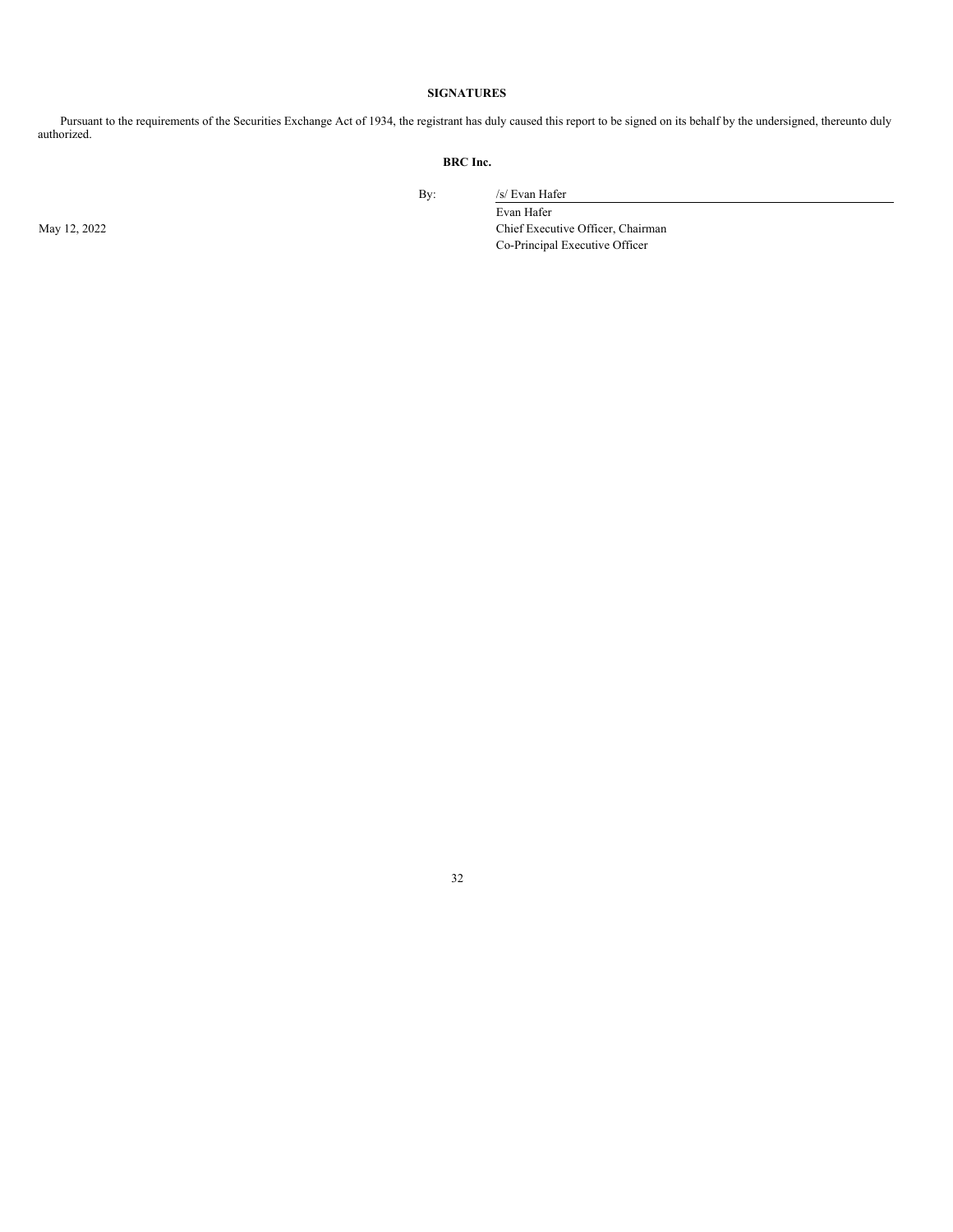**Exhibit 31.1**

### **CERTIFICATION OF CO-PRINCIPAL EXECUTIVE OFFICER PURSUANT TO SECTION 302 OF THE SARBANES-OXLEY ACT OF 2002**

<span id="page-36-0"></span>I, Evan Hafer, certify that:

- 1. I have reviewed this Quarterly Report on Form 10-Q of BRC Inc.;
- 2. Based on my knowledge, this report does not contain any untrue statement of a material fact or omit to state a material fact necessary to make the statements made, in light of the circumstances under which such statements were made, not misleading with respect to the period covered by this report;
- 3. Based on my knowledge, the financial statements, and other financial information included in this report, fairly present in all material respects the financial condition, results of operations and cash flows of the registrant as of, and for, the periods presented in this report;
- 4. The registrant's other certifying officers and I are responsible for establishing and maintaining disclosure controls and procedures (as defined in Exchange Act Rules 13a-15(e) and 15d-15(e)) for the registrant and have:
	- i. Designed such disclosure controls and procedures, or caused such disclosure controls and procedures to be designed under our supervision, to ensure that material information relating to the registrant, including its consolidated subsidiaries, is made known to us by others within those entities, particularly during the period in which this report is being prepared;
	- ii. [Omitted pursuant to Exchange Act Rules  $\hat{1}3a-14(a)$  and  $15d-15(a)$ ];
	- iii. Evaluated the effectiveness of the registrant's disclosure controls and procedures and presented in this report our conclusions about the effectiveness of the disclosure controls and procedures, as of the end of the period covered by this report based on such evaluation; and
	- iv. Disclosed in this report any change in the registrant's internal control over financial reporting that occurred during the registrant's most recent fiscal quarte (the registrant's fourth fiscal quarter in the case of an annual report) that has materially affected, or is reasonably likely to materially affect, the registrant's internal control over financial reporting; and
- 5. The registrant's other certifying officers and I have disclosed, based on our most recent evaluation of internal control over financial reporting, to the registrant's auditors and the audit committee of the registrant's board of directors (or persons performing the equivalent functions):
	- i. All significant deficiencies and material weaknesses in the design or operation of internal control over financial reporting which are reasonably likely to adversely affect the registrant's ability to record, process, summarize and report financial information; and
	- ii. Any fraud, whether or not material, that involves management or other employees who have a significant role in the registrant's internal control over financial reporting.

Date: May 12, 2022

/s/ Evan Hafer

Evan Hafer Chairman and Chief Executive Officer (Co-Principal Executive Officer)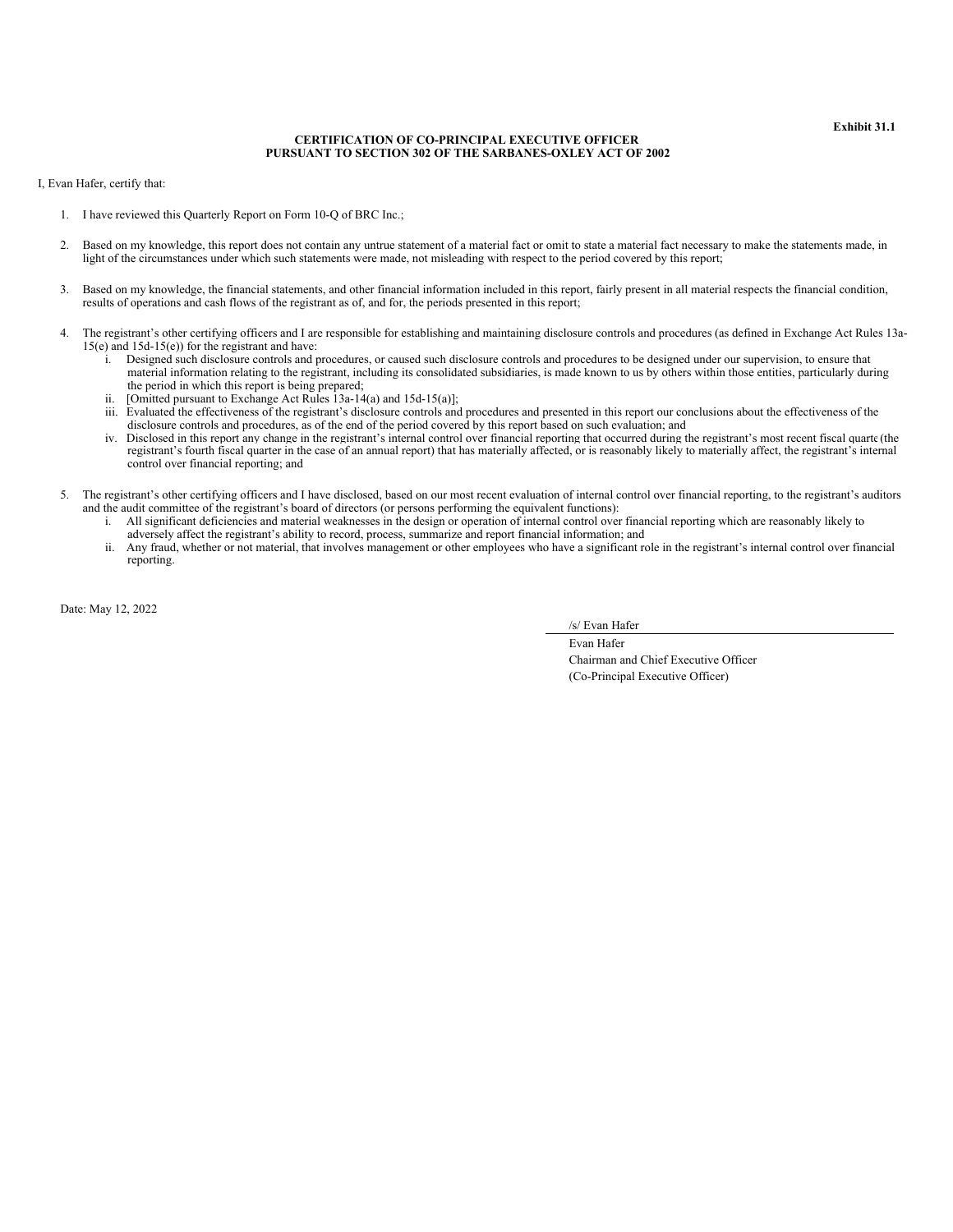#### **Exhibit 31.2**

### **CERTIFICATION OF CO-PRINCIPAL EXECUTIVE OFFICER PURSUANT TO SECTION 302 OF THE SARBANES-OXLEY ACT OF 2002**

<span id="page-37-0"></span>I, Tom Davin, certify that:

- 1. I have reviewed this Quarterly Report on Form 10-Q of BRC Inc.;
- 2. Based on my knowledge, this report does not contain any untrue statement of a material fact or omit to state a material fact necessary to make the statements made, in light of the circumstances under which such statements were made, not misleading with respect to the period covered by this report;
- 3. Based on my knowledge, the financial statements, and other financial information included in this report, fairly present in all material respects the financial condition, results of operations and cash flows of the registrant as of, and for, the periods presented in this report;
- 4. The registrant's other certifying officers and I are responsible for establishing and maintaining disclosure controls and procedures (as defined in Exchange Act Rules 13a-15(e) and 15d-15(e)) for the registrant and have:
	- i. Designed such disclosure controls and procedures, or caused such disclosure controls and procedures to be designed under our supervision, to ensure that material information relating to the registrant, including its consolidated subsidiaries, is made known to us by others within those entities, particularly during the period in which this report is being prepared;
	- ii. [Omitted pursuant to Exchange Act Rules  $\hat{1}3a-14(a)$  and  $15d-15(a)$ ];
	- iii. Evaluated the effectiveness of the registrant's disclosure controls and procedures and presented in this report our conclusions about the effectiveness of the disclosure controls and procedures, as of the end of the period covered by this report based on such evaluation; and
	- iv. Disclosed in this report any change in the registrant's internal control over financial reporting that occurred during the registrant's most recent fiscal quaer (the registrant's fourth fiscal quarter in the case of an annual report) that has materially affected, or is reasonably likely to materially affect, the registrant's internal control over financial reporting; and
- 5. The registrant's other certifying officers and I have disclosed, based on our most recent evaluation of internal control over financial reporting, to the registrant's auditors and the audit committee of the registrant's board of directors (or persons performing the equivalent functions):
	- i. All significant deficiencies and material weaknesses in the design or operation of internal control over financial reporting which are reasonably likely to adversely affect the registrant's ability to record, process, summarize and report financial information; and
	- ii. Any fraud, whether or not material, that involves management or other employees who have a significant role in the registrant's internal control over financial reporting.

Date: May 12, 2022

/s/ Tom Davin

Tom Davin Director and Co-Chief Executive Officer (Co-Principal Executive Officer)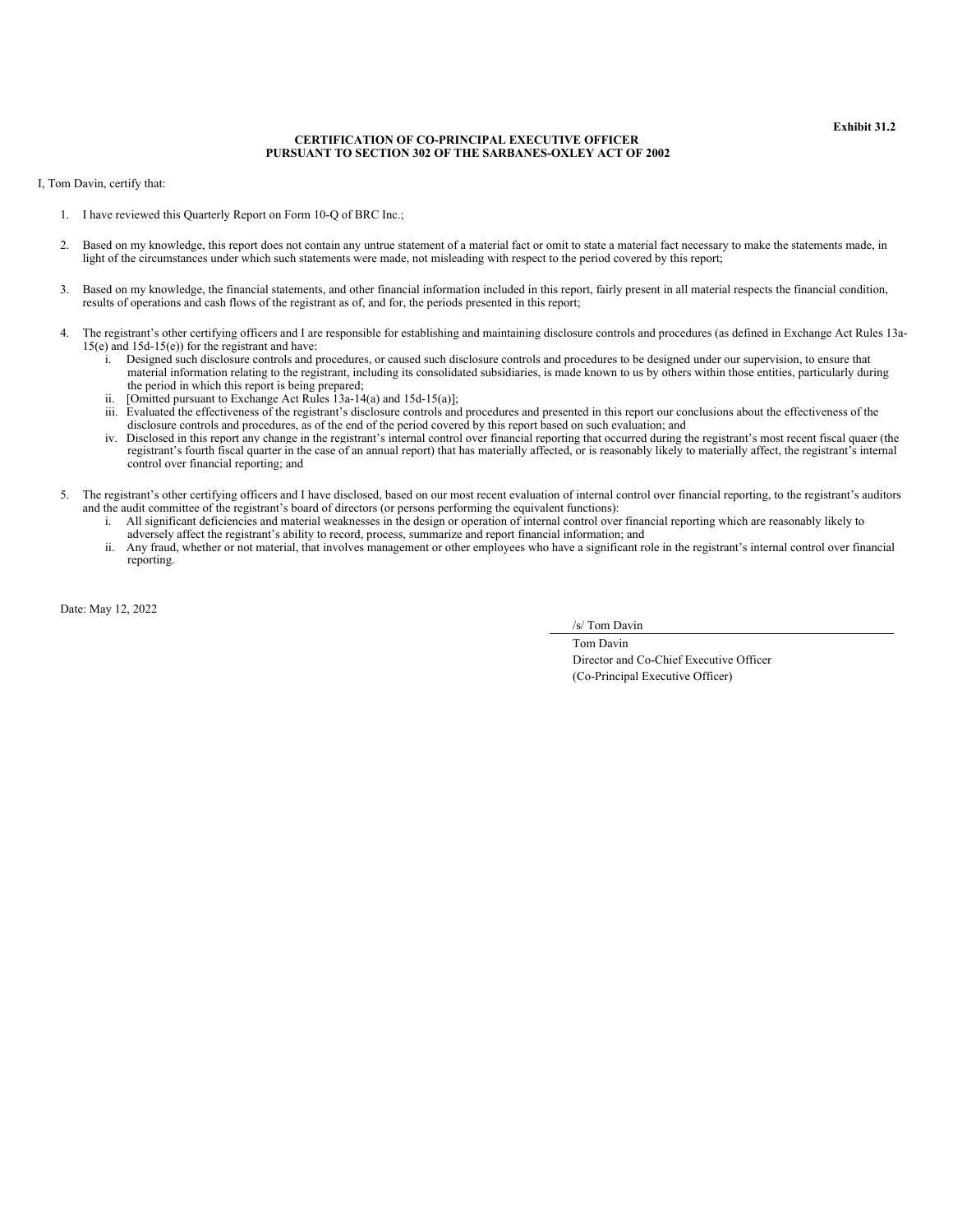#### **CERTIFICATION OF PRINCIPAL FINANCIAL OFFICER PURSUANT TO SECTION 302 OF THE SARBANES-OXLEY ACT OF 2002**

<span id="page-38-0"></span>I, Gregory Iverson, certify that:

- 1. I have reviewed this Quarterly Report on Form 10-Q of BRC Inc.;
- 2. Based on my knowledge, this report does not contain any untrue statement of a material fact or omit to state a material fact necessary to make the statements made, in light of the circumstances under which such statements were made, not misleading with respect to the period covered by this report;
- 3. Based on my knowledge, the financial statements, and other financial information included in this report, fairly present in all material respects the financial condition, results of operations and cash flows of the registrant as of, and for, the periods presented in this report;
- 4. The registrant's other certifying officers and I are responsible for establishing and maintaining disclosure controls and procedures (as defined in Exchange Act Rules 13a-15(e) and 15d-15(e)) for the registrant and have:
	- i. Designed such disclosure controls and procedures, or caused such disclosure controls and procedures to be designed under our supervision, to ensure that material information relating to the registrant, including its consolidated subsidiaries, is made known to us by others within those entities, particularly during the period in which this report is being prepared;
	- ii. [Omitted pursuant to Exchange Act Rules  $\hat{1}3a-14(a)$  and  $15d-15(a)$ ];
	- iii. Evaluated the effectiveness of the registrant's disclosure controls and procedures and presented in this report our conclusions about the effectiveness of the disclosure controls and procedures, as of the end of the period covered by this report based on such evaluation; and
	- iv. Disclosed in this report any change in the registrant's internal control over financial reporting that occurred during the registrant's most recent fiscal quarter (the registrant's fourth fiscal quarter in the case of an annual report) that has materially affected, or is reasonably likely to materially affect, the registrant's internal control over financial reporting; and
- 5. The registrant's other certifying officers and I have disclosed, based on our most recent evaluation of internal control over financial reporting, to the registrant's auditors and the audit committee of the registrant's board of directors (or persons performing the equivalent functions):
	- i. All significant deficiencies and material weaknesses in the design or operation of internal control over financial reporting which are reasonably likely to adversely affect the registrant's ability to record, process, summarize and report financial information; and
	- ii. Any fraud, whether or not material, that involves management or other employees who have a significant role in the registrant's internal control over financial reporting.

Date: May 12, 2022

/s/ Gregory Iverson

Gregory Iverson Chief Financial Officer (Principal Financial Officer)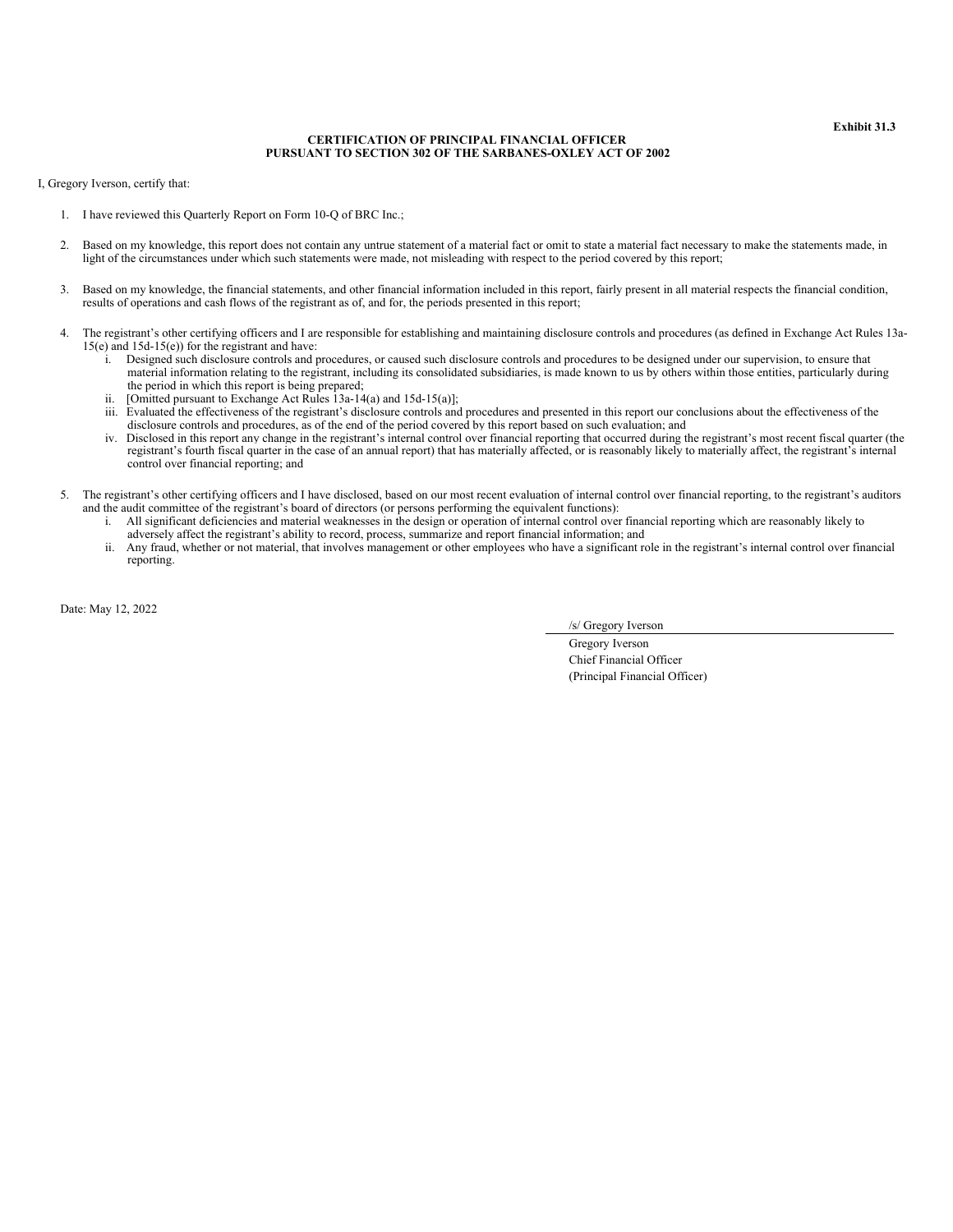## **Exhibit 32.1**

#### **CERTIFICATION OF CO-PRINCIPAL EXECUTIVE OFFICER PURSUANT TO 18 U.S.C. SECTION 1350, AS ADOPTED PURSUANT TO SECTION 906 OF THE SARBANES-OXLEY ACT OF 2002**

<span id="page-39-0"></span>In connection with the Quarterly Report on Form 10-Q of BRC Inc. (the "Company") for the quarter ended March 31, 2022, as filed with the Securities and Exchange Commission on the date hereof (the "Quarterly Report"), I, Evan Hafer, Chairman and Chief Executive Officer (Co-Principal Executive Officer) of the Company, certify, pursuant to 18 U.S.C. Section 1350, as adopted pursuant to Section 906 of the Sarbanes-Oxley Act of 2002, that to my knowledge:

1. the Quarterly Report fully complies with the requirements of Section 13(a) or 15(d) of the Securities Exchange Act of 1934, as amended; and

2. the information contained in the Quarterly Report fairly presents, in all material respects, the financial condition and results of operations of the Company.

Date: May 12, 2022

/s/ Evan Hafer

Evan Hafer Chairman and Chief Executive Officer (Co-Principal Executive Officer)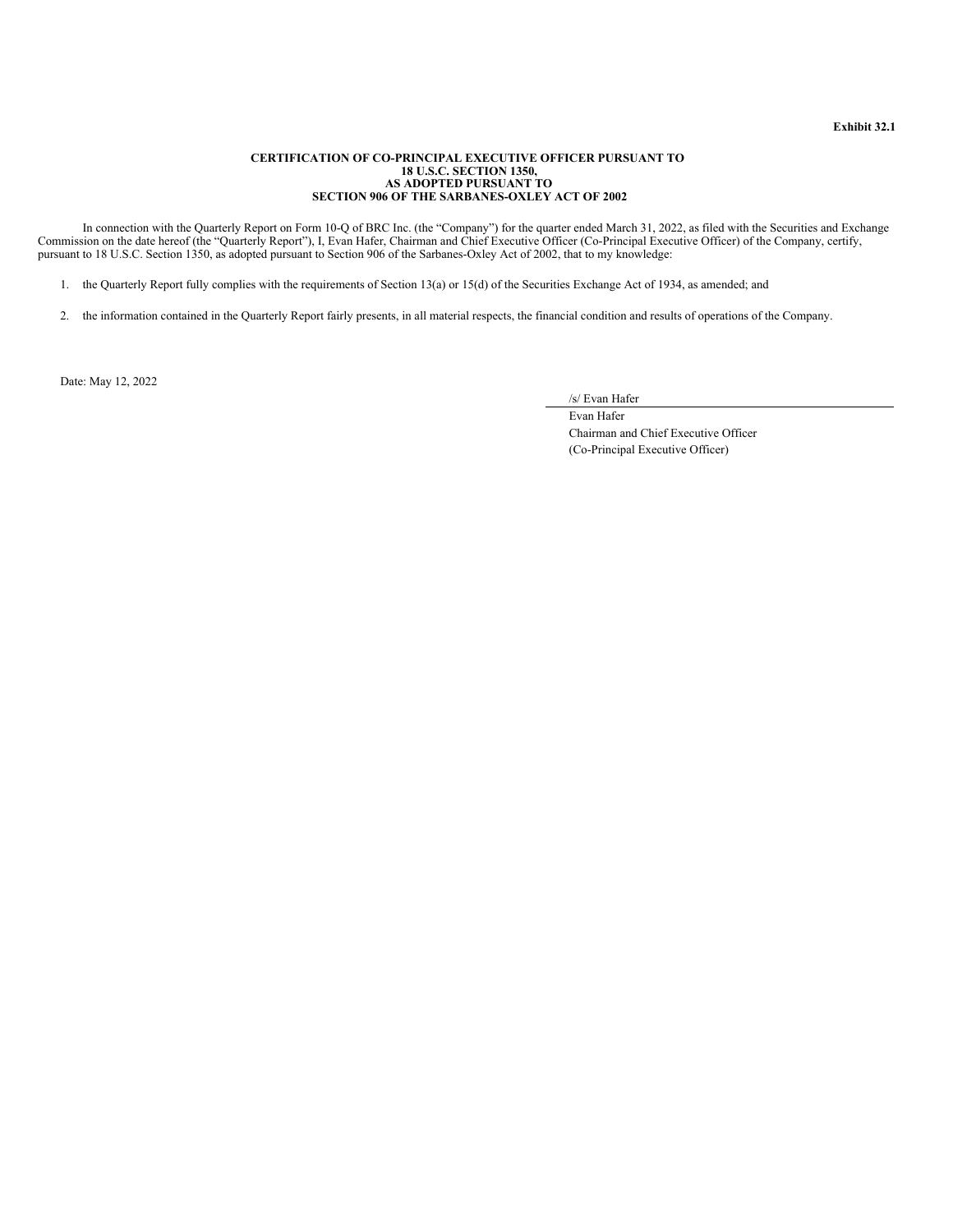## **Exhibit 32.2**

#### **CERTIFICATION OF CO-PRINCIPAL EXECUTIVE OFFICER PURSUANT TO 18 U.S.C. SECTION 1350, AS ADOPTED PURSUANT TO SECTION 906 OF THE SARBANES-OXLEY ACT OF 2002**

<span id="page-40-0"></span>In connection with the Quarterly Report on Form 10-Q of BRC Inc. (the "Company") for the quarter ended March 31, 2022, as filed with the Securities and Exchange Commission on the date hereof (the "Quarterly Report"), I, Tom Davin, Director and Co-Chief Executive Officer (Co-Principal Executive Officer) of the Company, certify, pursuant to 18 U.S.C. Section 1350, as adopted pursuant to Section 906 of the Sarbanes-Oxley Act of 2002, that to my knowledge:

1. the Annual Report fully complies with the requirements of Section 13(a) or 15(d) of the Securities Exchange Act of 1934, as amended; and

2. the information contained in the Annual Report fairly presents, in all material respects, the financial condition and results of operations of the Company.

Date: May 12, 2022

/s/ Tom Davin

Tom Davin Director and Co-Chief Executive Officer (Co-Principal Executive Officer)